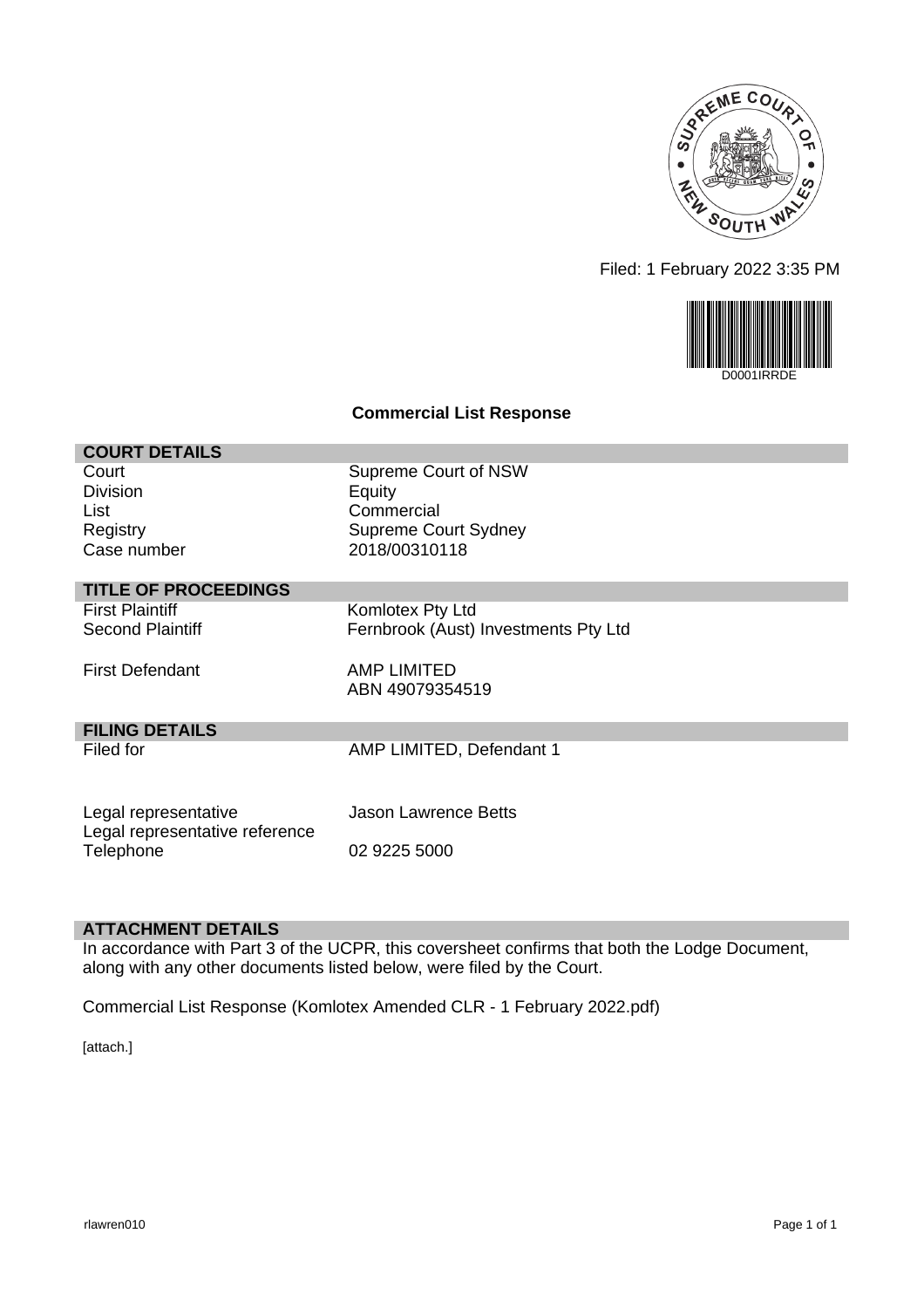Form 7A (version 5) UCPR 14.3

# **AMENDED COMMERCIAL LIST RESPONSE**

| <b>COURT DETAILS</b>           |                                                                                                           |
|--------------------------------|-----------------------------------------------------------------------------------------------------------|
| Court                          | Supreme Court of NSW                                                                                      |
| <b>Division</b>                | Equity                                                                                                    |
| List                           | Commercial                                                                                                |
| Registry                       | Sydney                                                                                                    |
| Case number                    | 2018/310118 and 2018/309329 (Consolidated                                                                 |
|                                | Proceedings)                                                                                              |
| <b>TITLE OF PROCEEDINGS</b>    |                                                                                                           |
| <b>Plaintiff</b>               | Komlotex Pty Ltd (ACN 004 390 023) as trustee for<br><b>Breda Sinclair Industries Superannuation Fund</b> |
|                                |                                                                                                           |
| Second plaintiff               | Fernbrook (Aust) Investments Pty Ltd (ACN 068 190<br>296)                                                 |
| Defendant                      | <b>AMP Limited (ACN 079 354 519)</b>                                                                      |
| <b>FILING DETAILS</b>          |                                                                                                           |
| Filed for                      | <b>AMP Limited, the defendant</b>                                                                         |
| Filed in relation to           | The Plaintiffs' claim                                                                                     |
| Legal representative           | Jason Betts, Herbert Smith Freehills                                                                      |
| Legal representative reference | <b>Herbert Smith Freehills</b>                                                                            |
| Contact name and telephone     | Jason Betts 02 9225 5323                                                                                  |

# **PRELIMINARY MATTERS**

- 1 Headings are used in this Commercial List Response (**Response**) for convenience only. They do not form part of the response to the **Further Amended Commercial** List Statement filed and served on 5 August 20197 December 2021 (the **CLS**).
- 2 Unless the context requires otherwise, the defendant adopts the defined terms used in the CLS, but does not admit any factual assertions contained in, or in any way implied by, any defined term used in the CLS and repeated in this Response.

# **NATURE OF THE DISPUTE**

1. This is a representative proceeding brought by the Plaintiffs on behalf of themselves and other persons who acquired an interest in shares of AMP, between 10 May 2012 and 13 April 2018 (**Relevant Period**).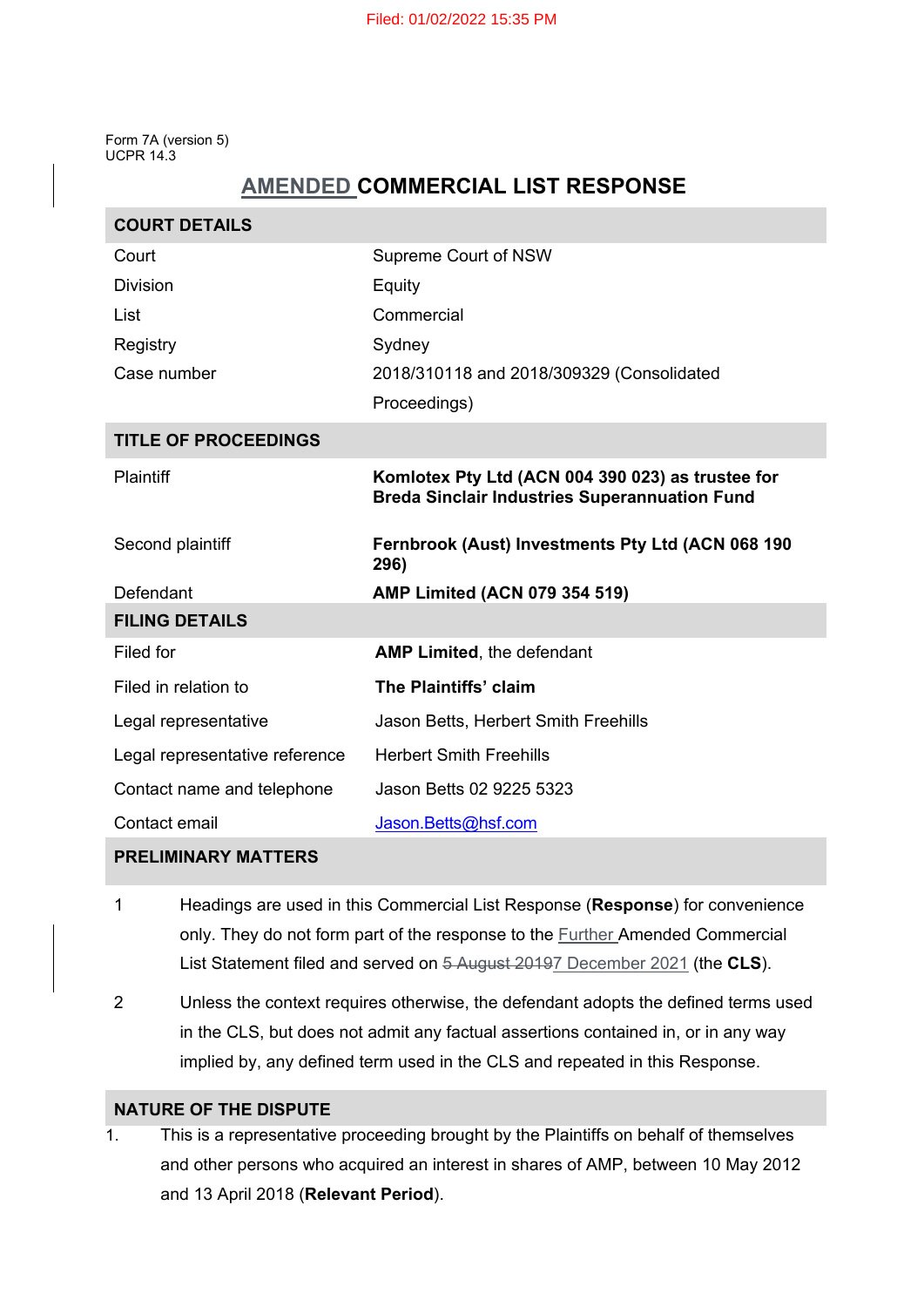- 2. During the Relevant Period, where an AMP Adviser intended to cease to be an Authorised Representative of an AMP Advice Licensee, the AMP Adviser in certain circumstances had a right to request that the AMP Advice Licensee purchase or buyback the AMP Adviser's register rights in respect of the AMP Adviser's customers, after providing a notice period. Where an AMP Advice Licensee purchased those rights, they were typically placed in a "BOLR Pool" pending those rights being allocated to a new AMP Adviser. The BOLR Policy of certain of the AMP Advice Licensees required that an adjustment be made to any ongoing service fees immediately upon being placed into the BOLR Pool, such that the customer would not pay ongoing service fees for the time they were placed in the BOLR Pool.
- 3. In the Relevant Period, notwithstanding the BOLR Policy, in a limited number of cases two of the AMP Advice Licensees (AMPFP and Hillross) continued to charge some customers fees under ongoing service arrangements entered into between an AMP Adviser and the customer. The circumstances in which this occurred are referred to in this Response as the 90 Day Exception.
- 4. In addition to the 90 Day Exception, in some limited cases where client register rights were purchased by an AMP Advice Licensee, those rights were quarantined outside the BOLR Pool. This is referred to in this Response as Ringfencing.
- 5. In the period between 2012 and 2016, AMP's Retail Advice Business serviced between 1.3 million and 1.7 million customers in each of those years. The 90 Day Exception was applied in respect of no more than approximately 2,188 customer accounts (which in combination with transactions involving Ringfencing related to no more than approximately 40 transactions). The affected customers were charged no more than approximately \$376,000 in respect of ongoing service fees for services which they did not receive. Those customers have either been remediated or are in the process of being remediated. Ringfencing was applied in respect of no more than approximately 1,148 customers who were charged ongoing service fees of no more than approximately \$124,000 for services which they did not receive. Those customers have also either been remediated or are in the process of being remediated.
- 6. In October 2014, ASIC established its Wealth Management Project with the objective of lifting standards in major financial advice providers. In the period from no later than 16 April 2015 to 16 July 2021, ASIC has conducted an investigation into AMP (as well as for at least part of that period other large financial institutions including ANZ, CBA, NAB and Westpac) in respect of the charging of fees for no service. During that investigation, ASIC issued numerous notices for the production of documents from AMP. In October 2016,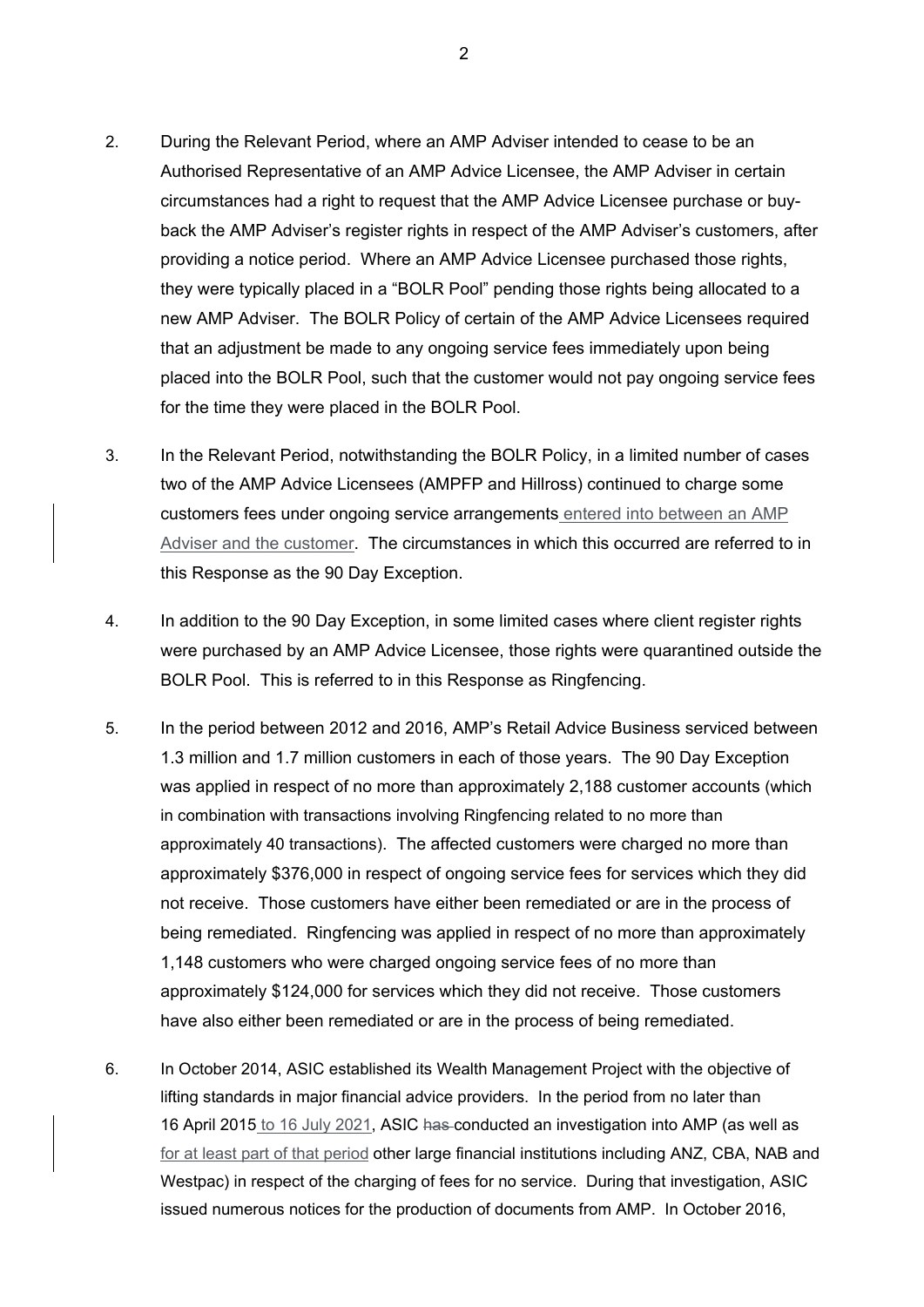ASIC published its Report 499 "Financial Advice: Fees for No Service" in relation to the charging of fees by Australian Financial Services Licensees for ongoing advice where services had not been provided. In that report, ASIC identified that as at 31 August 2016, the compensation outcomes and projected future compensation outcomes would involve ANZ, CBA, NAB, Westpac and AMP paying in total \$178 million plus interest. The part of that total attributable to AMP was identified as being \$4.6 million. On 16 July 2021, ASIC announced that it had finalised its investigation in relation to the alleged fees for no service conduct by AMPFP arising from the BOLR Policy and that no further action would be taken in relation to this matter.

- 7. In June 2017, AMP appointed Clayton Utz to conduct an investigation and to produce a report for the Board of AMP in relation to the 90 Day Exception, Ringfencing and the alleged misrepresentations made to ASIC. ASIC was aware that Clayton Utz had been retained by AMP in relation to ASIC's fees for no service investigation. Further, the letter of engagement between AMP and Clayton Utz contemplated day-to-day interactions between Clayton Utz and specified AMP representatives, as well as direct escalation to the Chairman of the Board if need be. The letter of engagement was provided by AMP to ASIC at the same time as the report prepared by Clayton Utz. In those circumstances, ASIC was aware of the nature of the report that had been prepared by Clayton Utz. On 16 July 2021, ASIC announced that it had finalised its investigation into AMPFP in respect of making allegedly misleading statements in relation to the fees for no service conduct and that no further action would be taken in relation to this matter.
- 8. In this proceeding, the Plaintiffs allege that AMP contravened its continuous disclosure obligations under the ASX Listing Rules in its failure to disclose information in respect of the certain alleged policies or business practices, its monitoring systems in respect of those alleged policies or business practices, the internal legal advice AMP received in respect of those alleged policies or business practices, as well as and the alleged fact of having made misrepresentations allegedly made to ASIC on one or more occasions. AMP denies any such contraventions.
- 9. The Plaintiffs further allege that AMP engaged in misleading or deceptive conduct by reason of certain statements it made to the ASX. AMP also denies those allegations.

#### **B ISSUES LIKELY TO ARISE**

1 AMP agrees with the issues likely to arise as summarised in the CLS and says that the following issues will also arise:

3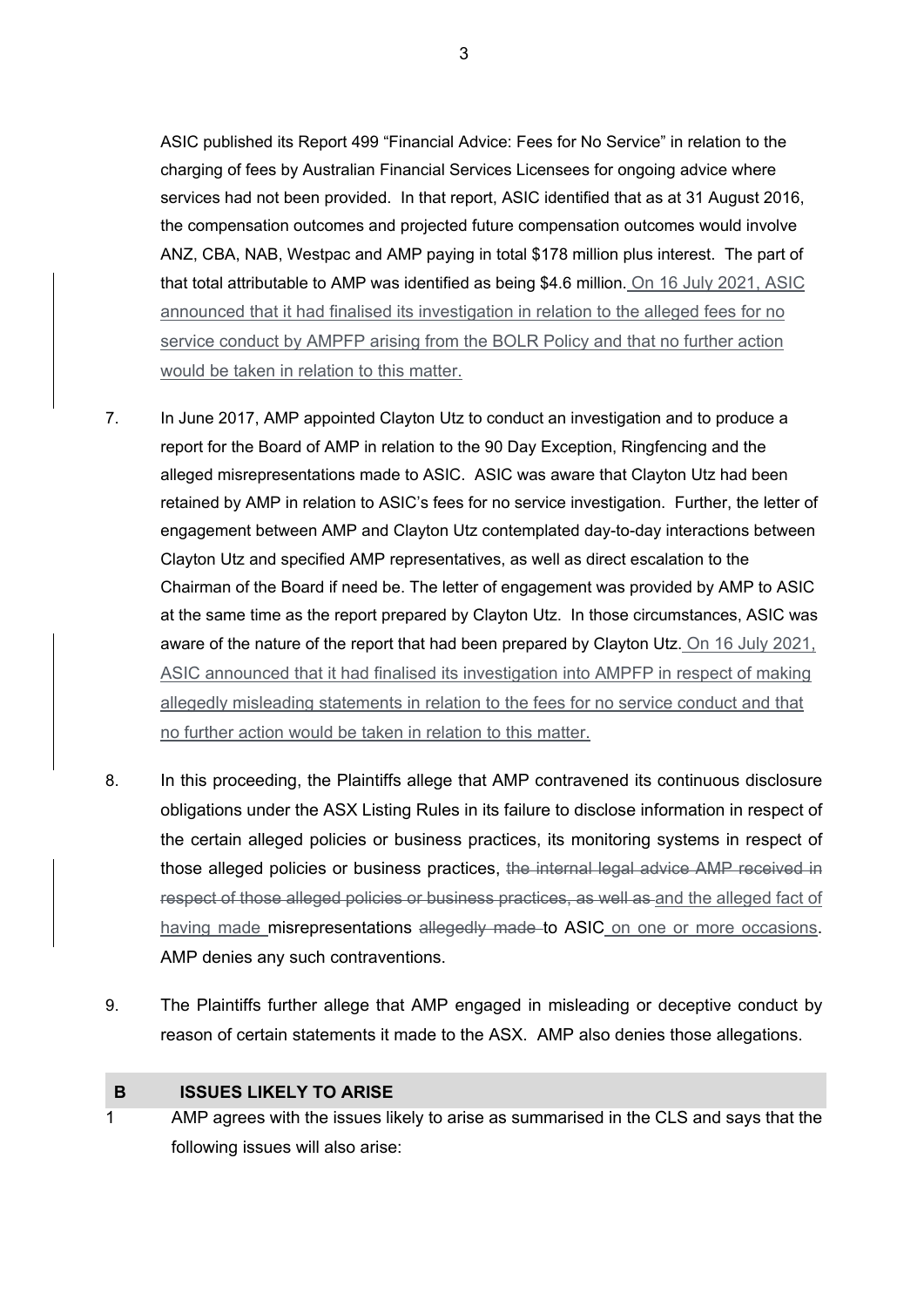- a. whether the Fee for No Service Policy Information, the No Monitoring Systems Information<sub>, and</sub> the Misleading ASIC Information and the Receipt of Legal Advice Information (as those matters are defined in the CLS and to the extent they are proven) was information that a reasonable person would expect to have a material effect on the price or value of the AMP Shares;
- b. whether the information was within the exception to Listing Rule 3.1 contained in Listing Rule 3.1A because:
	- i. some or all of the information comprised information that was a matter of supposition or insufficiently definite to warrant disclosure, and/or was generated for the internal management purposes of AMP; and
	- ii. the information was confidential and the ASX had not formed the view that the information had ceased to be confidential; and
	- iii. a reasonable person would not have expected AMP to disclose the information;
	- c. whether each of the alleged misleading or deceptive representations were statements of opinion.

# **C DEFENDANT'S RESPONSES TO PLAINTIFFS' CONTENTIONS**

| <b>B.</b>      | ONGOING SERVICE FEES; POLICIES, SYSTEMS AND COMPLIANCE MONITORING  11 |  |
|----------------|-----------------------------------------------------------------------|--|
|                |                                                                       |  |
|                |                                                                       |  |
|                |                                                                       |  |
| $\mathsf{C}$ . |                                                                       |  |
| D.             | $[NOT USED]$                                                          |  |
| Ε.             |                                                                       |  |
| F.             |                                                                       |  |
|                |                                                                       |  |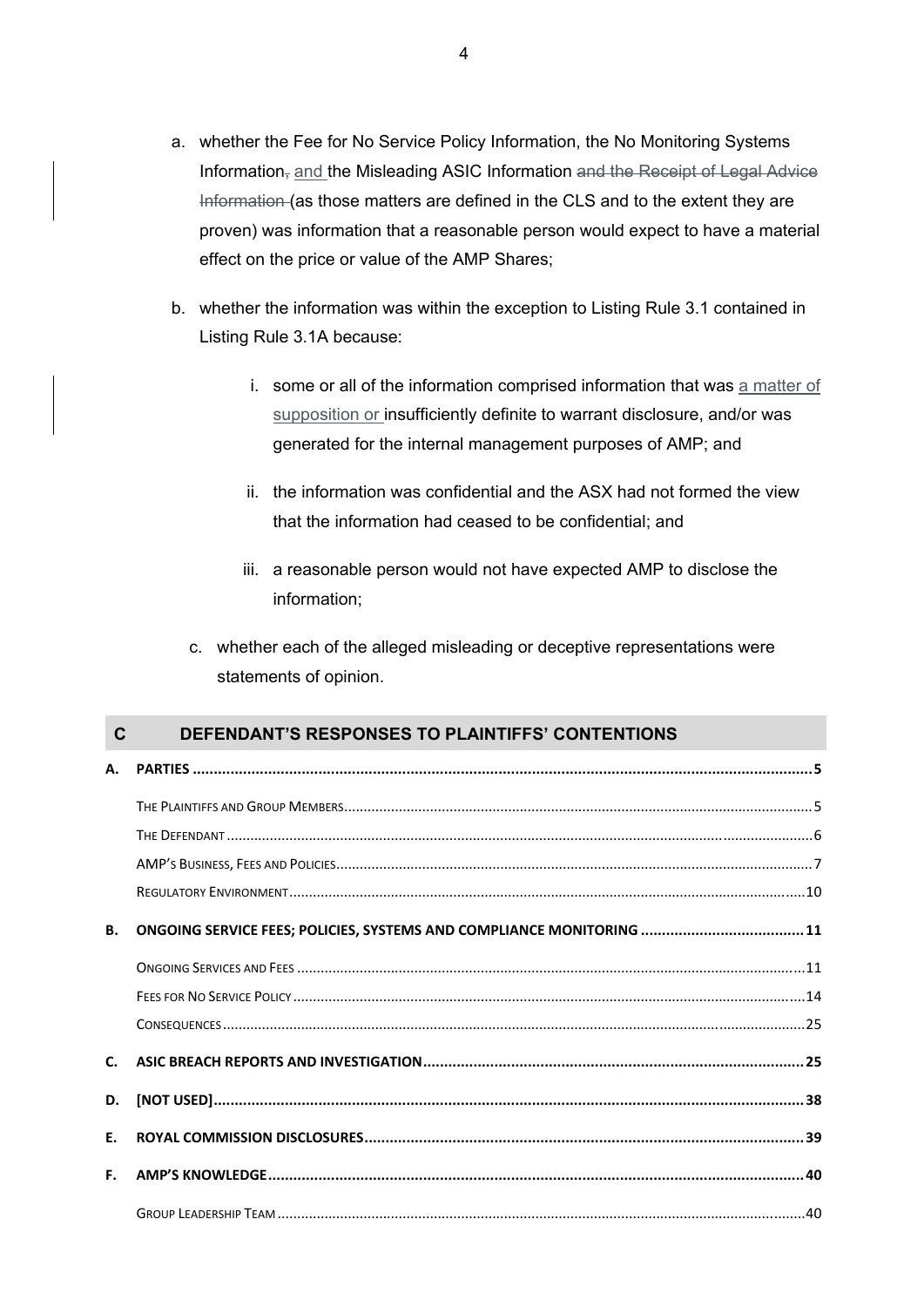| G. |  |
|----|--|
|    |  |
|    |  |
|    |  |
|    |  |
|    |  |
|    |  |
|    |  |
|    |  |
| н. |  |
|    |  |
|    |  |
|    |  |
|    |  |
|    |  |
| ı. |  |

# **A. PARTIES**

# *The Plaintiffs and Group Members*

- 8. In answer to the allegations in paragraph 8 of the CLS, AMP:
	- a. in respect of subparagraph (a):
		- i. admits that the Plaintiffs have purported to commence this proceeding as a representative proceeding on their own behalf and on behalf of the Group Members who entered into a contract (whether themselves or by an agent or trustee) to acquire an interest in the AMP Shares during the Relevant Period; and
		- ii. otherwise does not admit the allegations in subparagraph (a);
	- b. in respect of subparagraph (b), denies that the Plaintiffs or Group Members have suffered loss or damage by reason of the conduct of AMP pleaded in the CLS; and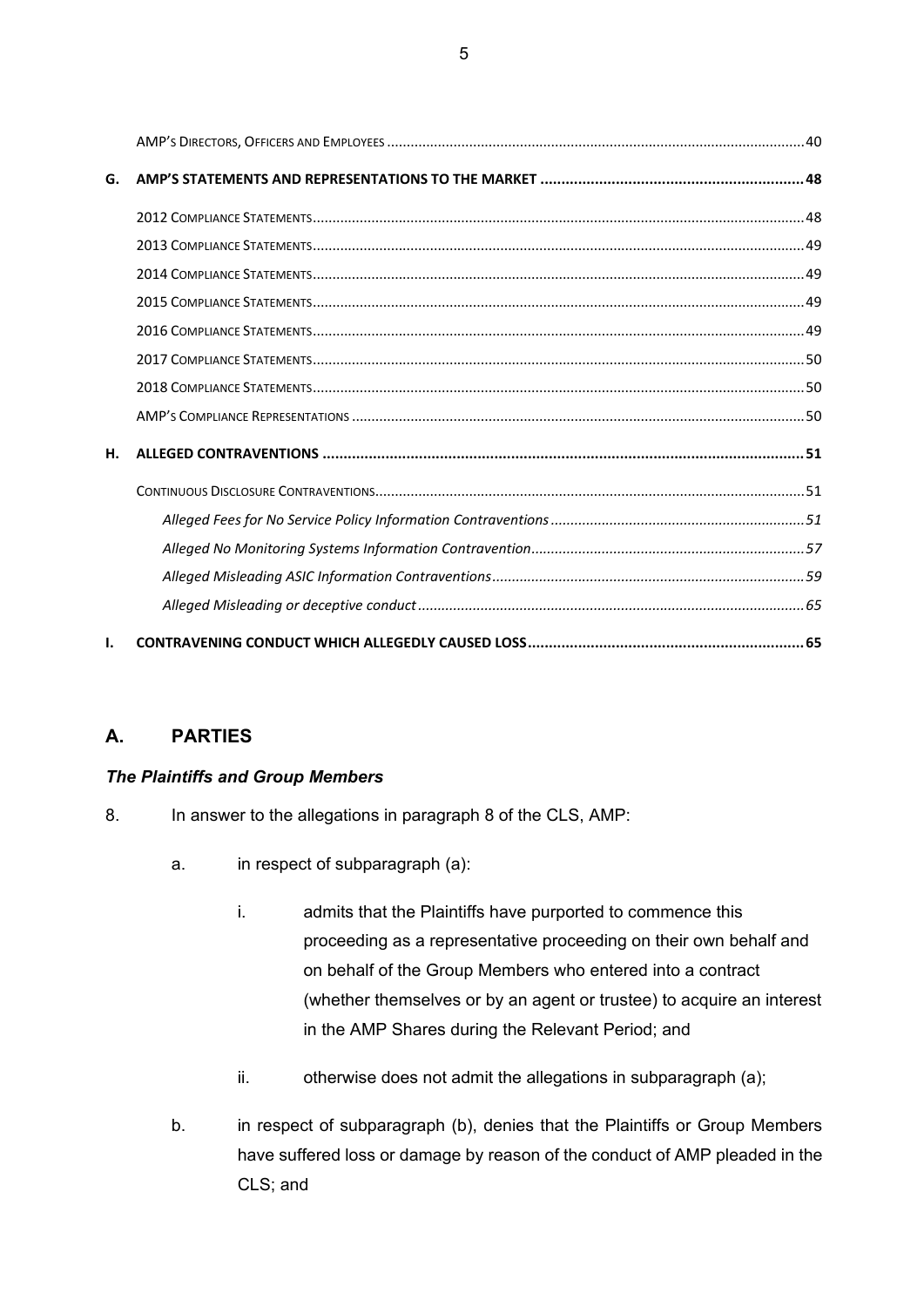- c. does not admit the allegations in subparagraph (c).
- 9. AMP denies the allegation in paragraph 9 of the CLS.
- 10. AMP does not admit the allegations in paragraph 10 of the CLS.
- 11. AMP does not admit the allegations in paragraph 11 of the CLS.

### *The Defendant*

- 12. AMP admits the allegations in paragraph 12 of the CLS.
- 13. In answer to the allegations in paragraphs 13 and 13A of the CLS, AMP:
	- a. admits that at all material times it was required to comply with section 674(2) of the Corporations Act and the ASX Listing Rules; and
	- b. otherwise does not admitdenies the allegations in the paragraphs.
- 14. In answer to the allegations in paragraph 14 of the CLS, AMP:
	- a. repeats subparagraph 13(a) above;
	- b. says that for the purposes of the operation of the ASX Listing Rules, the definition of "aware" in Listing Rule 19.12 in force from the start of the Relevant Period until 30 April 2013 provided that an entity becomes aware of information if a director or executive officer has, or ought reasonably to have, come into possession of the information in the course of the performance of their duties as a director or executive officer of the entity;
	- c. says that for the purposes of the operation of the ASX Listing Rules, the definition of "aware" in Listing Rule 19.12 in force from 1 May 2013 to the end of the Relevant Period, provided that an entity becomes aware of information if, and as soon as, an officer of the entity has, or ought reasonably to have, come into possession of the information in the course of the performance of their duties as an officer of that entity; and
	- da. admits the allegations in subparagraph 14(c); and
	- d. otherwise does not admit the allegations in the paragraph.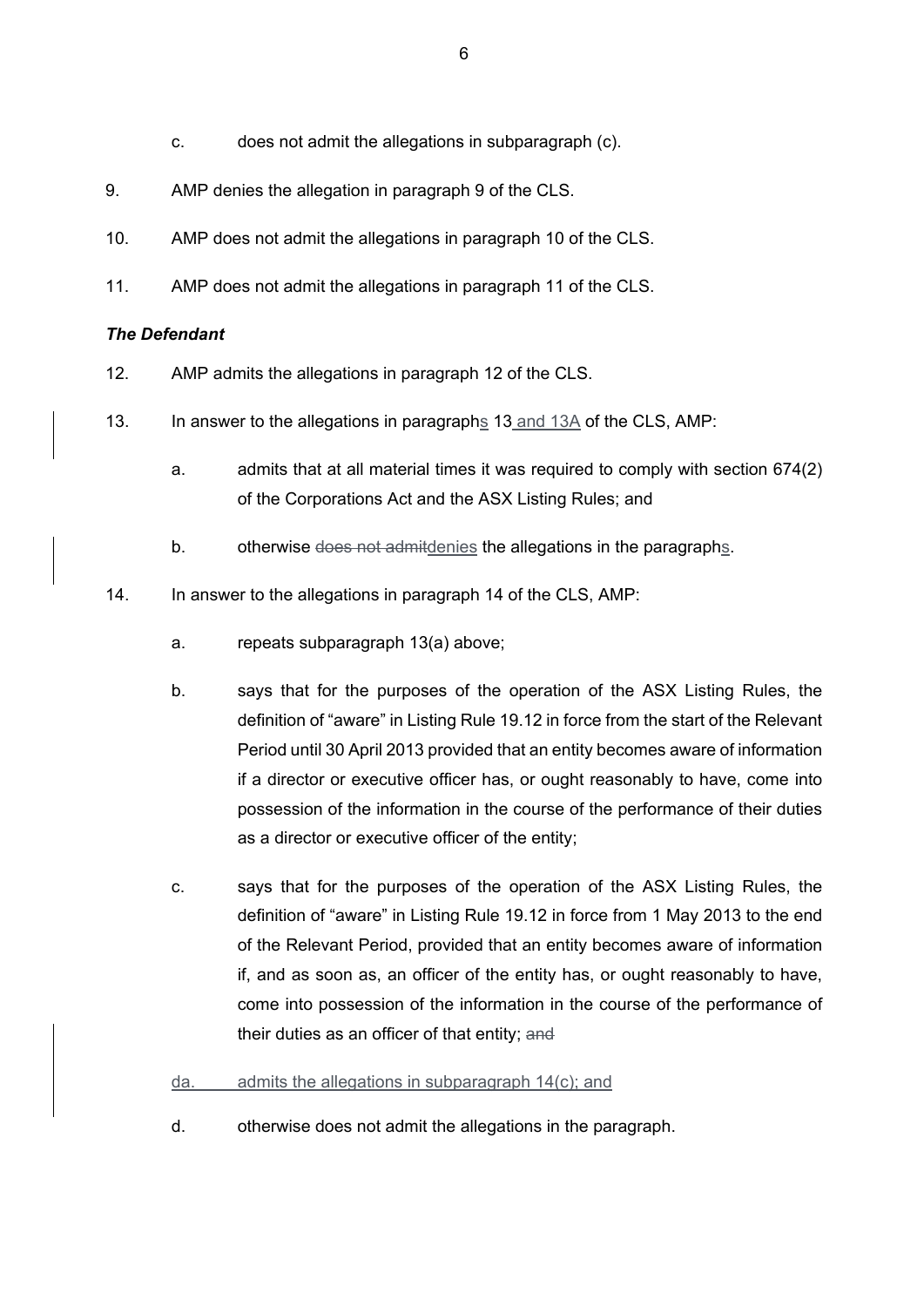14A. In answer to the allegations in paragraph 14A of the CLS, AMP:

- a. admits that the AMP Board adopted Market Disclosure Policies on 24 March 2010, 13 June 2013, 28 July 2016 and in March 2017;
- b. relies upon the terms of those policies for their full force and effect; and
- c. otherwise does not admit the allegations in the paragraph.

14B. In answer to the allegations in paragraph 14B of the CLS, AMP:

- a. admits that Market Disclosure Committee approved Materiality Guidelines and variations to those guidelines from time to time;
- b. relies upon the terms of those policies for their full force and effect; and

c. otherwise does not admit the allegations in the paragraph.

14C. In answer to the allegations in paragraph 14C of the CLS, AMP:

a. repeats paragraph 15 of this Response below;

b. says that, for the purposes of internal management, AMP divided the business carried on by AMP and its wholly-owned subsidiaries into "business units";

c. otherwise does not admit the allegations in the paragraph.

### *AMP's Business, Fees and Policies*

15. In answer to the allegations in paragraph 15 of the CLS, AMP:

- a. says that at all material times, certain subsidiaries of AMP carried on a financial services business which inter alia provided financial products, including superannuation, insurance and investment products and wealth management services:
	- i. financial products, including superannuation, insurance and investment products; and
	- ii. financial advice and wealth management services; and
- ba. says that, during the Relevant Period, there were certain representatives of the AMP Advice Licensees who were authorised to provide financial advice on behalf of the AMP Advice Licensees and who provided advice, including to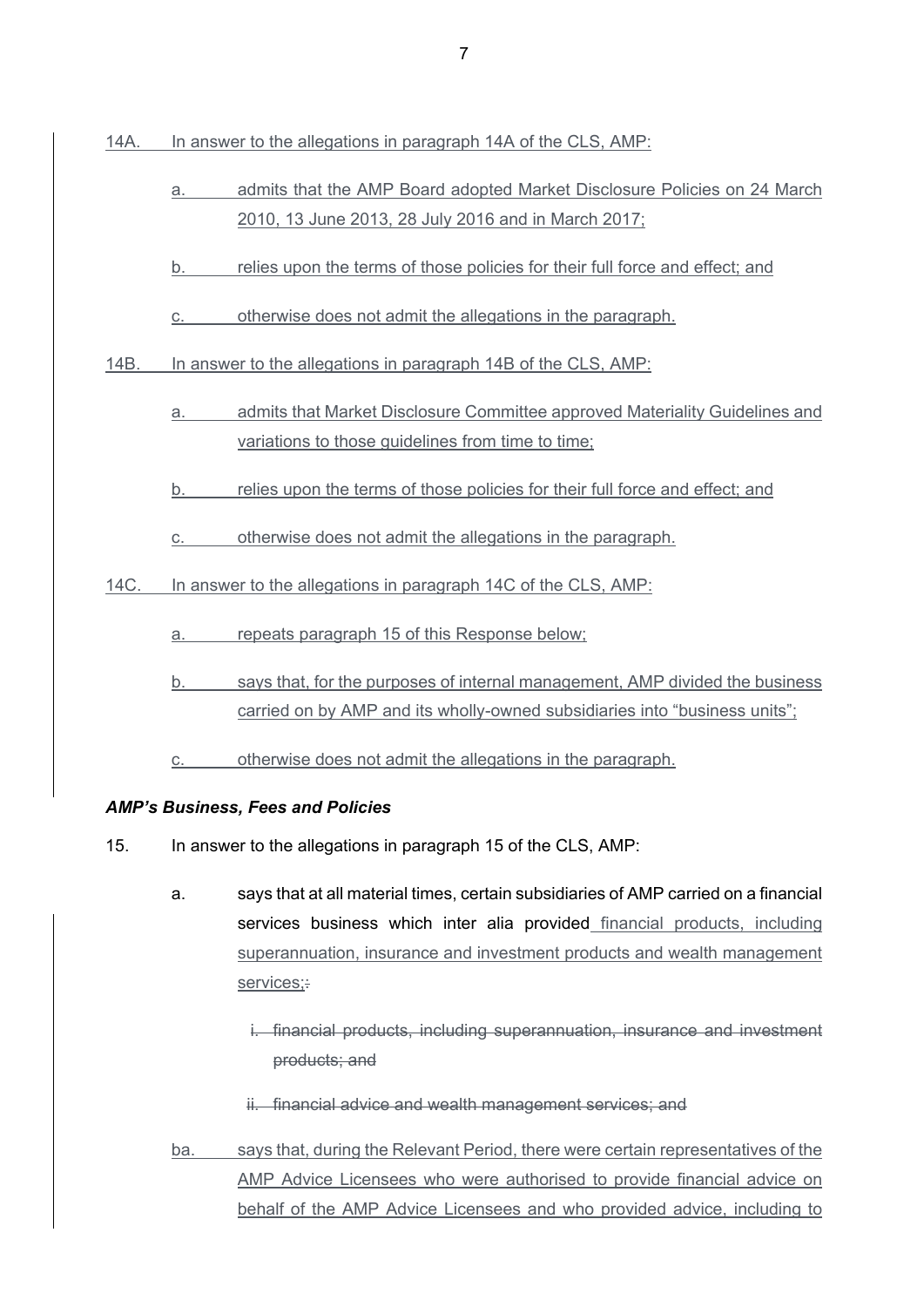retail clients, in connection with the financial advice business carried on by the AMP Advice Licensees (**AMP Retail Advice Business**); and

- b. otherwise denies the allegations in the paragraph.
- 16. In answer to the allegations in paragraph 16 of the CLS, AMP:
	- a. [not used]says that during the Relevant Period certain of its wholly owned subsidiaries which held Australian Financial Services Licences carried on a financial advice and wealth management business, which subsidiaries included:
		- iii. AMP Financial Planning Pty Limited (**AMPFP**);
		- iv. Charter Financial Planning Limited;
		- v. Hillross Financial Services Limited; and
		- vi. ipac Securities Limited (**ipac**),

(together, the **AMP Advice Licensees**);

- b. says that, during the Relevant Period, there were certain representatives of the AMP Advice Licensees who provided advice, including to retail clients, in connection with the financial advice business carried on by the AMP Advice Licensees (**AMP Retail Advice Business**); repeats paragraph 15 above; and
- c. otherwise denies the allegations in the paragraph.
- 17. In answer to the allegations in paragraph 17 of the CLS, AMP:
	- a. repeats paragraph 46-15 above;
	- b. says that during the Relevant Period the financial planners that provided advice in connection with the AMP Retail Advice Business:
		- i. were in large majority (approximately 90%) comprised of selfemployed advisers operating as sole traders, corporate entities or trusts and who were authorised representatives appointed by the AMP Advice Licensees (**Authorised Representatives**); and
		- ii. the remainder of which were financial planners employed by an AMP service entity and who were generally representatives of the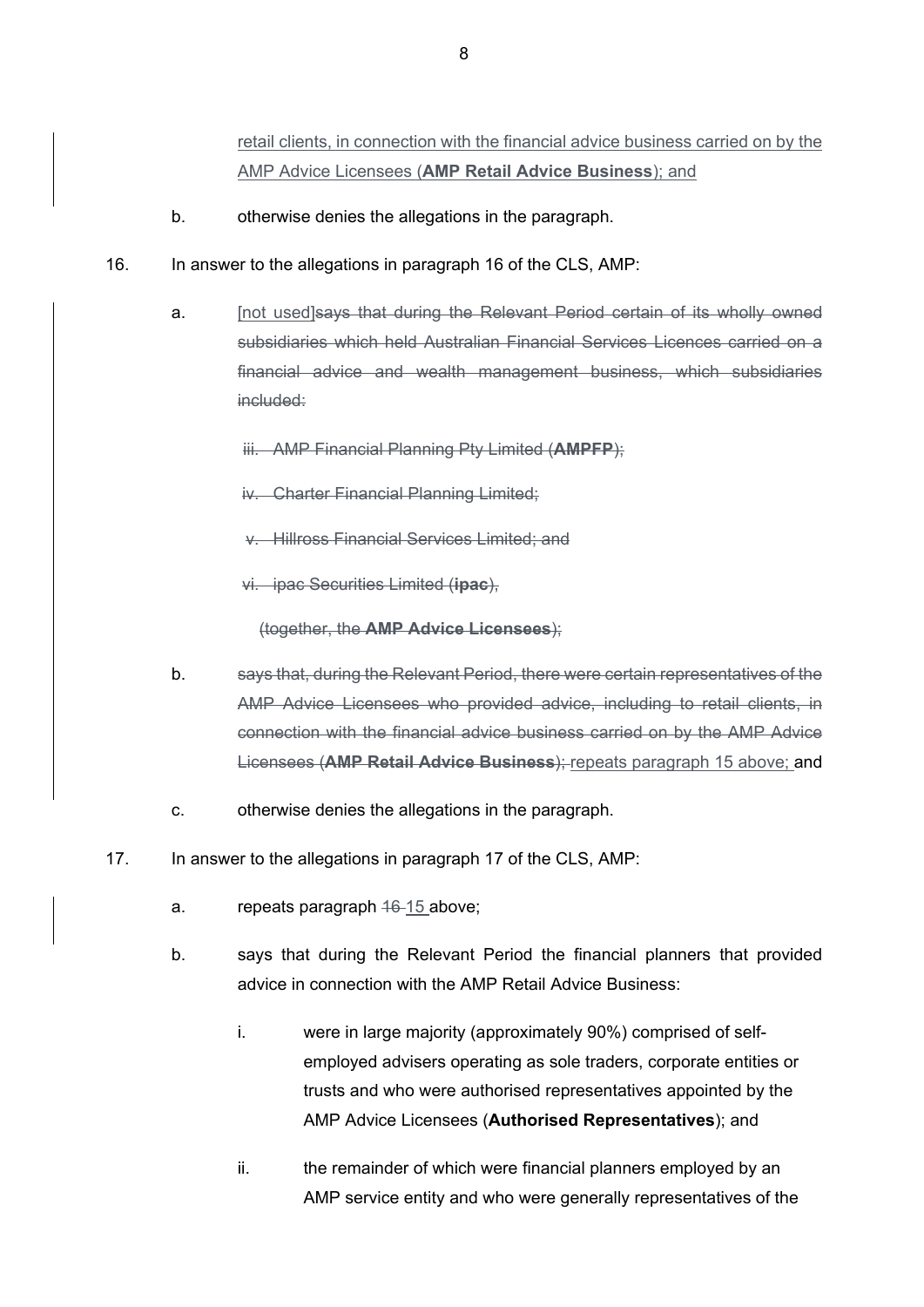AMP Advice Licensee ipac (which from around 21 November 2016 has been known as AMP Advice) (**Employed Advisers**),

#### (together the **AMP Advisers**);

- ca. says that all of the AMP Advisers associated with AMPFP and Hillross were Authorised Representatives and not Employed Advisers;
- c. says that the AMP Advisers operated throughout Australia and the majorityeach of them associated with AMPFP and Hillross operated from premises not owned by, and through businesses not owned by, AMP; and
- d. otherwise denies the allegations in the paragraph.
- 18. In answer to the allegations in paragraph 18 of the CLS, AMP:
	- a. repeats paragraph 17 above;
	- b. says that during the Relevant Period there were approximately between 3,300 and 4,400 AMP Advisers;
	- c. says that during each of the years 2012 and 2017, the AMP Advisers serviced between around 1.3 and 1.7 million customers; and
	- d. otherwise denies the allegations in the paragraph.

#### **Particulars**

In the Relevant Period, the approximate number of AMP Advisers who were appointed as Authorised Representatives or were employed financial planners of the Advice Licensees is set out in the table below:

| As at      | <b>AMPFP</b> | <b>Hillross</b> | <b>Charter</b> | ipac |
|------------|--------------|-----------------|----------------|------|
| 31/12/2017 | 1454         | 317             | 715            | 159  |
| 31/12/2016 | 1543         | 337             | 791            | 153  |
| 31/12/2015 | 1662         | 363             | 988            | 162  |
| 31/12/2014 | 1727         | 384             | 922            | 158  |
| 31/12/2013 | 1706         | 367             | 934            | 176  |
| 31/12/2012 | 1680         | 320             | 779            | N/A  |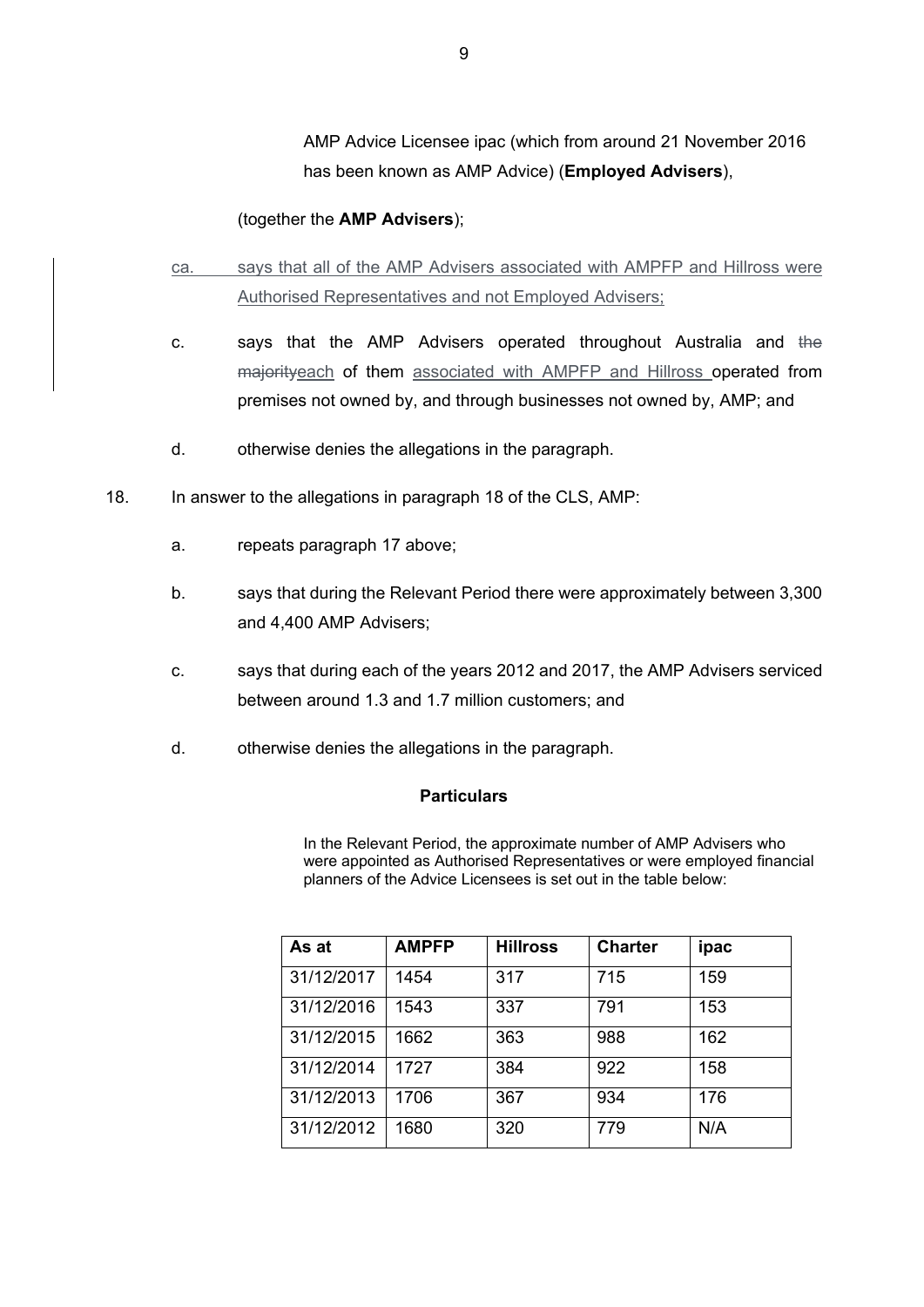- 19. In answer to the allegations in paragraph 19 of the CLS, AMP:
	- a. in respect of subparagraph (a):
		- i. admits that during some or all of the Relevant Period it derived profits from the AMP Retail Advice Business; and
		- ii. otherwise does not admit the allegations in sub-paragraph (a):

ba. in respect of subparagraph (a1):

- admits that it stated in its 2012, 2013 and 2014 Annual Reports that "AMP's reputation as a trusted and respected company is our most valuable asset"; and
- ii. otherwise does not admit the allegations in sub-paragraph (a1);

bb. does not admit the allegations in subparagraph (a2);

- b. does not admit the allegations in sub-paragraph (b); and
- c. in respect of subparagraph (c):
	- i. repeats subparagraph (b) above;
	- ii. says that the allegation therein is ambiguous, vague and embarrassing; and
	- $iii.$  otherwise denies the allegations in subparagraph  $(c)$ . and

d. otherwise does not admit the allegations in the paragraph.

### *Regulatory Environment*

- 20. AMP admits the allegations in paragraph 20 of the CLS.
- 21. In answer to the allegations in paragraph 21 of the CLS, AMP:
	- a. in respect of subparagraph (a), admits that in the premises of paragraph 20 of the CLS (which is admitted), the AMP Advice Licensees were required to comply with sections 912A(1)(a), (c), (ca) and (b), 912D(1B) of the Corporations Act;
	- b. in respect of subparagraph (b), admits that in the premises of paragraph 20 of the CLS (which is admitted), the AMP Advice Licensees were required to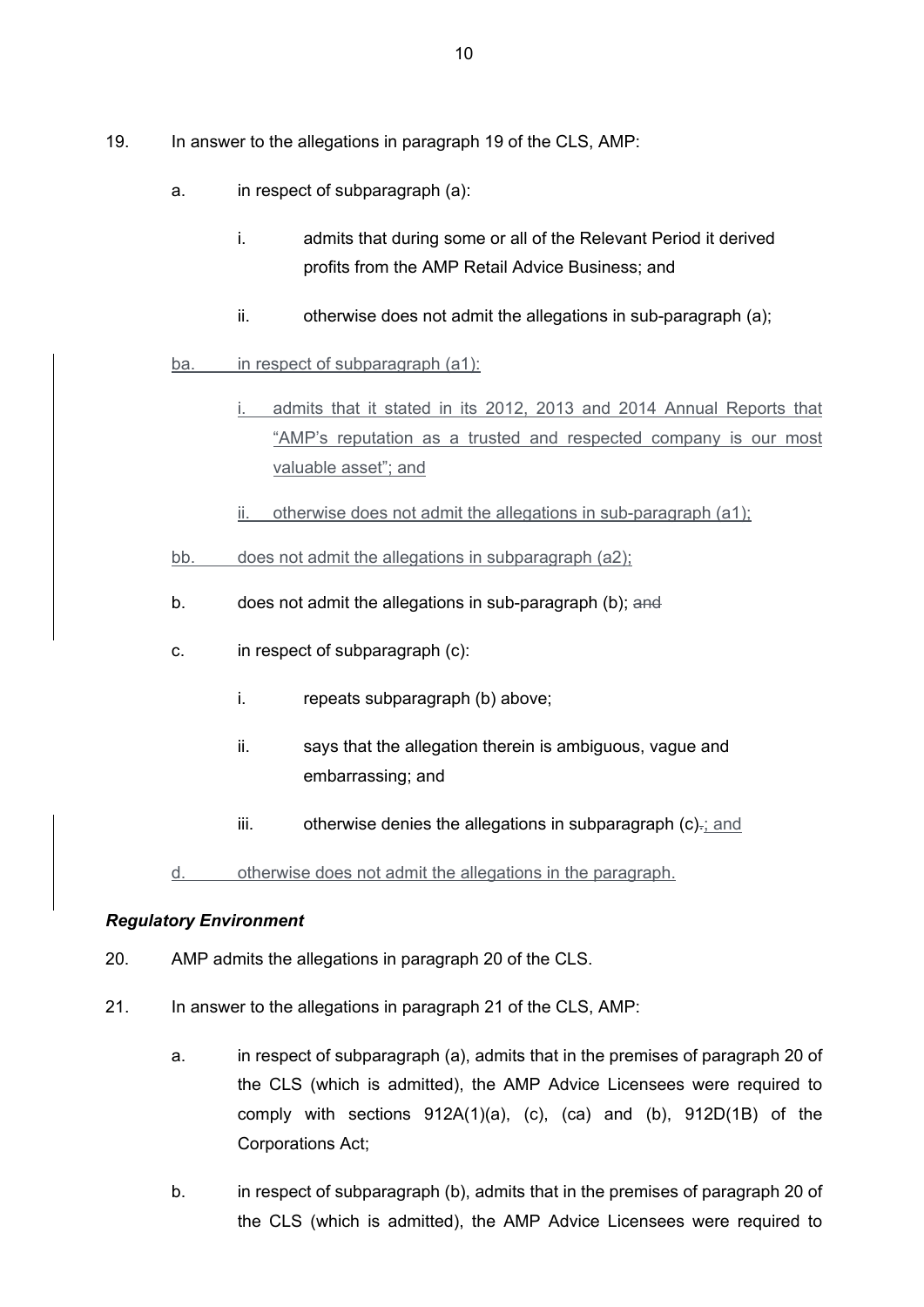comply with sections 12DI(1), 12DI(3), 12CB(1) and 64(1) of the ASIC Act, as well as sections 1308(2) and (3) of the Corporations Act; and

- c. otherwise does not admit the allegations in the paragraph.
- 22. [Not used] In answer to the allegations in paragraph 22 of the CLS, AMP:
	- a. admits that from 1 July 2013, the AMP Advice Licensees were required to comply with the laws which came into force by reason of the enactment of the *Corporations Amendment (Future of Financial Advice) Act 2012* (Cth) and *Corporations Amendment (Further Future of Financial Advice) Act 2012* (Cth) (**FOFA Reforms**), to the extent those laws applied to the AMP Advice Licensee; and

b. otherwise denies the allegations in the paragraph.

# **B. POLICIES FOR ONGOING SERVICE FEES; POLICIES, SYSTEMS AND COMPLIANCE MONITORING**

#### *Ongoing Services and Fees*

- 23. In answer to the allegations in paragraph 23 of the CLS, AMP:
	- a. [not used]says that on 17 June 2019, AMP (through its solicitors) asked the Plaintiffs to identify the "in-house financial products" pleaded in paragraph 23 of the CLS:
	- b. [not used]says that on 5 August 2019, the Plaintiffs (through their solicitors) said that the best particulars of the "in-house financial products" that the Plaintiffs are able to provide are that they include the products referred to in the table at paragraph 69 of the witness statement of Anthony George Regan made on 11 April 2018 (**Regan Statement**) in the Royal Commission into Misconduct in the Banking, Superannuation and Financial Services Industry (**Royal Commission**);
	- c. says that during the Relevant Period, certain subsidiaries of AMP issued the certain products referred to in the table in paragraph 69 of the Regan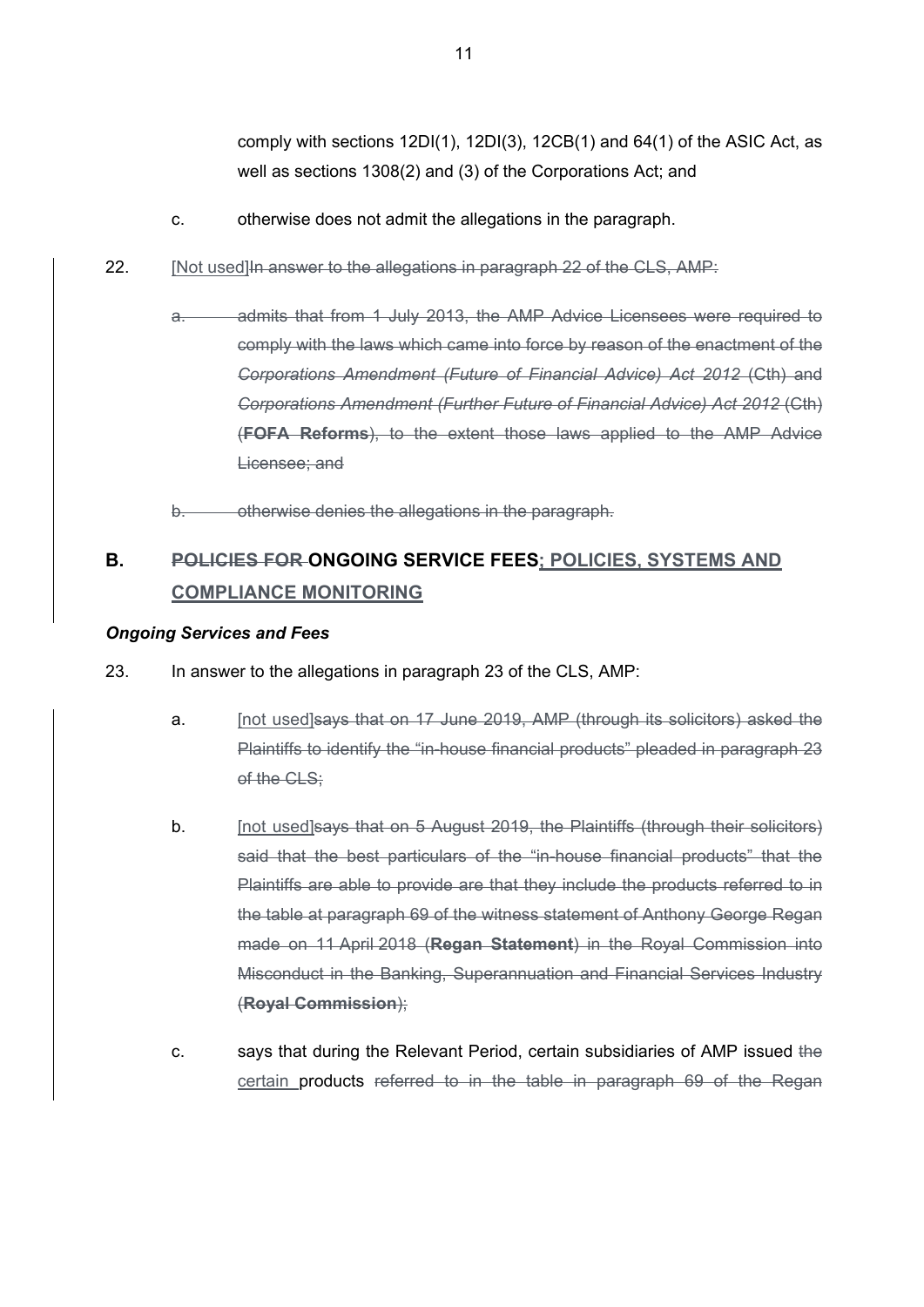Statement (the **Products**), in respect of which ongoing fee arrangements (**Ongoing Service Fees**) might be applicable:

- i. in exchange for the provision of ongoing services, including advice, by AMP Advisers or the provision of services by one or more entities within the AMP group (**Ongoing Services**); and
- ii. in the case of Hillross and AMPFP, once a customer and an Authorised Representative (individually or through a trust or corporation) or Employed Adviser agreed to an arrangement in respect of such Ongoing Service Fees; and
- d. says further that during the Relevant Period Authorised Representatives from time to time negotiated ongoing fee arrangements directly with their customers:
	- Authorised Representatives from time to time negotiated ongoing fee arrangements directly with their customers; and
	- **Employed Advisers also from time to time negotiated ongoing fee** arrangements with their customers, but entered into such arrangements on behalf of the AMP Advice Licensee by whom they were employed or with which they were affiliated;
- e. says that during the Relevant Period, the arrangements in respect of Ongoing Service Fees:
	- i. were as a matter of practice set out in documents known as Ongoing Fee Agreements (**OFAs**), Statements of Advice (**SOAs**) and following the introduction of the FOFA Reforms from at least 1 July 2013, Fee Disclosure Statements (**FDSs**);
	- ii. for part of the Relevant Period were subject to statutory provisions that provided that they would in certain circumstances lapse after a period of two years, unless an opt-in-renewal notice was received from the customer or a new arrangement was negotiated;

### **Particulars**

Section 962N of the Corporations Act.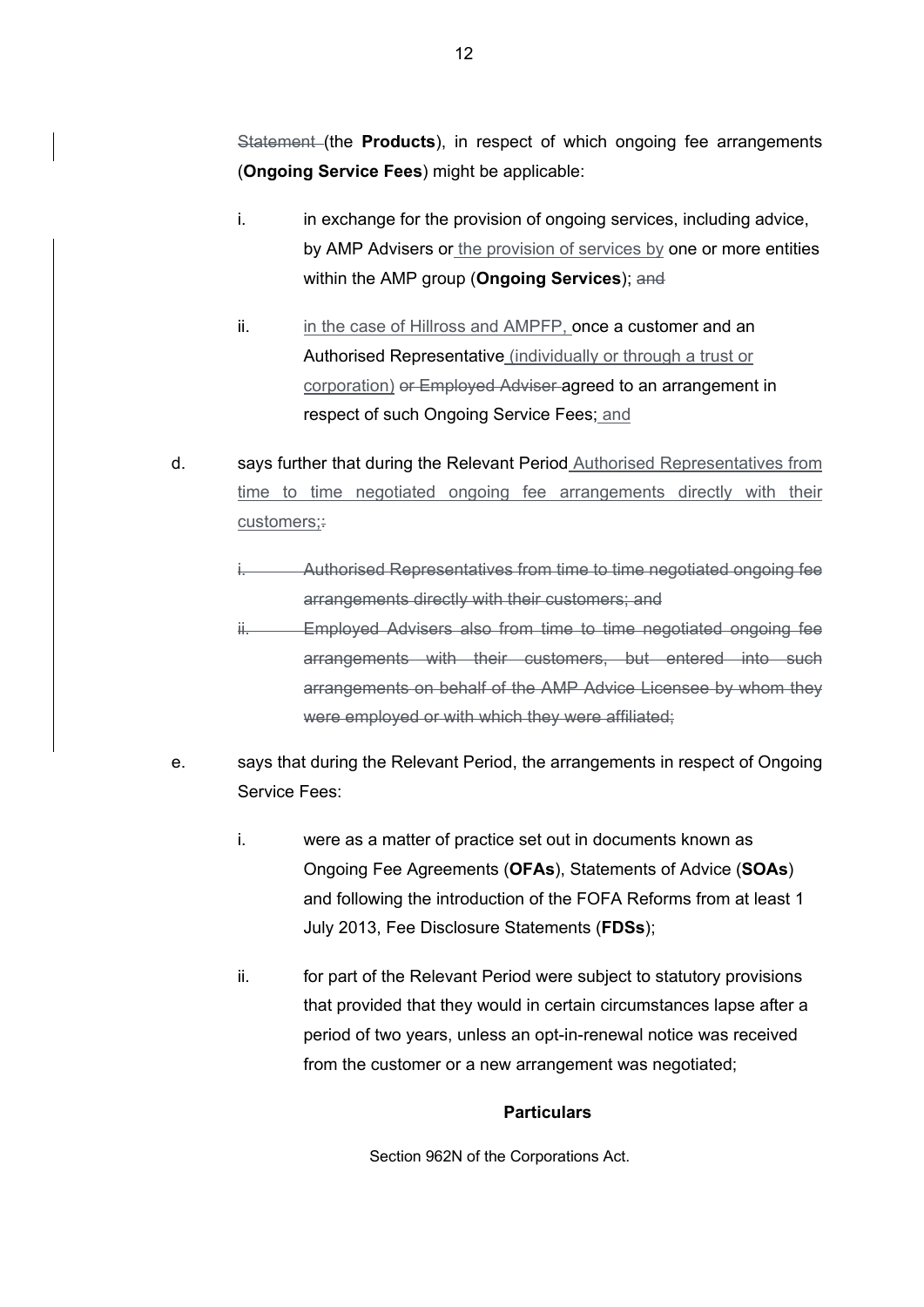- iii. were required to be expressly disclosed by the AMP Advisers to the customers, which disclosures were typically set out in the OFAs, SOAs and/or FDSs; and
- iv. were, in practice, also disclosed to customers through investment statements provided to them at least annually throughout the Relevant Period; and
- f. otherwise denies the allegations in the paragraph.
- 24. In answer to the allegations in paragraph 24 of the CLS, AMP:
	- a. in respect of subparagraph (a), says that during the Relevant Period, the Ongoing Service Fees were as agreed between the AMP Advisers and the customers, but were generally calculated using one of the following methods:
		- i. as a percentage of the value of the Products the subject of the advice given by the AMP Adviser;
		- ii. as a fixed fee via a Product typically charged as a set amount or by reference to an hourly rate, and paid by the customer to the AMP Advice Licensee (for example, by cheque or electronic transfer), which retained its licensee fee before paying the remainder to the AMP Adviser; or
		- iii. in the period after 1 July 2013, in respect of grandfathered accounts (that is arrangements in respect of Ongoing Service Fees entered into prior to the FOFA reforms), an amount additional to the commission paid by the financial product issuer to the AMP Adviser, calculated as a percentage of the value of the customer's Products;
	- b. does not admit the allegations in subparagraph (b); and
	- c. otherwise denies the allegations in the paragraph.
- 25. AMP admits that the Ongoing Services could includeed those referred to in paragraph 25 of the CLS, and says further that:
	- a. in addition to the services pleaded in subparagraphs (a) to (if) of paragraph 25 of the CLS, the Ongoing Services also could included:
		- i. [not used]the provision of information regarding policy updates;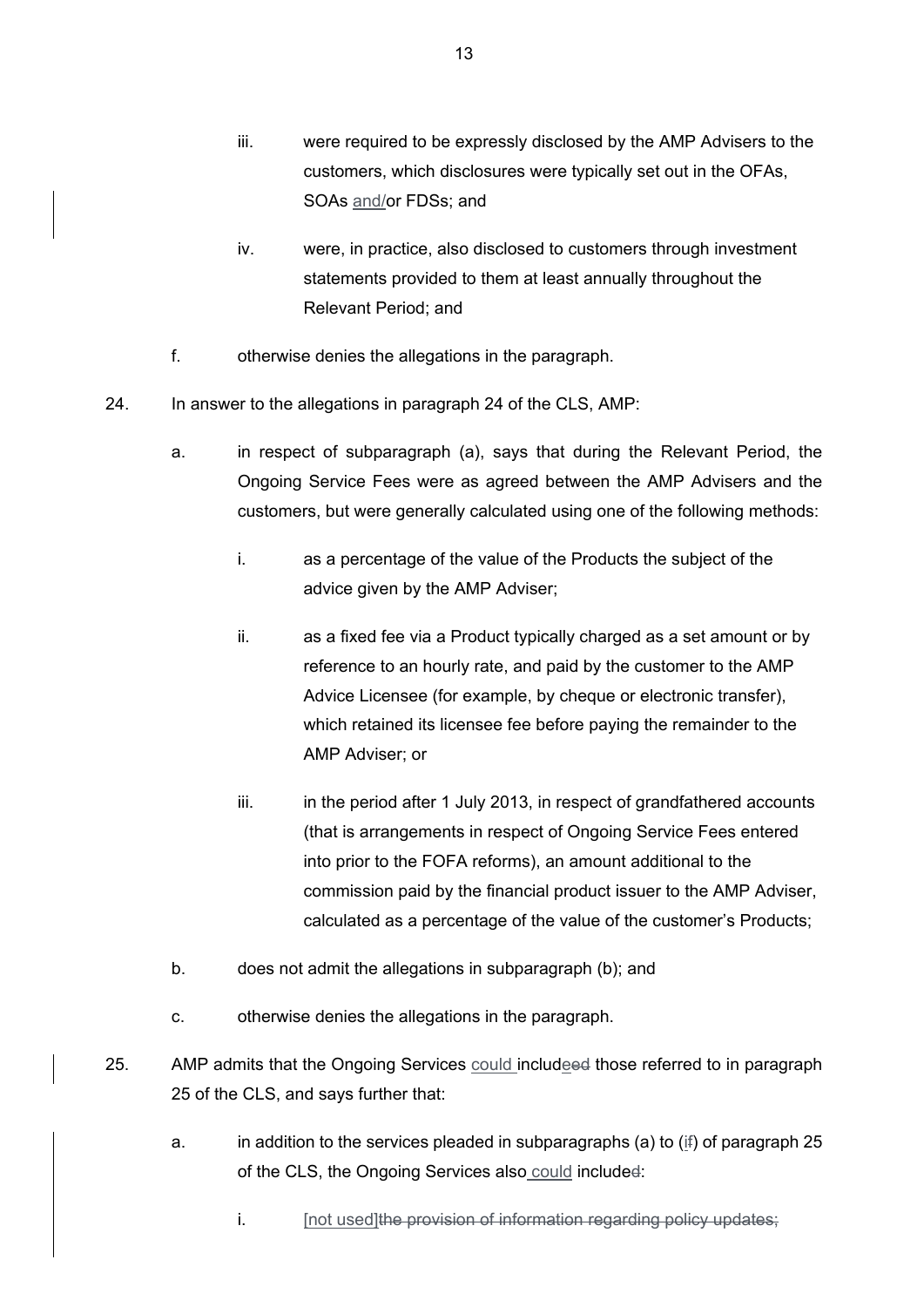- ii. [not used]a direct share portfolio service at discounted brokerage rates;
- iii. [not used]ongoing advice in relation to superannuation strategies and timing of contributions;
- iv. zero switching fees when investments or Products needed to be changed; and
- v. 24-hour internet access to investments and Product information;
- b. the services depended on the specific AMP Adviser and the terms of the agreed ongoing fee arrangement with the customer; and
- c. otherwise denies the allegations in the paragraph.

# *Fees for No Service Policy*

- 26. In answer to the allegations in paragraph 26 of the CLS, AMP:
	- a. in respect of the allegations in sub-paragraph (a), says that during the Relevant Period:
		- i. AMP Advisers who were Authorised Representatives had certain "register rights" in relation to their customers (**client register rights**) pursuant to the terms of an agreement between the Authorised Representative and the AMP Advice Licensee (**Authorised Representative Agreement**);
		- ii. the "client register rights" included:
			- 1 the right to contact and provide advice and other financial services to the customer;
			- 2 the right to access the customer's files and records; and
			- 3 in certain cases, the right to receive certain payments when they were made, including Ongoing Service Fees;
		- iii. where an AMP Adviser (who was an Authorised Representative of an Advice Licensee) intended to cease to be an Authorised Representative (for example, where the AMP Adviser intended to retire or close his or her practice), some AMP Advisers could, in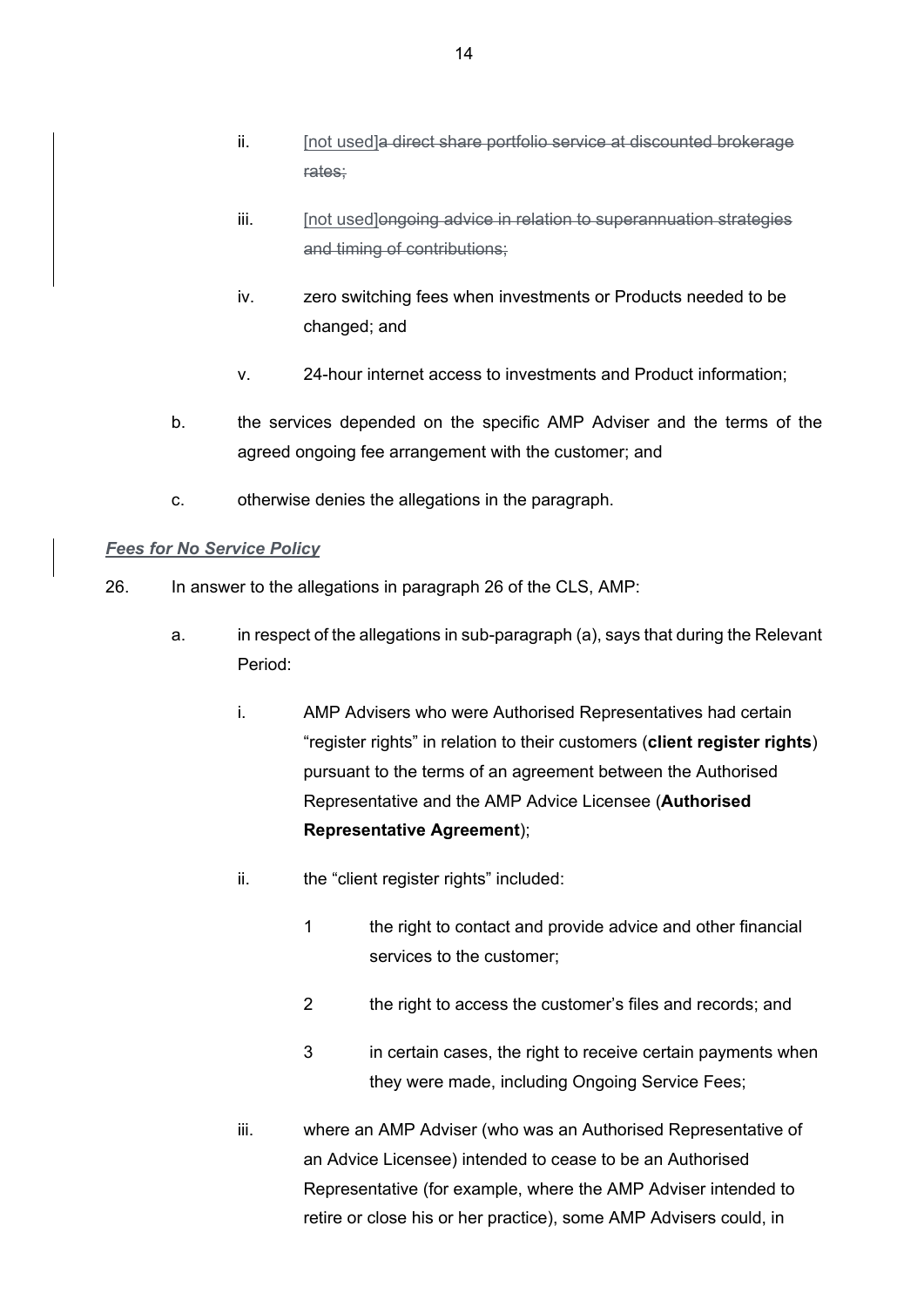certain circumstances, request that the relevant AMP Advice Licensee purchase, or buy-back, the AMP Adviser's client register rights for value (**buy-back rights**);

#### **Particulars**

- A. Where the AMP Adviser had buy-back rights, they were generally set out in each AMP Adviser's Authorised Representative Agreement with the AMP Advice Licensee for which the AMP Adviser was an Authorised Representative.
- B. The circumstances in which an AMP Adviser who was an Authorised Representative of an AMP Advice Licensee had buy-back rights included that:
- 1. the AMP Adviser had to have operated his or her financial planning practice for a minimum period (generally four years) before the AMP Adviser was entitled to the buy-back rights;
- 2. the AMP Adviser had to have notified the AMP Advice Licensee within a minimum notice period (generally at least 6 months up to 18 months) of his or her intention to leave the AMP Advice Licensee and exercise buyback rights;
- 3. the AMP Adviser had to have terminated his or her Authorised Representative Agreement with the AMP Advice Licensee and surrendered all rights under that Authorised Representative Agreement; and
- 4. the AMP Adviser had to have agreed to the terms outlined in the Advice Licensee's "BOLR Undertaking Form", including a term that the AMP Adviser must not approach customers for the purpose of advising them on financial planning matters, or work in the financial planning industry, for a period of (generally) 3 years.
- iv. the AMP Adviser could not exercise the buy-back rights without giving a period of notice, which varied from 6 to 18 months (**BOLR Notice Period**);
- v. during the BOLR Notice Period, the AMP Advice Licensee would attempt to assist the AMP Adviser to complete a transfer  $\theta$ -of his or her client register rights (including Ongoing Service Fees) in respect of some or all of the AMP Adviser's customers to another AMP Adviser;
- vi. if a transfer of the kind referred to in subparagraph v above did not occur within the BOLR Notice Period, the AMP Adviser was entitled to exercise their buy-back rights and the AMP Advice Licensee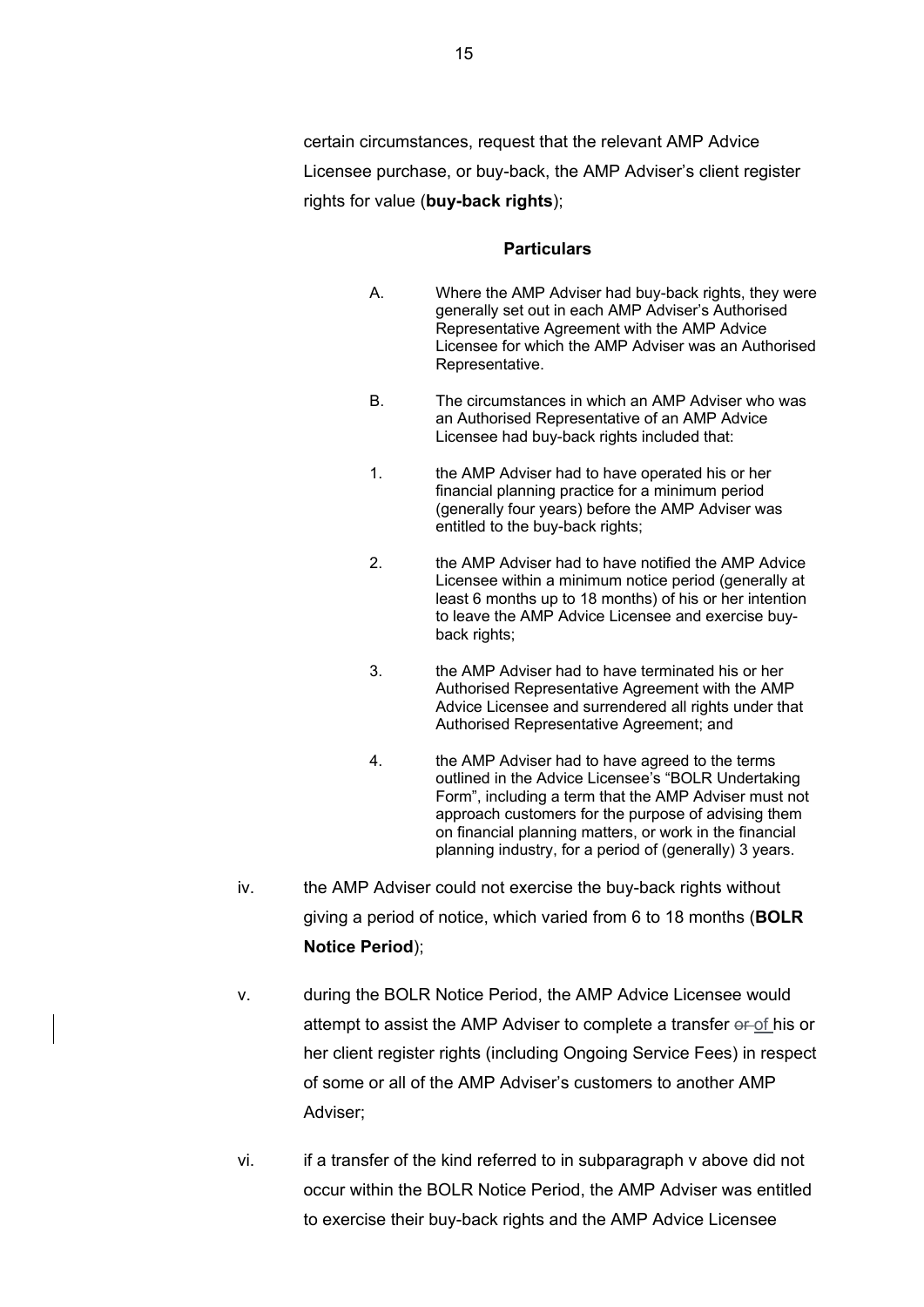would act as a "buyer-of-last-resort" and purchase, or buy-back, the AMP Adviser's client register rights;

vii. the arrangements referred to in subparagraphs iii to vi above, where applicable, were known by different names across the AMP Advice Licensees, and the subject of different "Practice Documents" or policies for each Advice Licensee, but for convenience AMP adopts the term **BOLR Policy** to describe the arrangements as they applied to each AMP Advice Licensee for the purpose of this Response;

#### **Particulars**

- A. At AMPFP, the arrangements were known as Buyer of Last Resort (**BOLR**) and were also set out in the Register and BOLR Policy of AMPFP dated 1 July 2012 and amendments to that policy, thereafter superseded by a revised BOLR Policy dated 1 June 2017.
- B. At Charter, the arrangements were known as Enhanced Buyout Option (**EBOO**) and were also set out in the Standard Practices – Buy Out Option Policy of Charter.
- C. At Hillross, the arrangements were known as Enhanced Buy-Back (**EBB**) and were also set out in the Terms and Conditions Manual for Register and Buy-Back of Hillross dated June 2013.
- D. Not all of the AMP Advice Licensees had such arrangements.
- viii. says that the BOLR Policy expressly provided that an adviser was only entitled to Ongoing Service Fees where services were in fact provided;

#### **Particulars**

- A. In respect of AMPFP, Register and BOLR Policy of AMPFP dated 1 July 2012, pg 6.
- B. In respect of AMPFP, Revised BOLR Policy dated 1 June 2017, pg 4.
- C. In respect of Charter, Standard Practices Buy Out Option Policy of Charter, pg 3.
- D. In respect of Hillross, Terms and Conditions Manual for Register and Buy-Back of Hillross dated June 2013, pg 10.
- ix. where the client register rights were purchased by an AMP Advice Licensee as a "buyer-of-last-resort", those client register rights were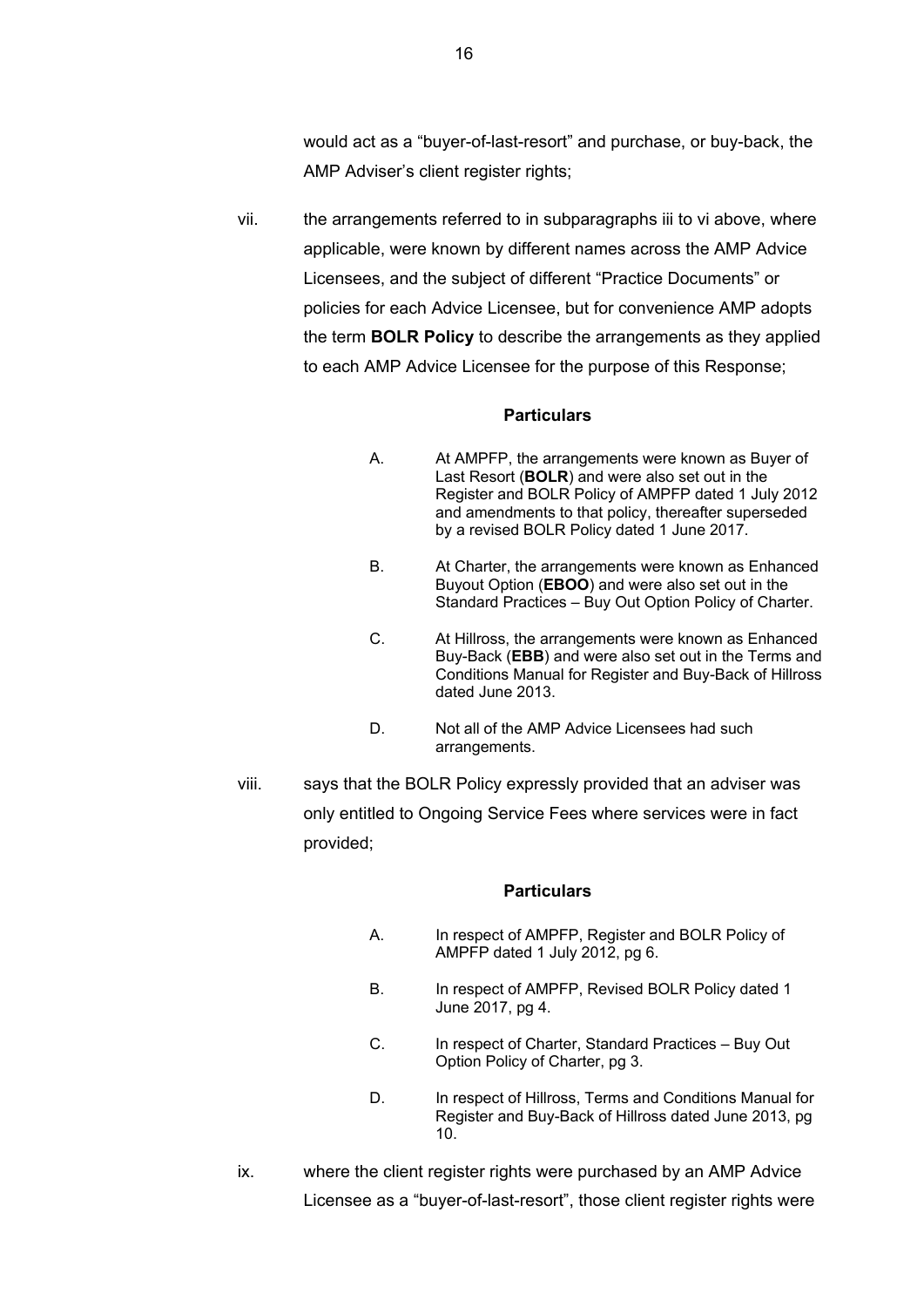typically placed in the "**BOLR Pool**" pending those client register rights being allocated to a new AMP Adviser who was an Authorised Representative of an AMP Advice Licensee;

- x. when client register rights were placed in the BOLR Pool, because the AMP Advice Licensees could generally not replicate the service previously agreed between the AMP Adviser and the customer, the BOLR Policy of the AMP Advice Licensee required an adjustment to any Ongoing Service Fees to which the customer was subject at the settlement of the transaction between the AMP Adviser and the Advice Licensee, such that any uplift that had been agreed between the customer and the AMP Adviser beyond the financial product commission only rate, was removed or "switched off" so that, in circumstances where customers were not being provided with financial services, they were not paying ongoing service fees in respect of those financial services; and
- xi. otherwise does not admit the allegations in sub-paragraph (a);
- b. in respect of the allegations in sub-paragraph (b):
	- i. repeats paragraphs 26.a.viii and 26.a.x above;
	- ii. says that in the period from about 2008 up to November 2016 an ad hoc exception to the BOLR Policy was applied from time to time, such exception as described in subparagraphs iii to vi below and referred to as the **90 Day Exception**;
	- iii. says that the 90 Day Exception was not formally documented in any of the written BOLR Policies for AMPFP and Hillross;
	- iv. says that the 90 Day Exception was only applied from time to time by AMPFP and Hillross up to November 2016 (when it ceased to have effect);

### **Particulars**

A. On 15 November 2016, a direction from Mr Morgan was given to all AMP Advice Licensees that the 90 Day Exception was to cease to be applied immediately. That direction was contained in an email from Morgan to various AMP staff dated 15 November 2016 at 5:17pm.

17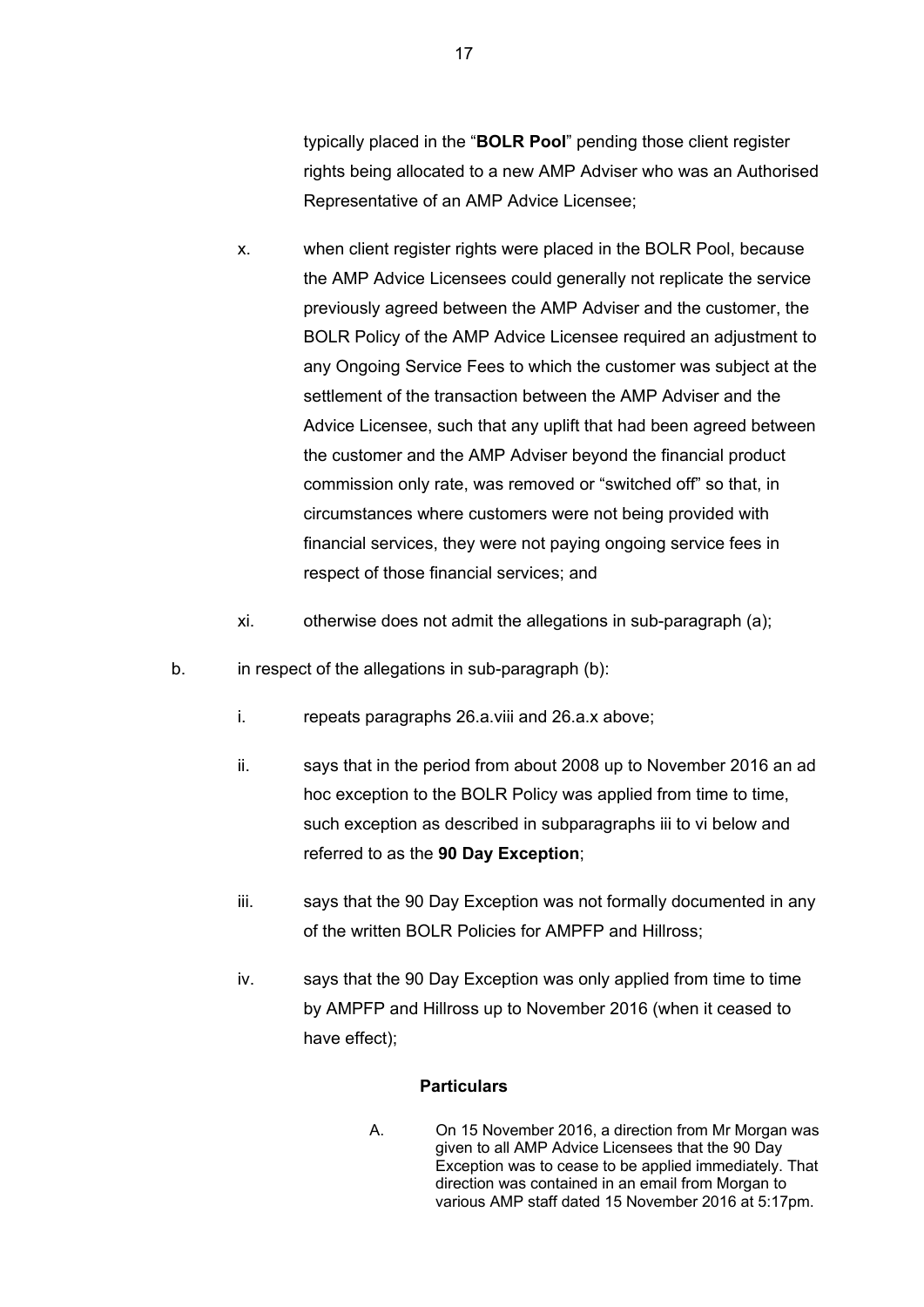- B. Thereafter, AMP commissioned Deloitte to perform a review to provide assurance that the 90 Day Exception had, in fact, ceased to be applied in November 2016, and all affected customers had been identified. Deloitte provided that assurance in a report titled "Phase 1 Look-Back Report" on 24 November 2017.
- v. says that the 90 Day Exception was applied from time to time such that, when it was applied, AMPFP and Hillross continued to charge some customers whose client register rights were in the BOLR Pool, fees pursuant to the Ongoing Service Fee arrangements between the customer and the outgoing AMP Adviser for a period typically, of up to 90 days provided generally, that:
	- 1 an incoming AMP Adviser had been identified to purchase the client register rights of an outgoing AMP Financial Planner;
	- 2 the transaction could not complete before the BOLR Notice Period expired; and
	- 3 a request had been made for the 90 Day Exception to be applied, such request to be made to a person within AMPFP or Hillross who purported to have authority to approve the application of the 90 Day Exception, and that person did, in fact, approve the application of the 90 Day Exception;
- vi. says further that while AMP's Retail Advice Business serviced between 1.3 million and 1.7 million customers in each of the years between 2012 and 2017:
	- 1 the 90 Day Exception was applied in respect of no more than 2,188 customers' accounts, charged a total amount of no more than approximately \$376,000 for Ongoing Service Fees while their client register rights remained in the BOLR Pool; and
	- 2 the customers affected by the application of the 90 Day Exception have been paid compensation of approximately \$422,000 (which includes interest) or are in the process of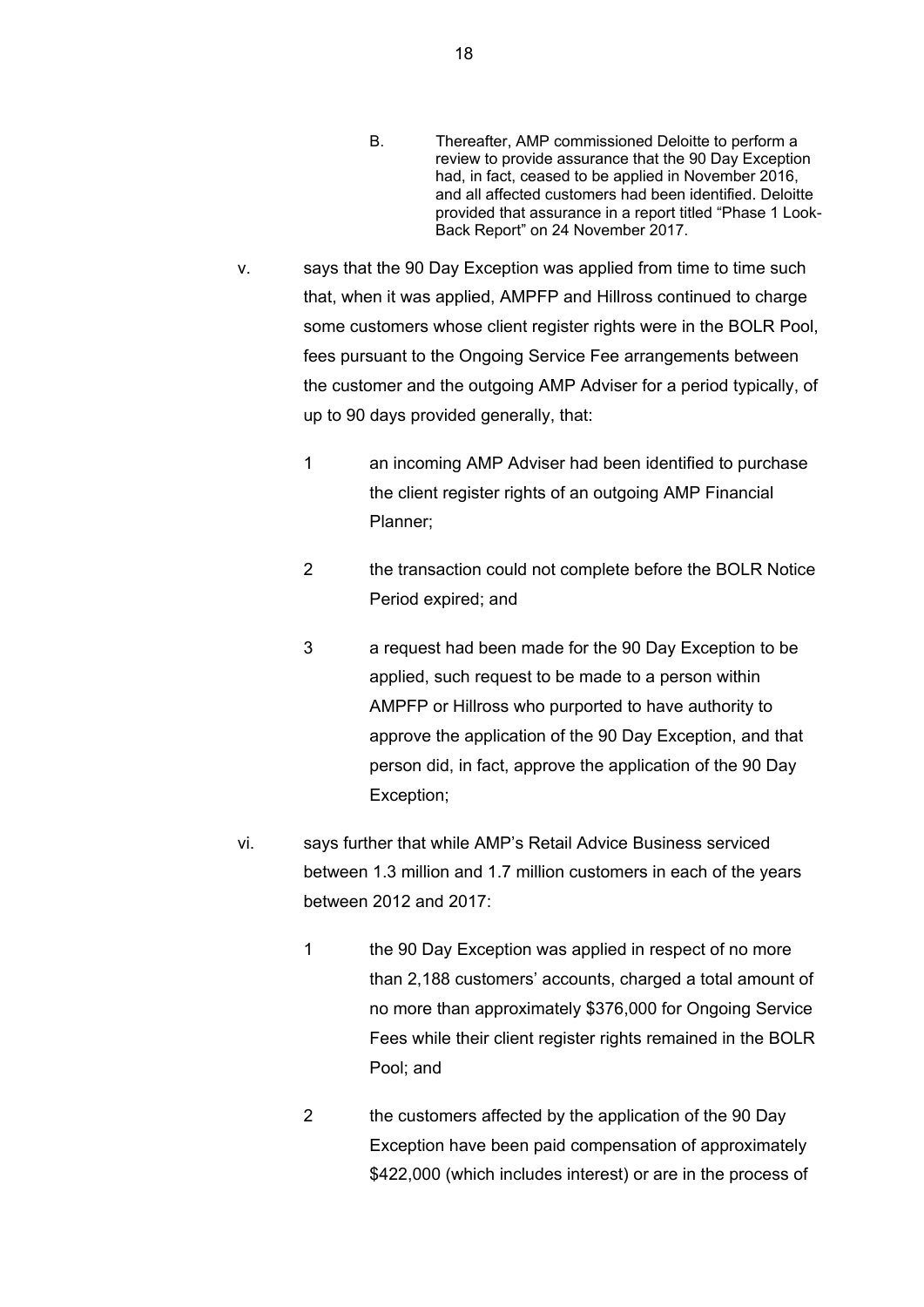being remediated pursuant to a remediation program commenced by AMP in or around May 2015; and

- vii. otherwise denies the allegations in sub-paragraph (b);
- c. in respect of the allegations in sub-paragraph (c):
	- i. says that, in some cases, where client register rights were purchased by an AMP Advice Licensee pursuant to a BOLR Policy those client register rights were not immediately placed into the BOLR Pool (but remained outside the BOLR Pool) for reasons including:
		- 1 on the basis that those client register rights would be allocated in the near future by the AMP Advice Licensee to another identified AMP Adviser or other identified AMP Advisers; or
		- 2 on the basis that those client register rights would be more readily identified and allocated by the AMP Advice Licensee to an appropriate AMP Adviser or AMP Advisers (for example an AMP Adviser in a particular regional area of or a particular ethnic or linguistic background);
	- ii. says that the circumstances referred to in sub-paragraph (i) above were described from time to time as **Ringfencing**;
	- iii. says that Ringfencing was common in the financial services industry;
	- iv. says that, in some cases, the clients whose accounts were subject to Ringfencing continued to be charged Ongoing Service Fees while their accounts were subject to Ringfencing;
	- v. says that while AMP's Retail Advice Business serviced between 1.3 million and 1.7 million customers in each of the years between 2012 and 2017:
		- 1 Ringfencing was applied in respect of no more than approximately 1,148 customers' accounts during the Relevant Period such that those customers were charged Ongoing Service Fees without being provided the services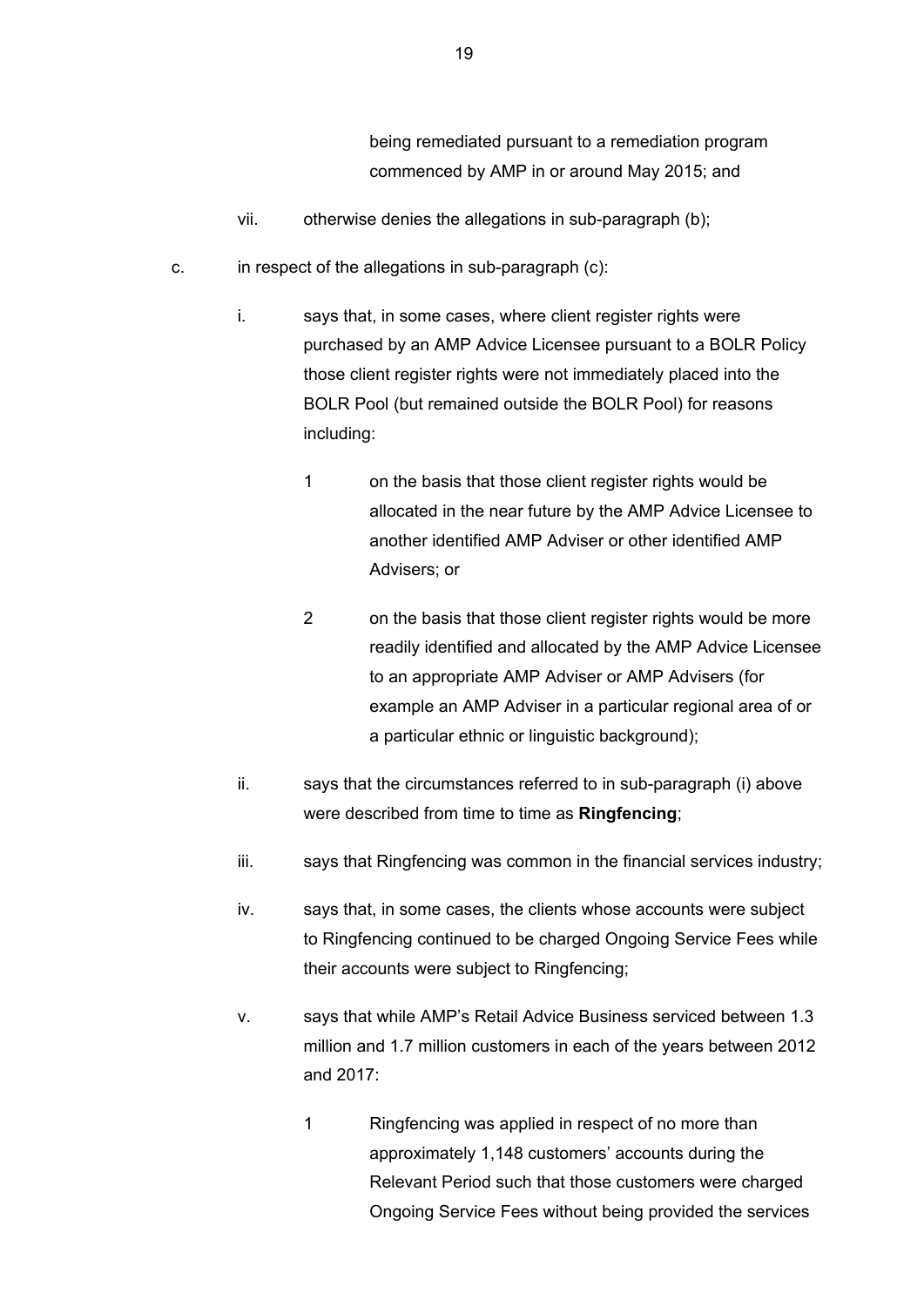to which the Ongoing Service Fees related, where the total amounts they were charged is estimated to be no more than approximately \$124,000; and

- 2 the customers affected by Ringfencing have been paid compensation of approximately \$144,000 (which includes interest) or are in the process of being remediated pursuant to a remediation program commenced by AMP in or around May 2015;
- vi. denies the allegations in subparagraph 26(c)(ii);
- vii. further, in respect of the allegations in subparagraphs 26(b) and (c):
	- 1 in the period from 2010 to 2017 there were 2,417 transactions in relation to customer registers; and
	- 2 out of those 2,417 transactions, the 90 Day Exception or Ringfencing was applied no more than approximately 40 times by AMPFP and Hillross; and
- viii. otherwise does not admit the allegations in sub-paragraph  $(c)$ ; and-
- d. says further that by no later than October 2016, ASIC had announced publicly that AMP would be providing remediation to customers affected by the charging of Ongoing Service Fees where the Ongoing Services to which they related had not been provided.

### **Particulars**

### ASIC Report 499, "Financial Advice: Fees for no service" dated October 2016

- 27. In answer to the allegations in paragraph 27 of the CLS, AMP:
	- a. repeats paragraph 26.a.x above;
	- b. says that in respect of customers whose client register rights were transferred into the BOLR Pool, those customers in some cases did not receive advice services from an AMP Adviser so long as the client register rights remained in the BOLR Pool;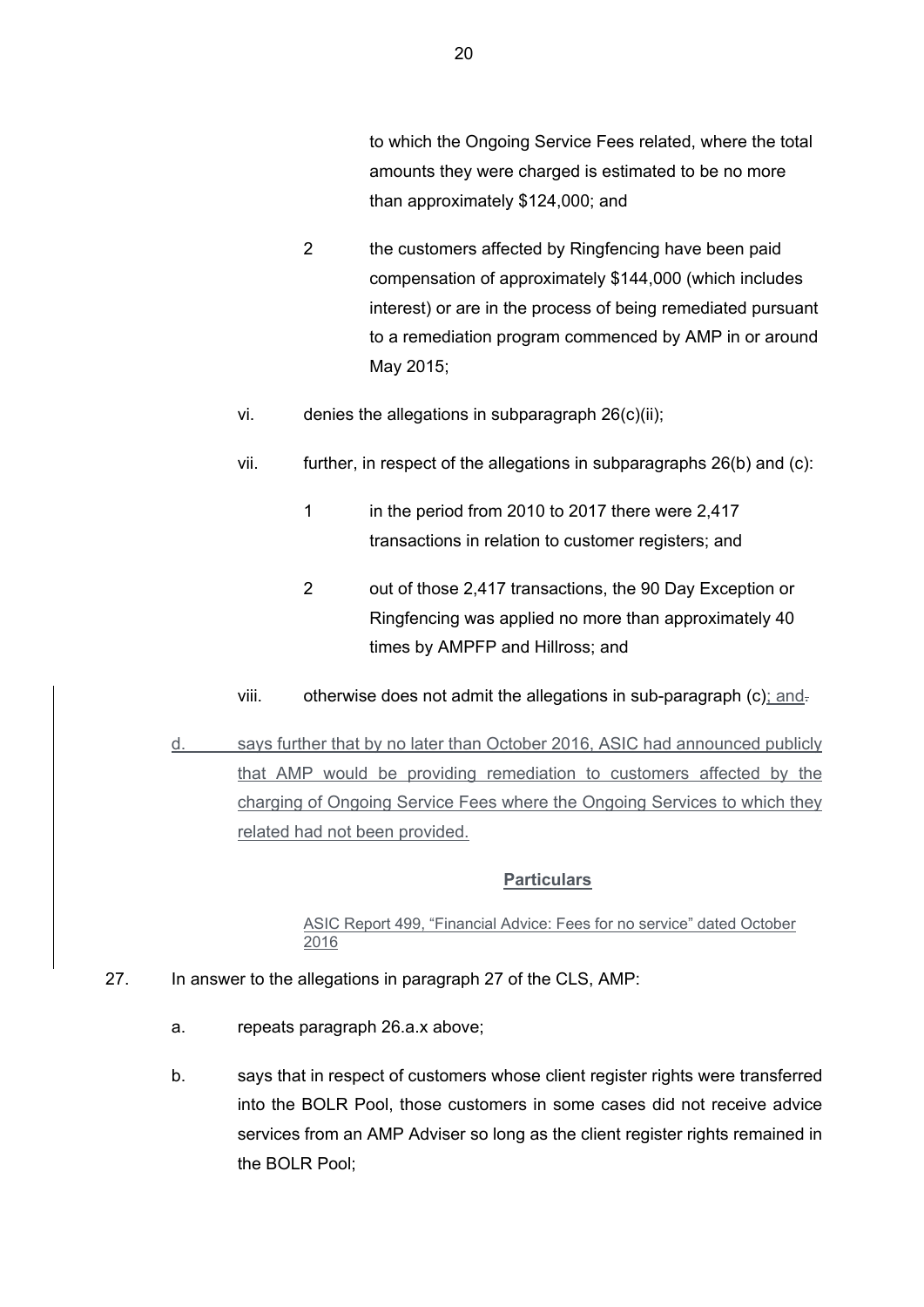- c. says that in respect of customers whose client register rights were Ringfenced, the customers the subject of those client register rights in some cases did not receive any advice services from an AMP Adviser pending those client register rights being allocated to a new AMP Adviser or new AMP Advisers;
- d. says that the customers referred to in subparagraphs (a) and (b) above were often known as "**orphan clients**"; and
- e. otherwise denies the allegations in the paragraph.

ASIC Report 499, "Financial Advice: Fees for no service" dated October 2016.

27AA. In answer to the allegations in paragraph 27AA of the CLS, AMP:

a. repeats paragraphs 26 and 27 above; and

b. otherwise denies the allegations in the paragraph.

# *Inadequate monitoring and compliance systems*

- 27A. AMP denies the allegations in answer to the allegations in paragraph 27A of the CLS.  $AMP:$ 
	- a. admits that from in the Relevant Period up to 15 November 2016, neither it nor the AMP Advice Licensees had systems in place which were able to identify in real time each and every instance in which a customer was charged an Ongoing Services Fee by an AMP Advice Licensee for Ongoing Service(s) that that customer did not receive;
	- b. says that in the Relevant Period, the AMP Advice Licensees had and implemented systems and processes to monitor their representatives, including through the conduct of audits, the distribution of policies and the maintenance of a complaints system;
	- c. says that it did, from time to time, identify instances in which a customer was charged a fee for a service that the customer did not receive; and
	- d. otherwise denies the allegations in paragraph 27A.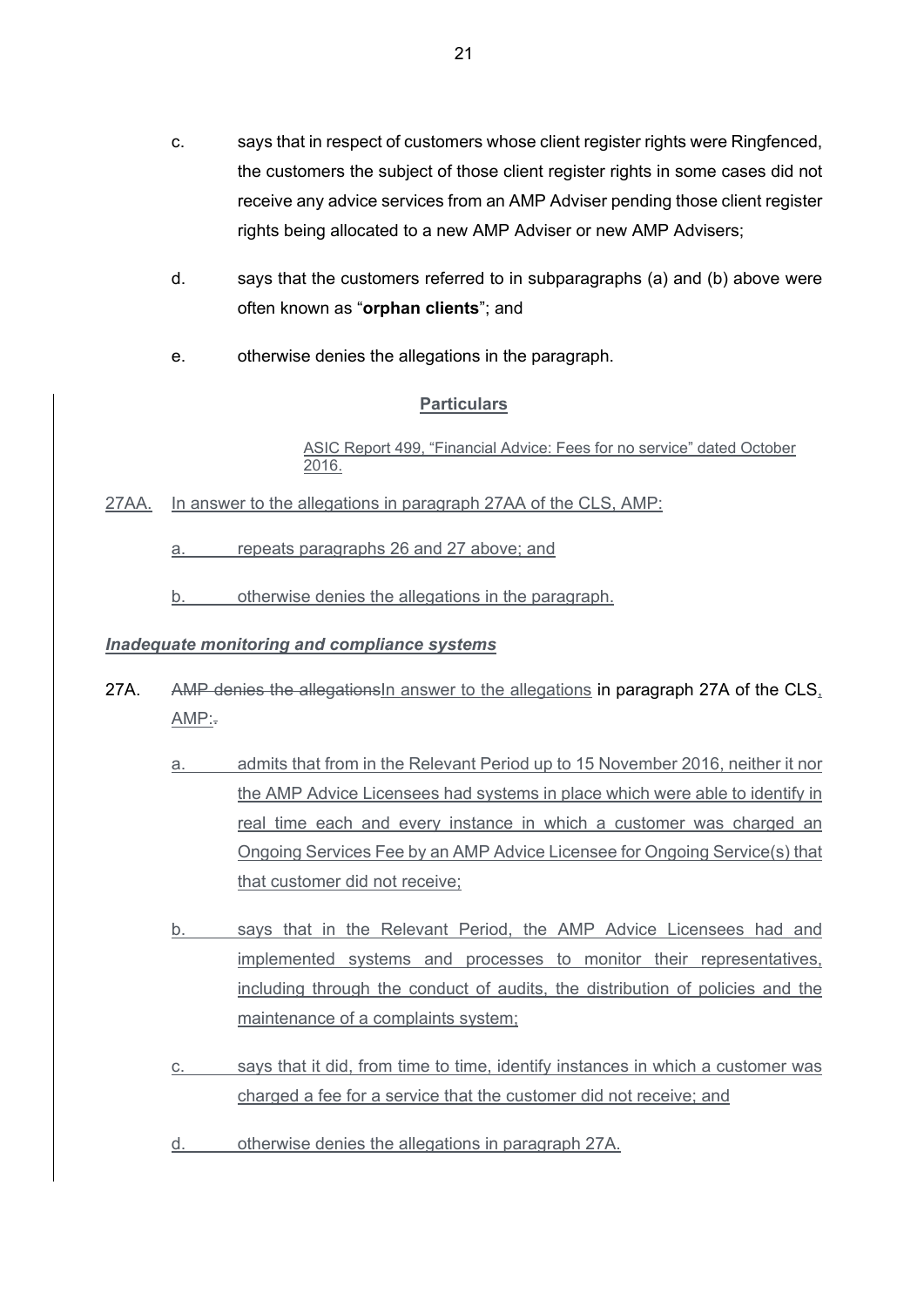Across the period from 1 July 2010 to 30 June 2015, AMP's usual supervision, monitoring and complaints processes identified 196 instances in which a customer was not provided with an ongoing advice service they had paid for. Compensation of \$193,519 was paid to affected customers. These matters were identified in ASIC Report 499 published in October 2016 at [124]-[126].

27B. [Not used]In answer to the allegations in paragraph 27B of the CLS, AMP:

a. in respect of subparagraph (a):

- i. says that in some cases there was a failure by AMP Advice Licensees to terminate Ongoing Service Fee arrangements in the context of buy-back arrangements;
- ii. says that this was due to a variety of factors, which in some cases included the 90 Day Exception being applied in respect of some customers' accounts;
- iii. says that as at February 2018, AMP had paid approximately \$3.69 million to remediate customers potentially affected by this issue; and
- iv. otherwise denies the allegations in the sub-paragraph;
- b. in respect of subparagraph (b):
	- i. says that in some cases customers were charged Ongoing Service Fees after their accounts had been Ringfenced;
	- ii. says that Ringfencing affected no more than approximately 1,148 customer accounts during the Relevant Period such that those customers were charged Ongoing Service Fees without being provided the services to which the Ongoing Service Fees related, where the total amounts they were charged is estimated to be no more than approximately \$124,000; and
	- iii. says that the customers affected by such matters have been paid compensation of approximately \$144,000 (which includes interest) or are in the process of being provided with remediation for any fees so charged; and
	- iv. otherwise denies the allegations in the subparagraph;

c. in respect of subparagraph (c):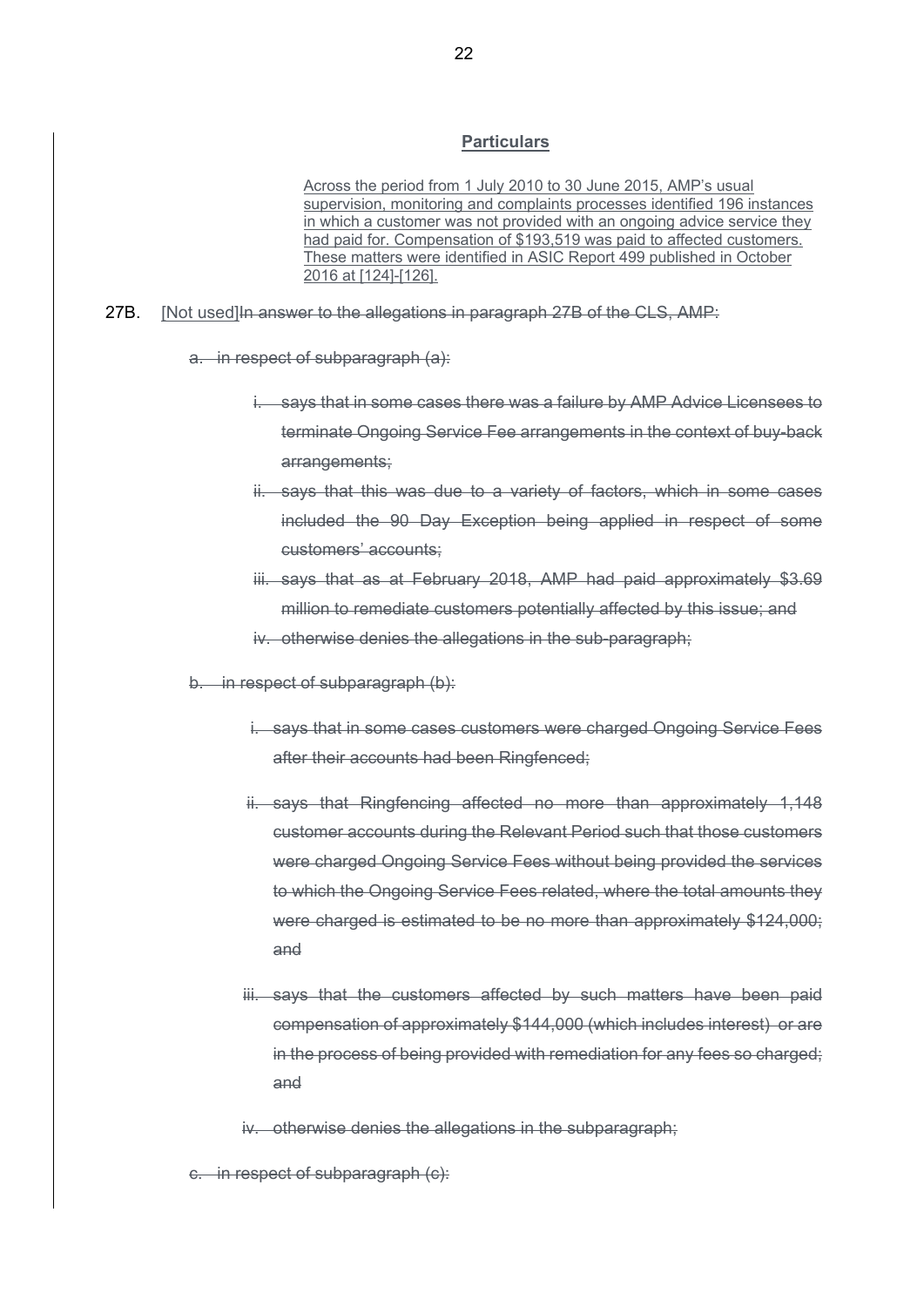- i. says that in some cases customers were charged Ongoing Service Fees after an AMP Adviser's authorisation had been terminated by an AMP Advice Licensee;
- ii. says that the customers affected by such matters have been, or are in the process of being, provided with remediation for any fees so charged; and
- iii. otherwise denies the allegations in the subparagraph:
- d. in respect of subparagraph (d):
	- i. says that in some cases customers were charged Ongoing Service Fees in circumstances where the customer register of an AMP Adviser had been acquired and it was later not possible to ensure that ongoing services had been delivered:
	- ii. says that as at February 2018, AMP had paid \$1.022 million to remediate customers potentially affected by this issue; and
	- iii. otherwise denies the allegations in the subparagraph;
- e. in respect of subparagraph (e):
	- i. says that in some cases customers were incorrectly charged Ongoing Service Fees following the acquisition by an AMP Advise Licensee of rights associated with the client register, where following the acquisition of the customers rights, some customers continued to be charged Ongoing Service Fees in circumstances where services would not be provided;
	- ii. says that as at February 2018, AMP had paid approximately \$48,000 to remediate customers potentially affected by this issue; and
	- iii. otherwise denies the allegations in the subparagraph; and
- f. says further that by no later than October 2016, ASIC had announced publicly that AMP would be providing remediation to customers affected by the charging of Ongoing Service Fees where the Ongoing Services to which they related had not been provided.

ASIC Report 499, "Financial Advice: Fees for no service" dated October 2016.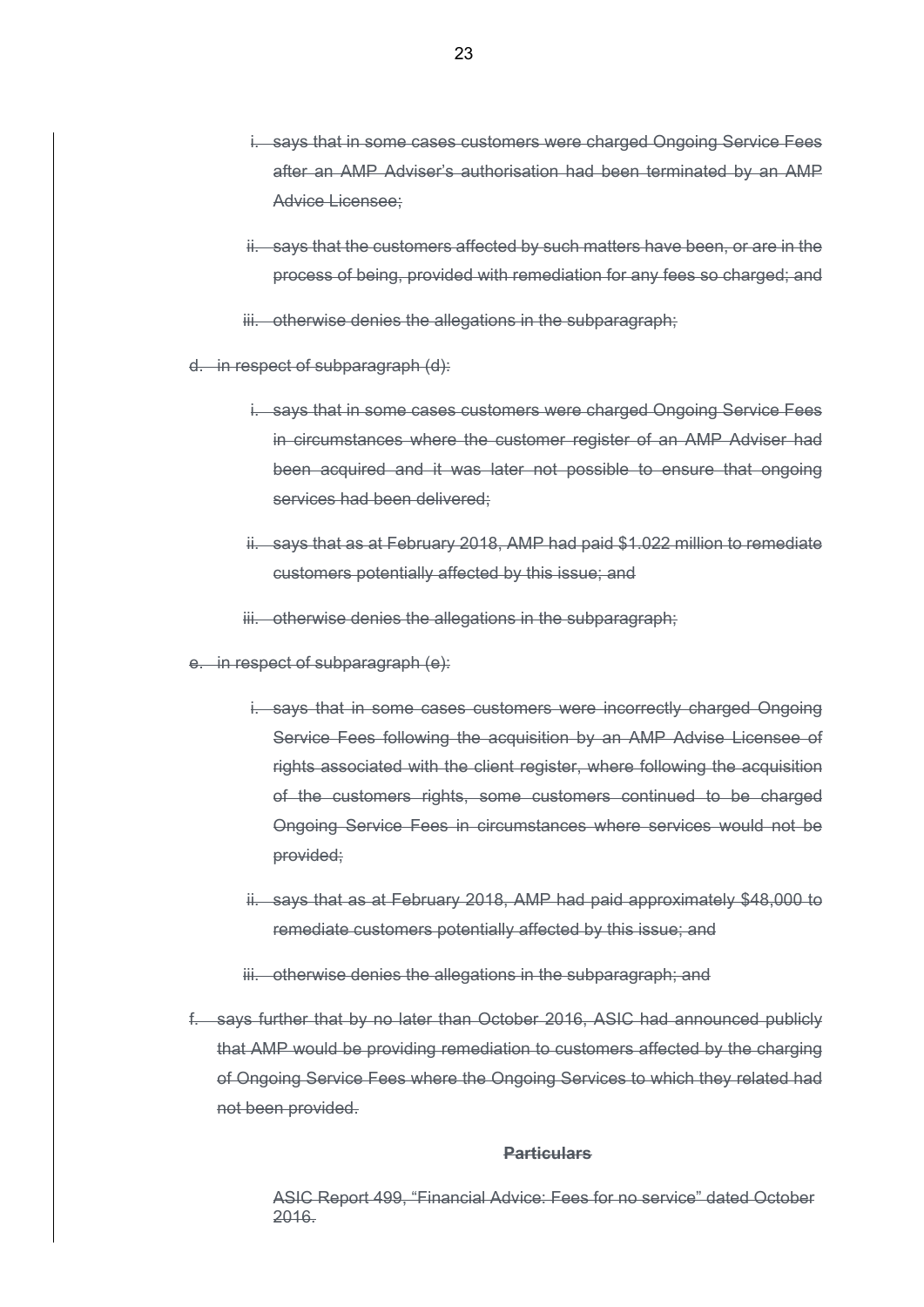- 27C. [Not used]In answer to the allegations in paragraph 27C of the CLS, AMP:
	- a. says that:
		- i. as a result of AMP's usual supervision and monitoring and complaints processes in respect of its advisers, 196 instances of advisers failing to provide customers with services for which they had paid for were identified; and
		- ii. by approximately April 2015, \$193,519 in compensation had been paid to those clients in respect of this conduct; and
	- b. says further that the 196 customers and compensation pleaded in subparagraph (a) above were expressly referred to in ASIC Report 499 "Financial Advice: Fees for No Service" published in October 2016; and
	- c. otherwise does not admit the allegations in the paragraph.
- 28. [Not used] In answer to the allegations in paragraph 28 of the CLS, AMP:

a. repeats paragraphs 26 and 27 to 27C above; and

b. otherwise denies the allegations in the paragraph.

- 29. In answer to the allegations in paragraph 29 of the CLS, AMP:
	- a. in respect of subparagraph (a):
		- i. repeats paragraph 26.b above; and
		- ii. otherwise denies the allegations in the subparagraph;
	- b. in respect of subparagraph (b):
		- i. repeats subparagraph 26.c above; and
		- ii. otherwise denies the allegations in the subparagraph; and
	- c. in respect of subparagraph (c):
		- i. repeats paragraph 27A above; and
		- ii. otherwise denies the allegations in the subparagraph.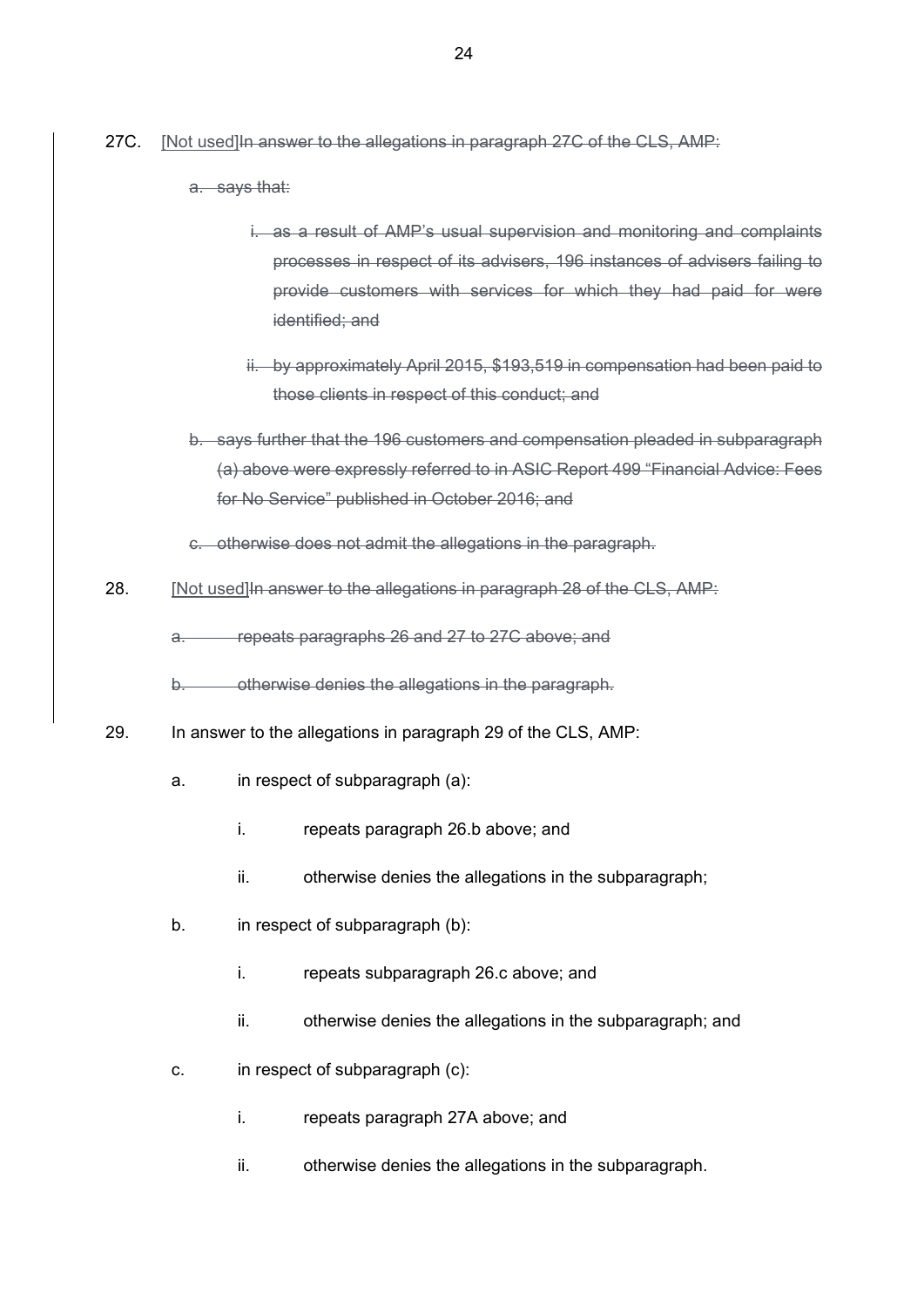### *Consequences*

- 30. In answer to the allegations in paragraphs 30(a) and (b) of the CLS, AMP:
	- a. repeats paragraphs 20 to 29 above; and
	- b. in respect of the allegations in subparagraph 30(a), says that:
		- i. on 15 January 2009, 27 May 2015 and 3 May 2017 AMPFP, Hillross and/or Charter lodged with ASIC breach reports in respect of breaches of s 912A(1)(a) of the Corporations Act that related to the provision of Ongoing Services;
		- ii. otherwise denies the allegations in the subparagraphs; and
	- ca. says that 16 July 2021, ASIC announced that it had finalised its investigation in relation to the alleged fees for no service conduct by AMPFP arising from the BOLR Policy and that ASIC would take no further action in relation to this matter; and
	- c. otherwise denies the allegations in the paragraph.
- 31. [Not used]In answer to the allegations in paragraph 31 of the CLS, AMP:

a. repeats paragraphs 27A to 27C, 29 and 30 above; and

b. otherwise denies the allegations in the paragraph.

# **C. ASIC BREACH REPORTS AND INVESTIGATION**

- 31A. In answer to the allegations in paragraph 31A of the CLS, AMP:
	- a. says that the 15 January 2009 Breach Report was lodged prior to the commencement of the Relevant Period;
	- b. admits that on or about 15 January 2009, AMPFP, lodged the 15 January 2009 Breach Report with ASIC;
	- c. refers to the 15 January 2009 Breach Report for its full force and effect; and
	- d. otherwise denies the allegations in the paragraph.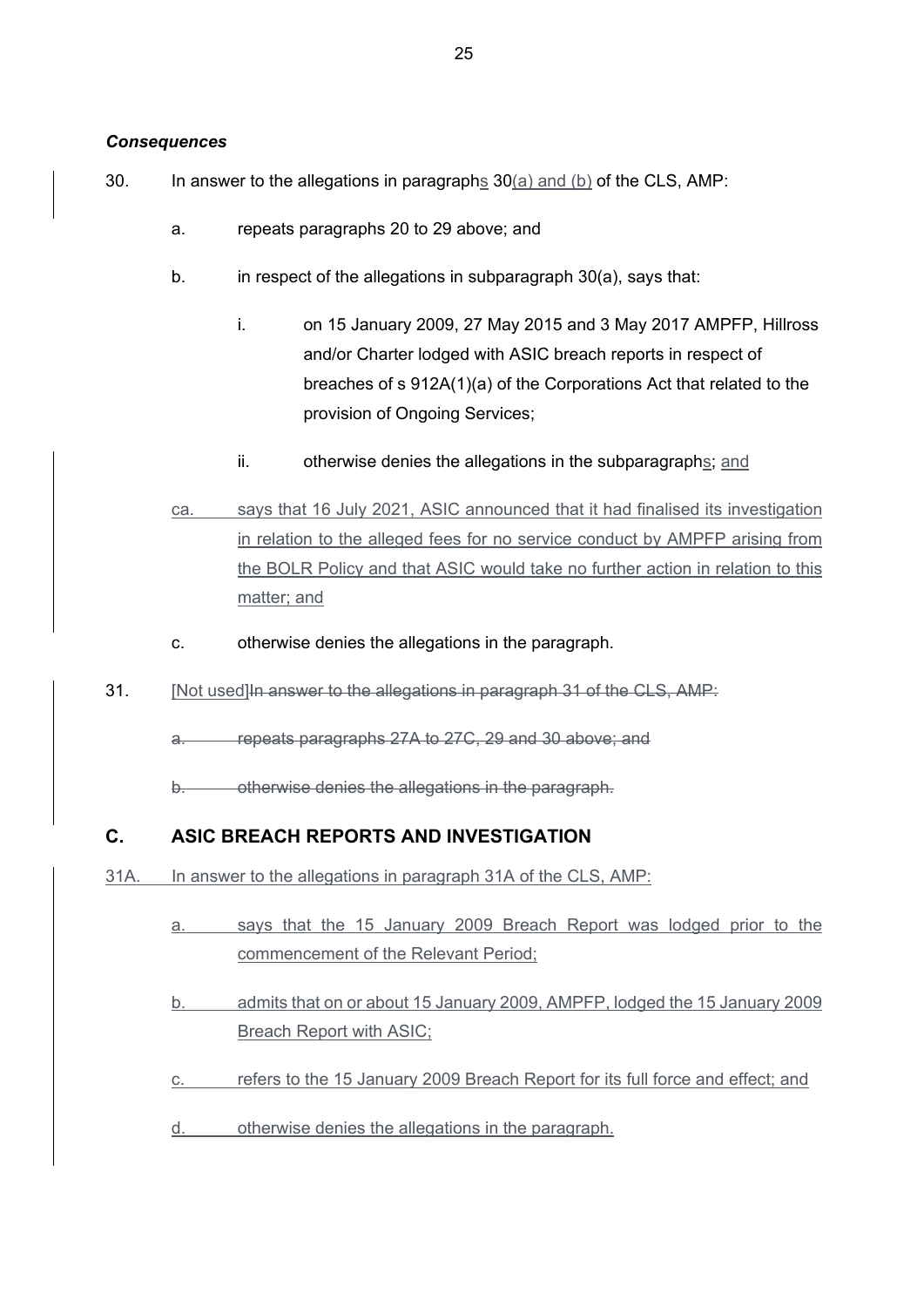- 31B. In answer to the allegations in paragraph 31B of the CLS, AMP:
	- a. repeats paragraph 31A above; and
	- b. otherwise denies the allegations in the paragraph.
- 32. In answer to the allegations in paragraph 32 of the CLS, AMP:
	- a. admits that on or about 27 May 2015, AMPFP, Hillross and Charter (as well as certain "AMP Product Issuers" and "Product Administrators") lodged the 27 May 2015 Breach Report with ASIC and APRA;
	- b. refers to the 27 May 2015 Breach Report for its full force and effect; and
	- c. otherwise denies the allegations in the paragraph.

Letter from AMP to ASIC and APRA dated 27 May 2015 (AMP.6000.0001.1469).

- 33. In answer to the allegations in paragraph 33 of the CLS, AMP:
	- a. repeats paragraph 32 above; and
	- b. **[not used]says that the reference in paragraph 33c of the CLS to "paragraphs** (b)(i) to (ii)" refer to paragraphs of the CLS that have been deleted; and
	- c. otherwise denies the allegations in the paragraph.
- 34. In answer to the allegations in paragraph 34 of the CLS, AMP:
	- a. admits that on or about 19 June 2015, certain AMP Advice Licensees sent the 19 June 2015 ASIC Letter to ASIC, although says that the letter was incorrectly dated 19 June 2017;
	- b. refers to the 19 June 2015 ASIC Letter for its full force and effect; and
	- c. otherwise denies the allegations in the paragraph.

### **Particulars**

Letter from AMP to ASIC dated 19 June 2015 (AMP.0001.0044.2936).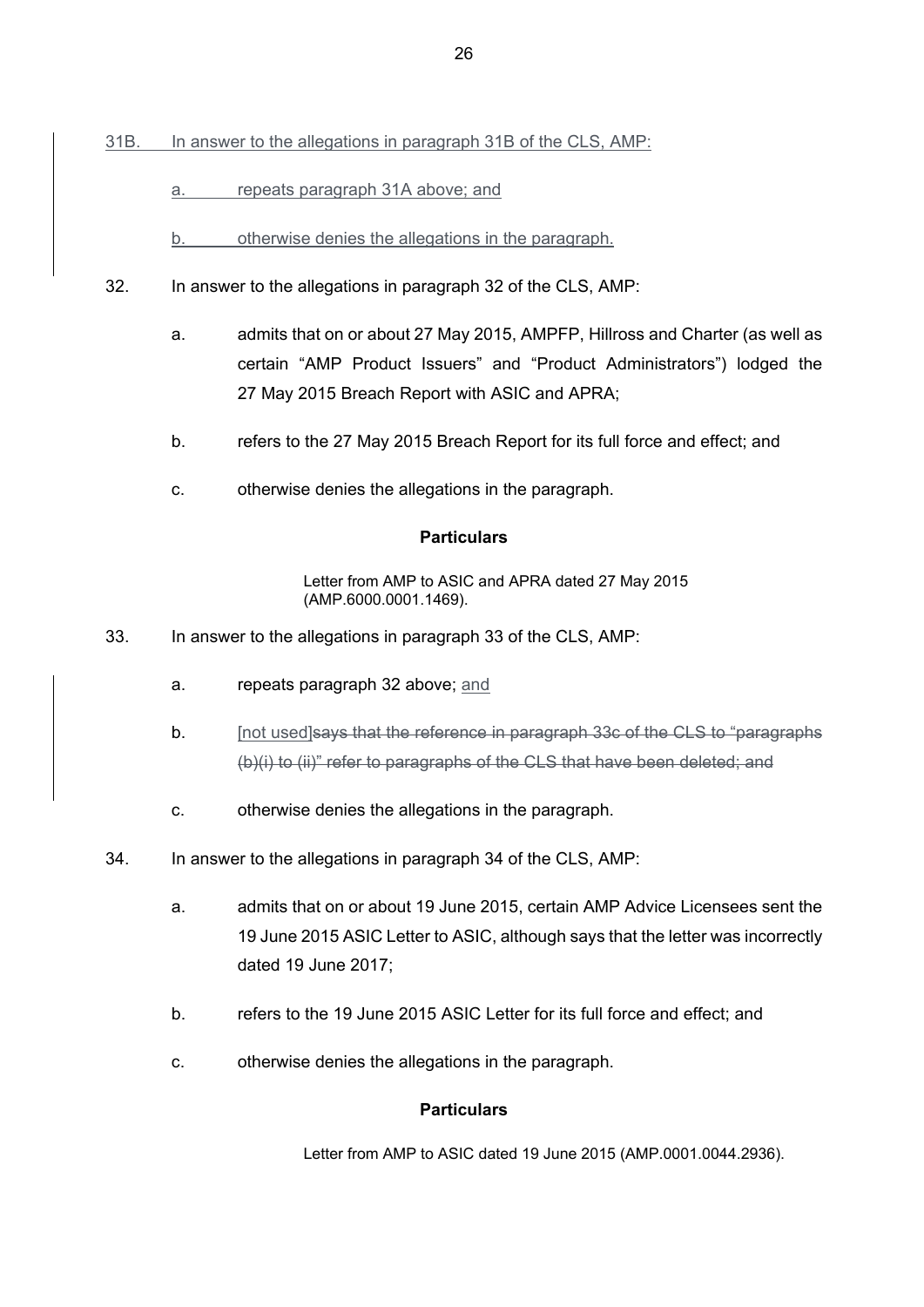- 35. In answer to the allegations in paragraph 35 of the CLS, AMP:
	- a. repeats paragraph 34 above; and
	- b. otherwise denies the allegations in the paragraph.
- 36. In answer to the allegations in paragraph 36 of the CLS, AMP:
	- a. admits that on or about 23 June 2015, it sent the 23 June 2015 ASIC Letter to ASIC;
	- b. says that the 23 June 2015 ASIC Letter:
		- i. stated that AMP's "adviser audit process" or "program" (which was described as including a "check whether the relevant [Ongoing Services] had in fact been provided") had recently been reviewed by PwC;
		- ii. stated that a copy of PwC's report had been provided to ASIC; and
		- iii. confirmed that the "adviser audit program" had not identified any systemic issues regarding the provision of Ongoing Services by AMP Advisers;
	- c. refers to the 23 June 2015 ASIC Letter for its full force and effect; and
	- d. otherwise denies the allegations in the paragraph.

Letter from AMP to ASIC dated 23 June 2015 (AMP.1000.0001.0921).

- 37. In answer to the allegations in paragraph 37 of the CLS, AMP:
	- a. repeats paragraph 36 above;
	- b. says that the reference to the "the audit program" in the sentence "We confirm that the audit program has not identified any systemic issues regarding the provision of on-going services by AMP advisers" in the 23 June 2015 ASIC Letter is a reference to the "AMP adviser audit program" described earlier in the 23 June 2015 Letter and not to PwC's review of that program; and
	- c. otherwise denies the allegations in the paragraph.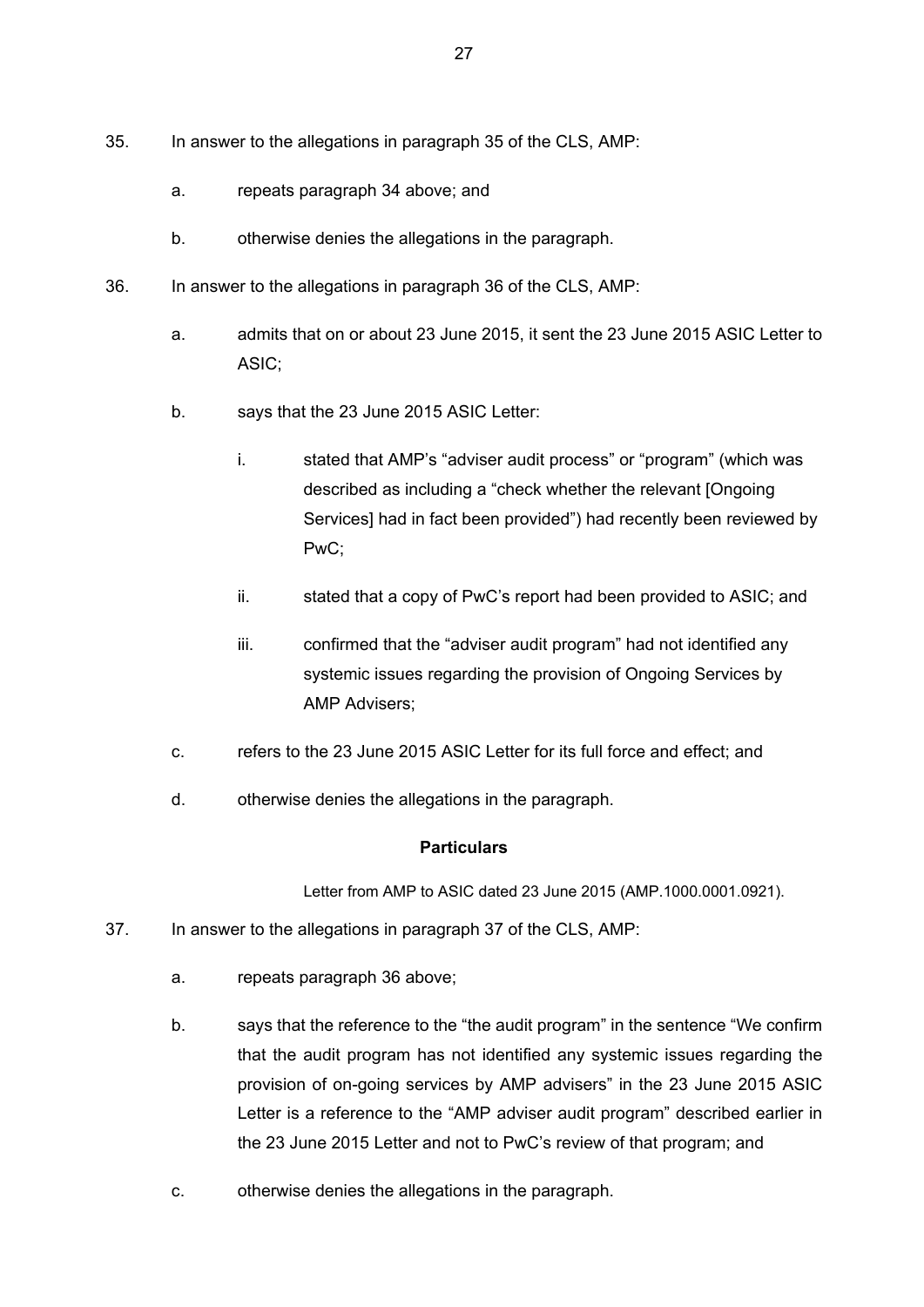PwC report titled "AMP financial advice review" dated March 2015 at pages iv and 38 (AMP.6000.0003.8310 at .8319 and .8353).

- 38. In answer to the allegations in paragraph 38 of the CLS, AMP:
	- a. admits that on or about 17 August 20172015, it sent the 17 August 2015 ASIC Letter to ASIC;
	- b. refers to the 17 August 2017-2015 ASIC Letter for its full force and effect: and
	- c. otherwise denies the allegations in the paragraph.

#### **Particulars**

Letter from AMP to ASIC dated 17 August 2015 (AMP.0001.0049.0708).

- 39. In answer to the allegations in paragraph 39 of the CLS, AMP:
	- a. repeats paragraph 38 above; and
	- b. otherwise denies the allegations in the paragraph.
- 40. In answer to the allegations in paragraph 40 of the CLS, AMP:
	- a. admits that on or about 31 August 2015, certain AMP Advice Licensees sent the 31 August 2015 ASIC Letter to ASIC;
	- b. says that the 31 August 2015 ASIC Letter stated:

"From July 2010 to December 2013 the licensees allowed fees to continue for up to 3 months for a transition to complete.

If a new servicing Adviser had not been appointed to the register within 3 months, the fee arrangements were switched off. AMP will be reimbursing the fees collected.

Since January 2014 the commercial practice changed and fee arrangements have been cancelled immediately once the Licensee acquires the account.

As advised, there are occasions when the processes for cancelling the ongoing fees were not correctly followed and fees have continued to be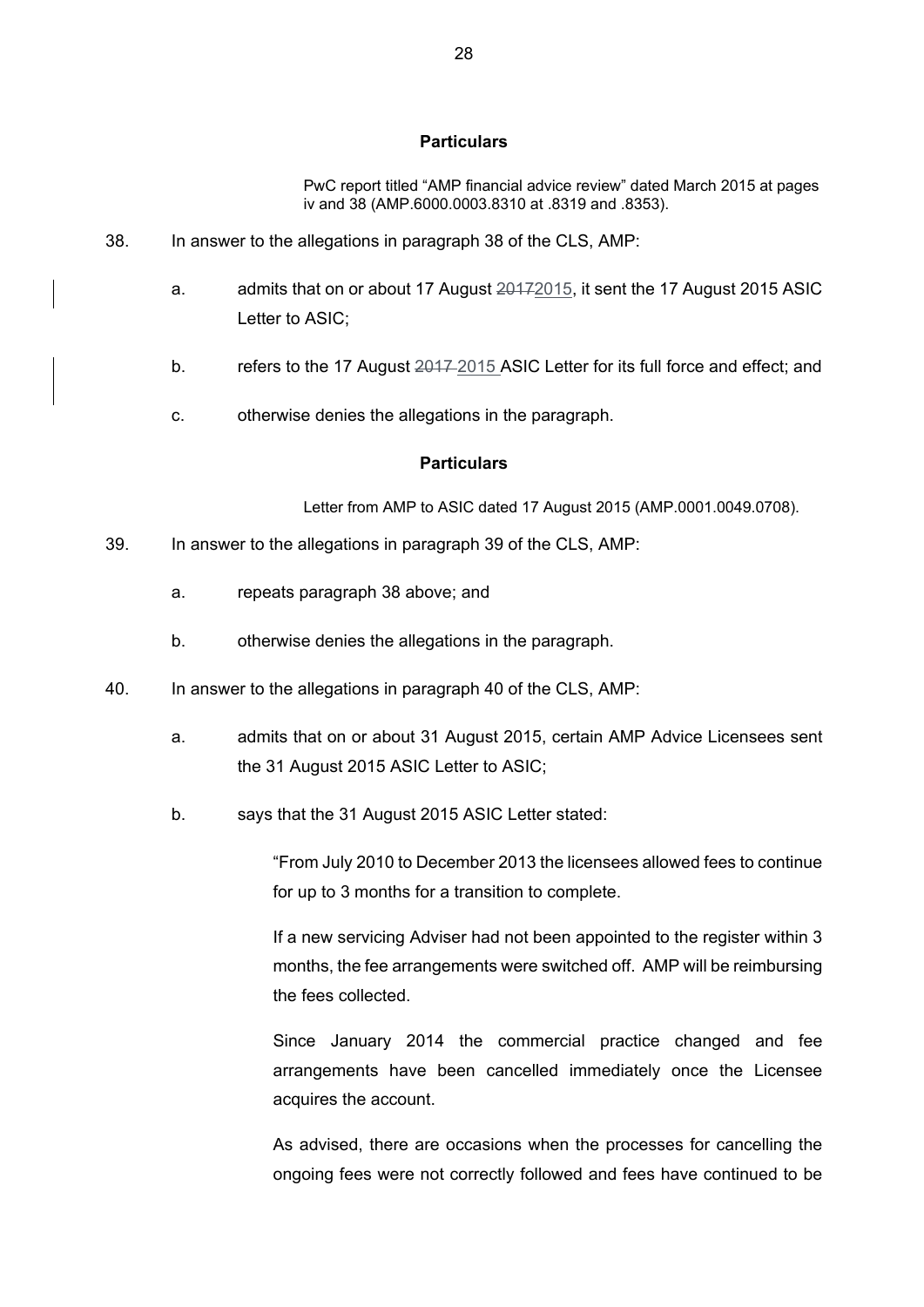deducted by product issuers/product administrators and paid to the relevant licensee";

- c. refers to the 31 August 2015 ASIC Letter for its full force and effect; and
- d. otherwise denies the allegations in the paragraph.

#### **Particulars**

Letter from AMP to ASIC dated 31 August 2015 (AMP.1000.0001.8157).

- 41. In answer to the allegations in paragraph 41 of the CLS, AMP:
	- a. repeats paragraph 40 above; and
	- ba. says that:

the 31 August 2015 ASIC Letter was incorrect in that:

- 1 the letter stated that "[s]ince January 2014 the commercial practice changed and fee arrangements have been cancelled immediately [when] the Licensee acquires the account"; and
- 2 the 90 Day Exception continued to be applied in some cases beyond January 2014; and

ii. AMPFP corrected and apologised for that incorrect statement in the 31 August 2015 ASIC Letter by the 23 November 2016 ASIC Letter; and

- b. otherwise denies the allegations in the paragraph.
- 42. In answer to the allegations in paragraph 42 of the CLS, AMP:
	- a. admits that on 9 September 2015, AMP emailed Peter Komorowski of ASIC;
	- b. refers to the contents of that email for its full force and effect; and
	- c. otherwise denies the allegations in the paragraph.

#### **Particulars**

Email from AMP to ASIC dated 9 September 2015. (AMP.6000.0010.0440 at .0501).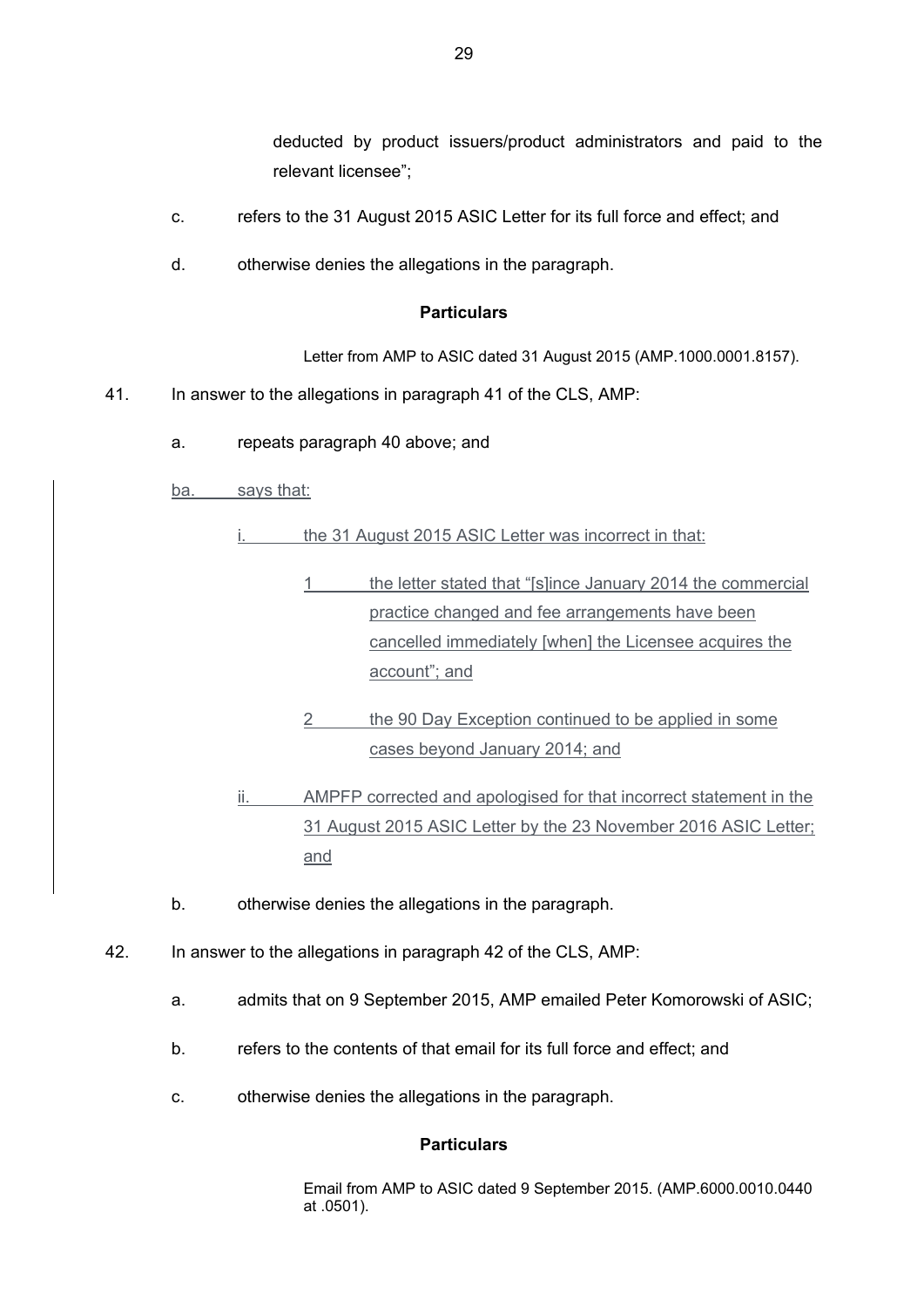- 43. In answer to the allegations in paragraph 43 of the CLS, AMP:
	- a. repeats paragraph 42 above; and
	- b. otherwise denies the allegations in the paragraph.
- 44. In answer to the allegations in paragraph 44 of the CLS, AMP:
	- a. admits that it prepared a document titled "Ongoing service fee remediation" dated 17 September 2015 for the purposes of a meeting between AMP and ASIC on that day;
	- b. says that that document set out template letters which were said to be provided for AMP Advisers "to use as part of a licensee buyback arrangement" where:
		- i. template "A" was described as being used when:
			- 1 the former AMP Adviser and the customer had an ongoing service fee arrangement in place; and
			- 2 the customer had an AMP Product;
		- ii. template "B" was described as being used when:
			- 1 the former AMP Adviser and the customer had an ongoing service fee arrangement in place; and
			- 2 the customer had AMP Products and non-AMP products or non-AMP products only;
	- c. says that:
		- i. template "A" stated, *inter alia*, "When we set up your financial products, we negotiated a planner service fee in return for certain additional financial services to be provided to you. As AMP will no longer be able to provide you with all those additional services, the planner service fee will be removed"; and
		- ii. template "B" stated, *inter alia*, "When we set up your financial products, we negotiated a planner service fee in return for certain additional financial services to be provided to you. As AMP will no longer be able to provide you with all those additional services, the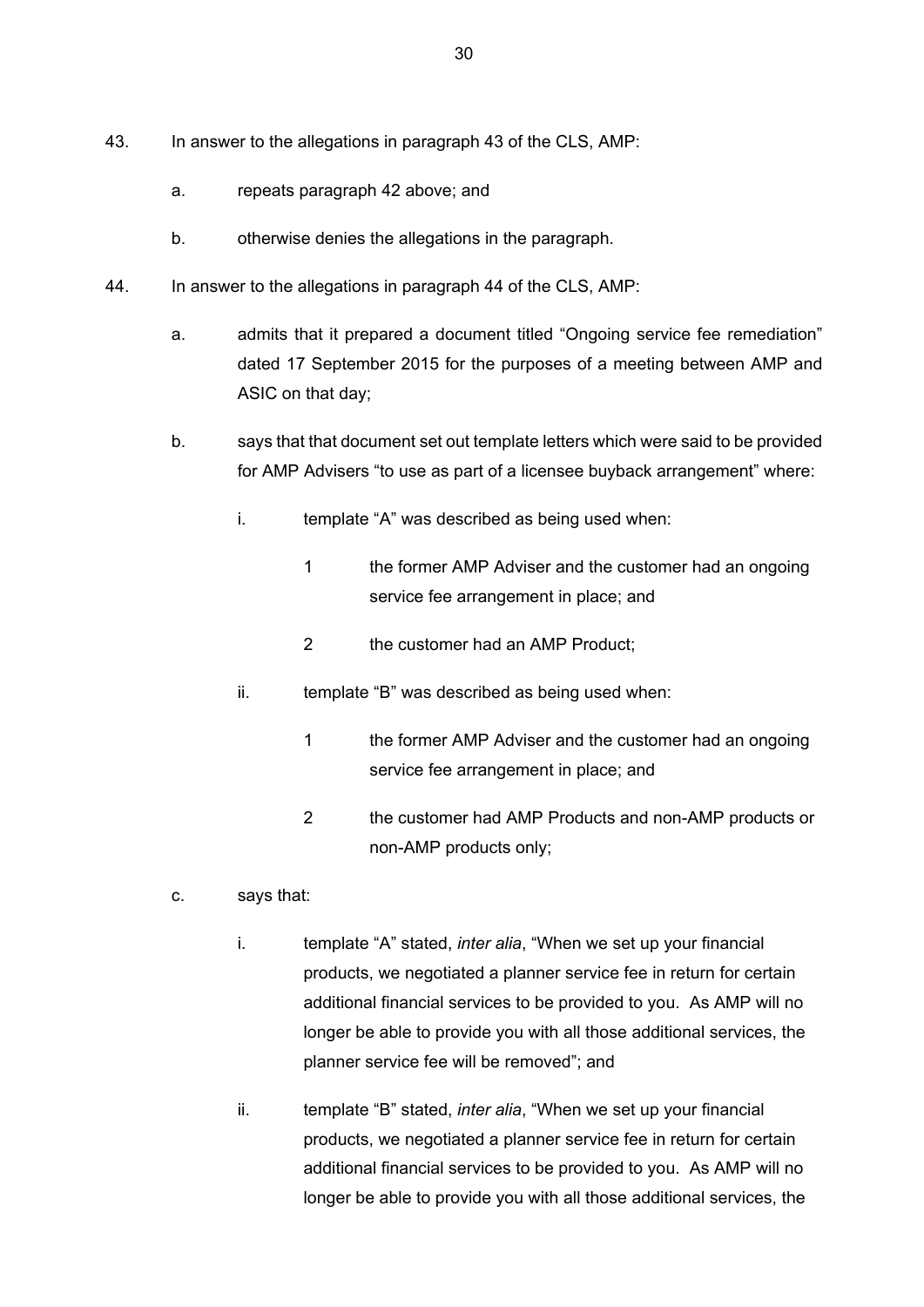planner service fee will be removed from your AMP financial products. You will need to contact other relevant fund managers and request that the planner service fee be removed from those financial products";

- d. refers to the contents of the "Ongoing Service Fee remediation" document, including the contents of the template letters, for their full force and effect; and
- e. otherwise denies the allegations in the paragraph.

# **Particulars**

Document titled "Ongoing service fee remediation" for the purposes of a meeting with ASIC (AMP.0001.0017.3286 at .3288, .3290, .3291, .3292).

- 45. In answer to the allegations in paragraph 45 of the CLS, AMP:
	- a. repeats paragraph 44 above; and
	- b. otherwise denies the allegations in the paragraph.
- 46. In answer to the allegations in paragraph 46 of the CLS, AMP:
	- a. admits that on or around 1 October 2015, AMPFP sent the 1 October 2015 ASIC Letter to ASIC;
	- b. refers to the 1 October 2015 ASIC Letter for its full force and effect; and
	- c. otherwise denies the allegations in the paragraph.

### **Particulars**

Undated response to ASIC's Notice of Direction under s 912C(1) of the Corporations Act sent on or about 1 October 2015 (AMP.1000.0001.4754).

- 47. In answer to the allegations in paragraph 47 of the CLS, AMP:
	- a. repeats paragraph 46 above; and
	- b. otherwise denies the allegations in the paragraph.
- 47A. In answer to the allegations in paragraph 47A of the CLS, AMP:
	- a. admits that on or about 26 November 2015, AMPFP sent the 26 November 2015 ASIC Letter to ASIC;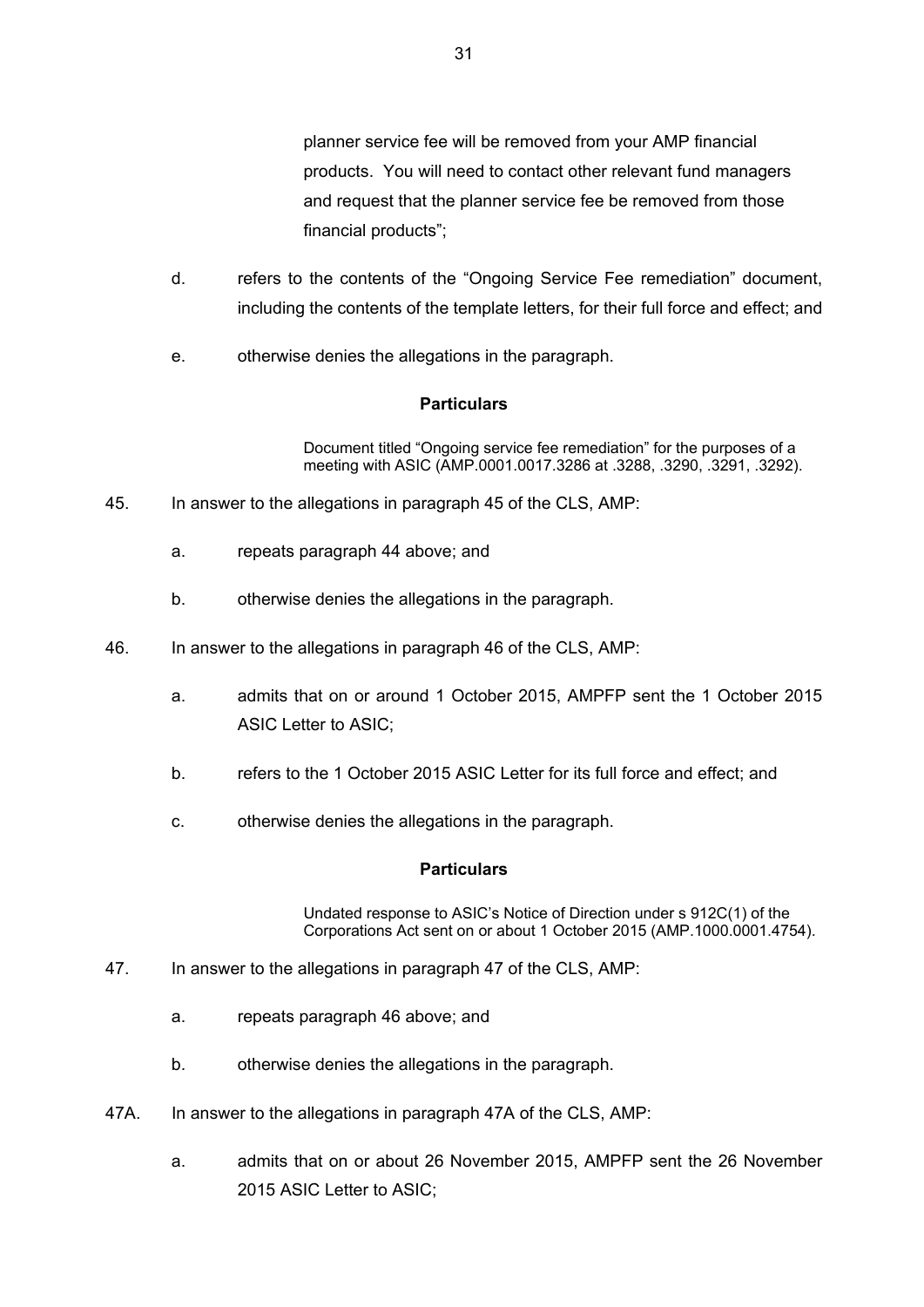- b. admits that the letter contained the statements referred to in subparagraphs 47A(a) and (b) of the CLS;
- c. refers to the 26 November 2015 ASIC Letter for its full force and effect; and
- d. otherwise denies the allegations in the paragraph.

Letter from AMP to ASIC dated 26 November 2015 (AMP.1000.0001.4844 at .4845).

- 47B. In answer to the allegations in paragraph 47B of the CLS, AMP:
	- a. repeats paragraph 47A above;
	- b. denies that the statements from the 26 November 2015 ASIC Letter set out in the subparagraphs 47A(a) and (b) of the CLS conveyed the representation referred to in subparagraph 47B(a) of the CLS; and
	- c. otherwise denies the allegations in the paragraph.
- 48. In answer to the allegations in paragraph 48 of the CLS, AMP:
	- a. admits that on or about 14 December 2015, AMPFP sent the 14 December 2015 ASIC Letter to ASIC;
	- b. refers to the 14 December 2015 ASIC Letter for its full force and effect; and
	- c. otherwise denies the allegations in the paragraph.

#### **Particulars**

Response to ASIC's Notice of Direction under s 912C(1) of the Corporations Act (AMP.1000.0001.4781).

- 49. In answer to the allegations in paragraph 49 of the CLS, AMP:
	- a. repeats paragraph 48 above; and
	- b. otherwise denies the allegations in the paragraph.
- 50. In answer to the allegations in paragraph 50 of the CLS, AMP:
	- a. admits that on or about 23 November 2016, AMPFP sent the 23 November 2016 ASIC Letter to ASIC;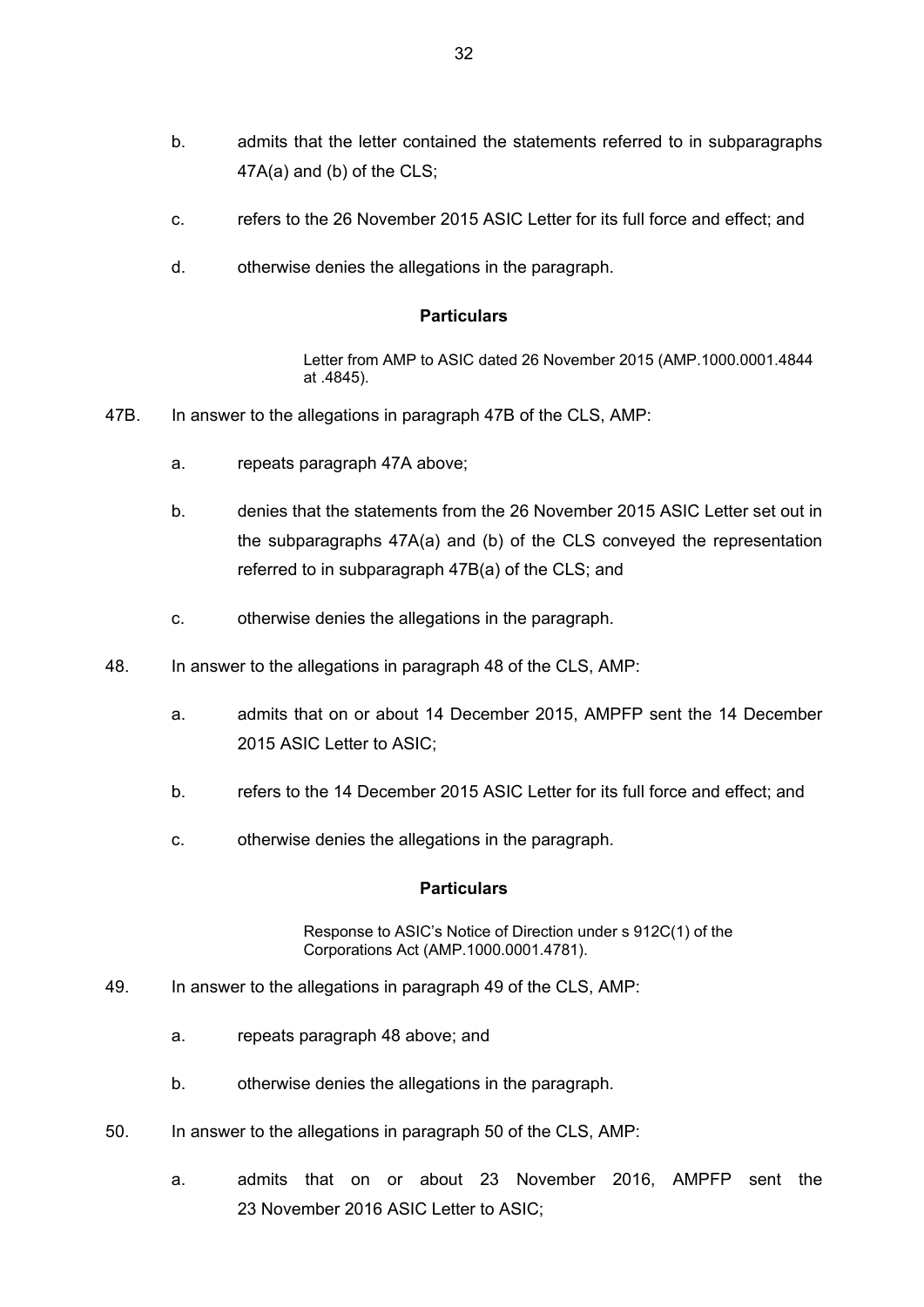- b. says that the 23 November 2016 ASIC Letter referred to an earlier letter to ASIC dated 17 October 2016, which referred to the 90 Day Exception;
- c. says that the 23 November 2016 ASIC Letter referred to the 31 August 2015 Letter, in particular the statement "Since January 2014 the commercial practice changed and fee arrangements have been cancelled immediately once the Licensee acquires the account" and said that as a result of AMP's investigation in relation to a particular customer, following ASIC's request of 10 October 2016, it had come to AMP's attention that that statement was incorrect and the 90 Day Exception continued to be applied beyond January 2014;
- d. refers to the 23 November 2016 ASIC Letter for its full force and effect; and
- e. otherwise denies the allegations in the paragraph.

Letter from AMP to ASIC dated 23 November 2016 (AMP.6000.0010.0015).

- 51. In answer to the allegations in paragraph 51 of the CLS, AMP:
	- a. repeats paragraph 50 above; and
	- b. otherwise denies the allegations in the paragraph.
- 52. In answer to the allegations in paragraph 52 of the CLS, AMP:
	- a. admits that on or about 3 May 2017 certain AMP Advice Licensees sent the 3 May 2017 Breach Report to ASIC;
	- b. says that the 3 May 2017 Breach Report identified that the licensees had "become aware of further instances of customers who have been subject to a licensee buy back transaction… who have been incorrectly charged ongoing service fees";
	- c. says that in the 3 May 2017 Breach Report, under the heading "How were the further instances identified?", it was stated that:

"Following the review into the 90-day exception for BOLR transactions (which has been the subject of previous correspondence with ASIC), further work was undertaken in order to identify any other potential circumstances with respect to the Breach [i.e. the breach identified in the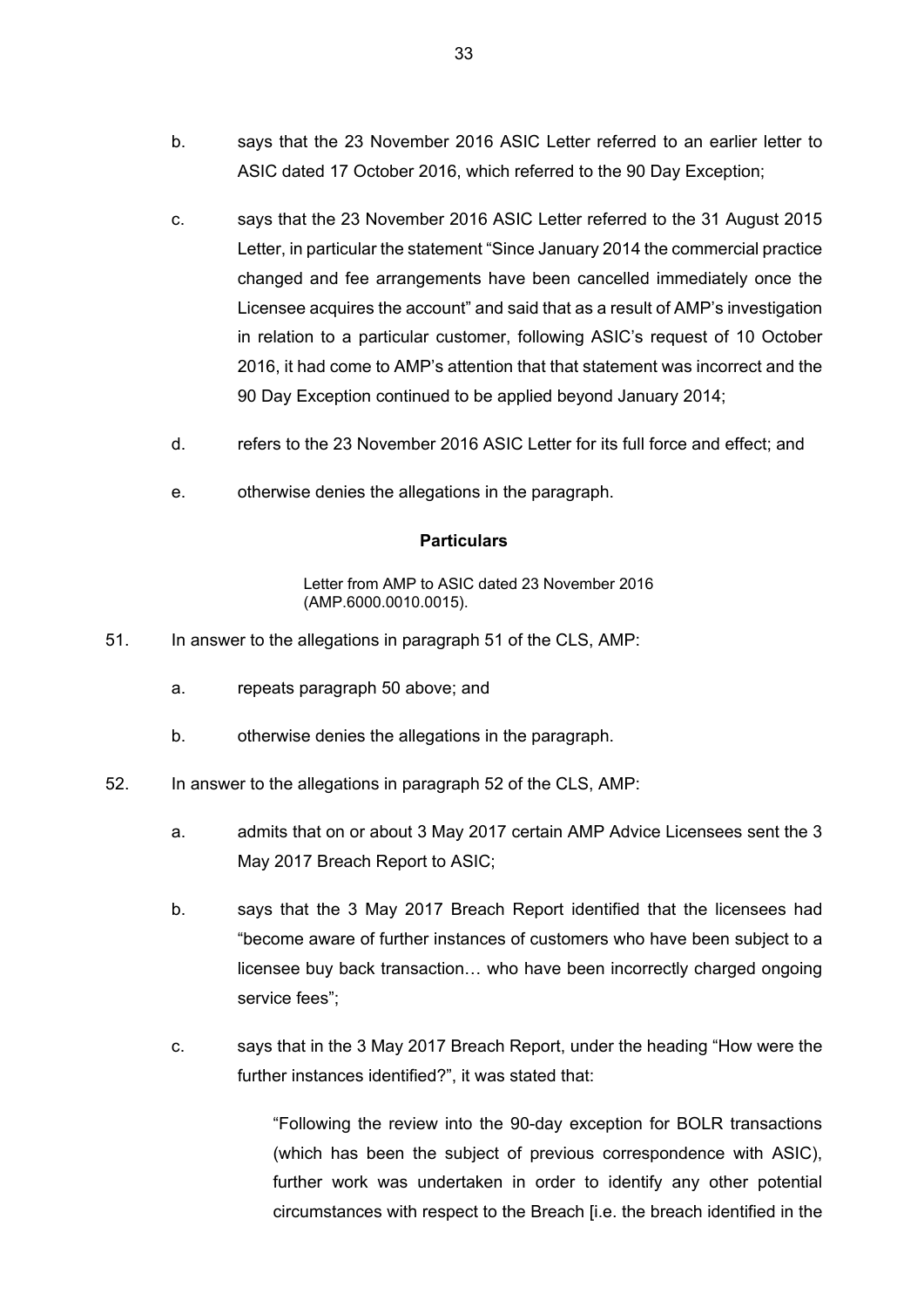27 May 2015 Breach Report] in order to identify any other potential circumstances with respect to the Breach which may require customer remediation.

In undertaking this work, we identified that there may be instances where customers who were subject to a BOLR… transaction were never transferred to the BOLR Pool… and/or subsequently transferred to a new servicing adviser/practice.

Further investigations were undertaken into the buy-back transactions for each of the Licensees and the preliminary findings of that investigation are that there are customers who should have been transferred to the Buy Back Pool but due to inadequate arrangements, this did not occur. This means that these customers may have continued to be charged ongoing service fees where no service was provided";

- d. says that the customers referred to in the second paragraph of the passage set out in subparagraph c above referred to orphan clients who were the subject of Ringfencing;
- e. refers to the 3 May 2017 Breach Report for its full force and effect; and
- f. otherwise denies the allegations in the paragraph.

### **Particulars**

Letter from AMP to ASIC dated 3 May 2017 (AMP.6000.0001.1894).

- 53. In answer to the allegations in paragraph 53 of the CLS, AMP:
	- a. repeats paragraph 52 above; and
	- b. otherwise denies the allegations in the paragraph.
- 54. In answer to the allegations in paragraph 54 of the CLS, AMP:
	- a. admits that on 16 October 2017, it provided to ASIC a report prepared by Clayton Utz (**2017 Clayton Utz Report)** together with the letter of instruction pursuant to which Clayton Utz prepared that report (**Clayton Utz Letter of Instruction**);
	- b. refers to the 2017 Clayton Utz Report and Clayton Utz Letter of Instruction for their full force and effect; and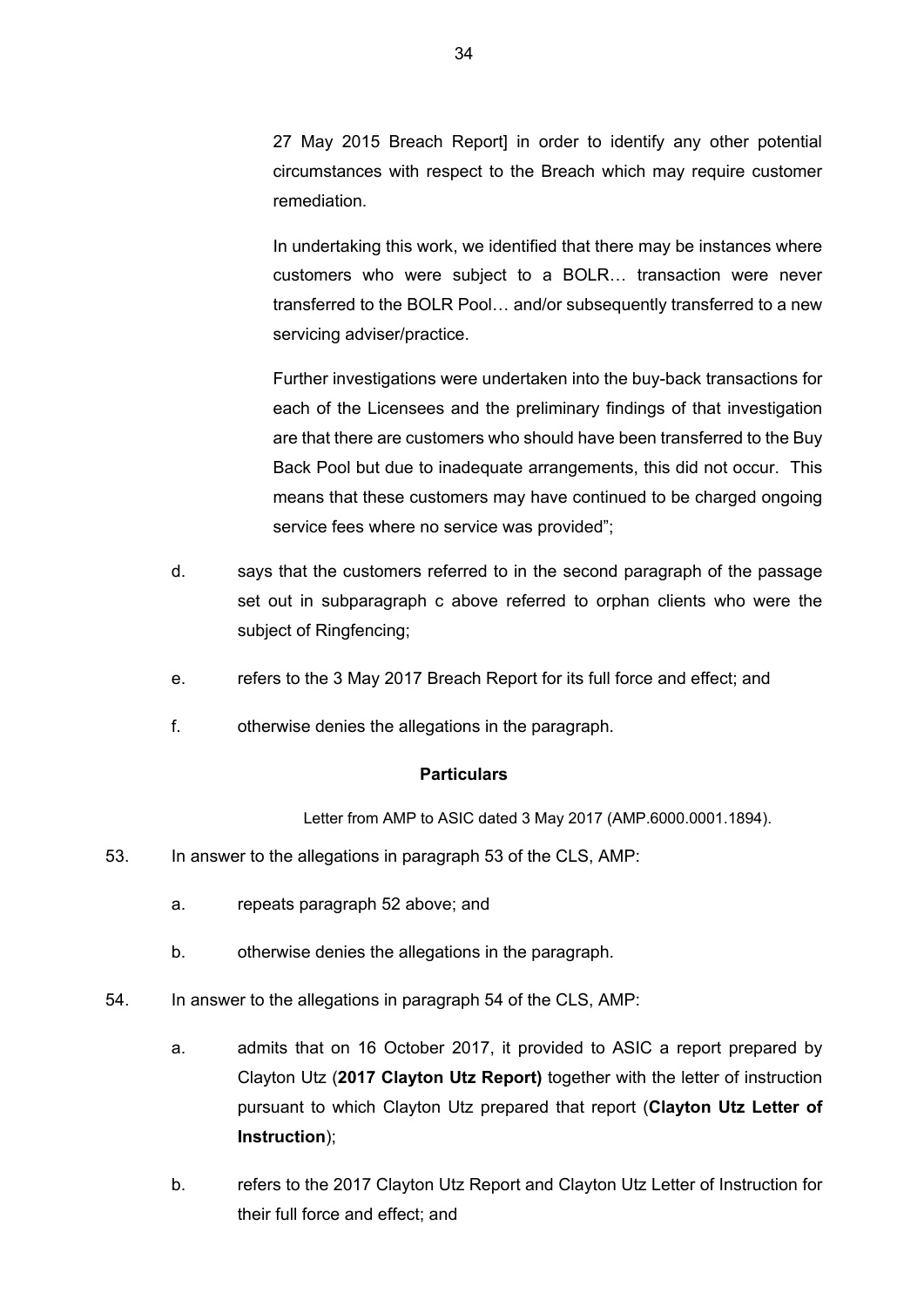- c. otherwise denies the allegations in the paragraph.
- 55. In answer to the allegations in paragraph 55 of the CLS, AMP:
	- a. repeats paragraph 54 above;
	- b. admits that at the time it provided the 2017 Clayton Utz Report and Clayton Utz Letter of Instruction to ASIC, it represented to ASIC:
		- i. that Clayton Utz had conducted an external and independent investigation into the matters the subject of the 2017 Clayton Utz Report; and
		- ii. that the 2017 Clayton Utz Report was the product of that external and independent investigation by Clayton Utz;
	- c. says that:
		- i. Clayton Utz was a member of AMP's external legal panel, and was acting for AMP in relation to ASIC's fees for no service investigation;
		- ii. ASIC was aware of the matters pleaded in subparagraph i above;
		- iii. in representing that Clayton Utz had conducted an external and independent investigation, AMP did not represent, explicitly or implicitly that the 2017 Clayton Utz Report had been prepared by an independent expert within the meaning of ASIC Regulatory Guide 112;
		- iv. so far as it was concerned, ASIC did not, and could not, reasonably consider that Clayton Utz was independent within the meaning of ASIC Regulatory Guide 112;
		- v. the Clayton Utz Letter of Instruction set out that there may be day-today interactions between Clayton Utz and specified AMP representatives, as well as direct escalation to the Chairman of the Board if need be, as described in the following terms:

### "Instructions and Communications

The day-to-day interactions between Clayton Utz and the AMP Board for instructions and other specific communications are to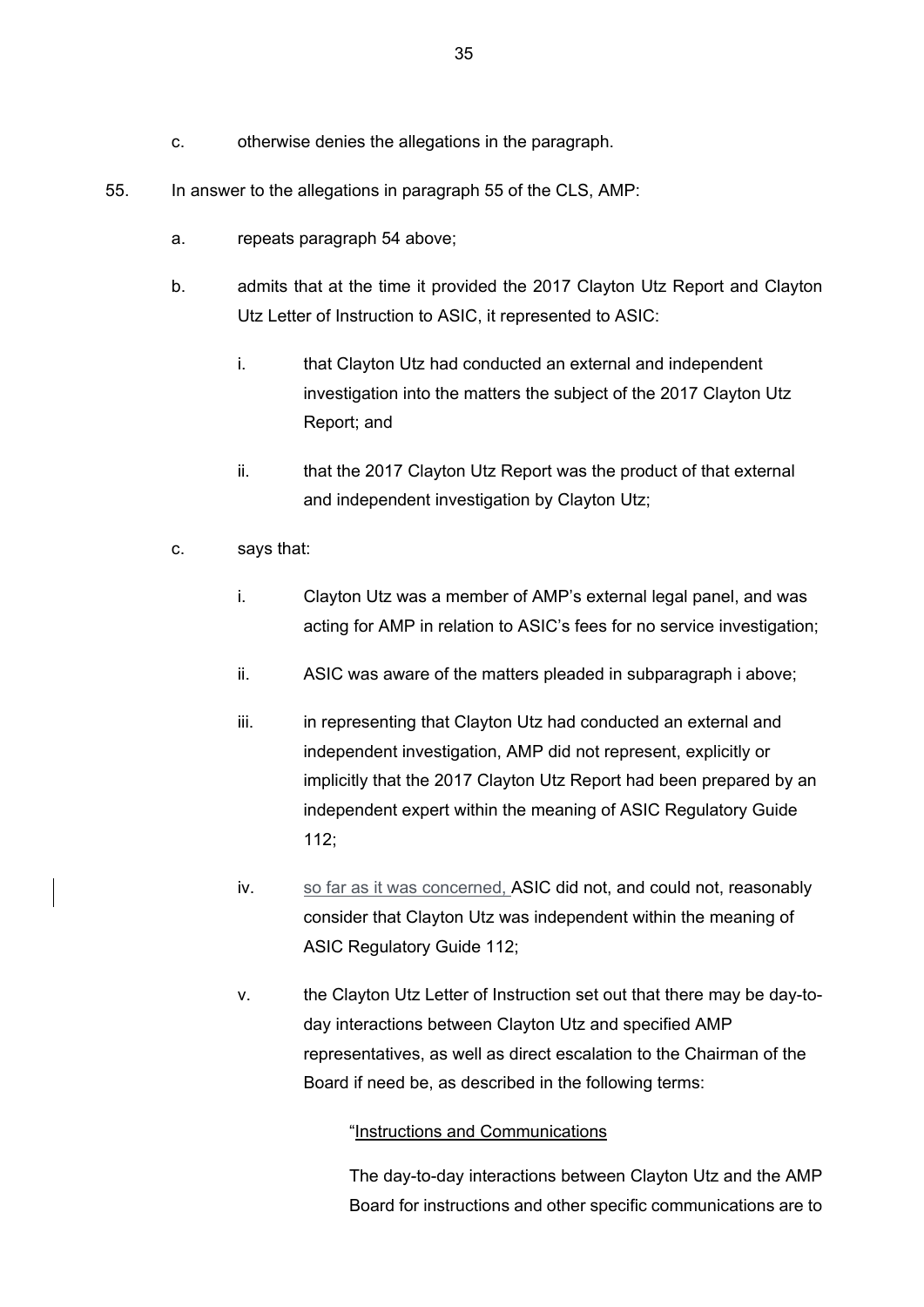occur through Jack Regan (Group Executive, Advice) and Brian Salter (Group General Counsel) as the relevant members of the Group Leadership Team (GLT); and Larissa Baker Cook (Head of Litigation and Dispute Resolution) acting on behalf of Brian Salter from time to time. If at any time during the investigation any issues of concern arise regarding a GLT or AMP Board member, Clayton Utz is to deal directly with [the Chairman] on any such issues."; and

- vi. the Clayton Utz Letter of instruction stated that the investigation by Clayton Utz was to be independent of the business, but was commissioned by the AMP Board through the Chairman and CEO; and
- d. otherwise denies the allegations in the paragraph.
- 56. In answer to the allegations in paragraph 56 of the CLS, AMP:
	- a. repeats paragraph 55 above;
	- b. says that the 2017 Clayton Utz Report was forensic and detailed and contained serious adverse findings in respect of certain AMP employees, as well as AMP's systems, processes, culture and governance;
	- c. says that at no time did Clayton Utz raise concerns with the Board about the accuracy of the report or the manner in which it had been prepared;
	- d. says that AMP shared the whole of the 2017 Clayton Utz Report with ASIC, including the underlying legal advices examined in the 2017 Clayton Utz Report, rather than limiting its communications with ASIC to the findings of the 2017 Clayton Utz Report;
	- e. says that ASIC was not required to accept or rely on any of the findings in the 2017 Clayton Utz Report, and was free to, and in fact did, continue with its investigation;
	- f. says that Clayton Utz did not make any changes to the 2017 Clayton Utz Report as a result of communications with AMP that Clayton Utz did not agree with and that Clayton Utz had carefully verified the accuracy of the statements in the report; and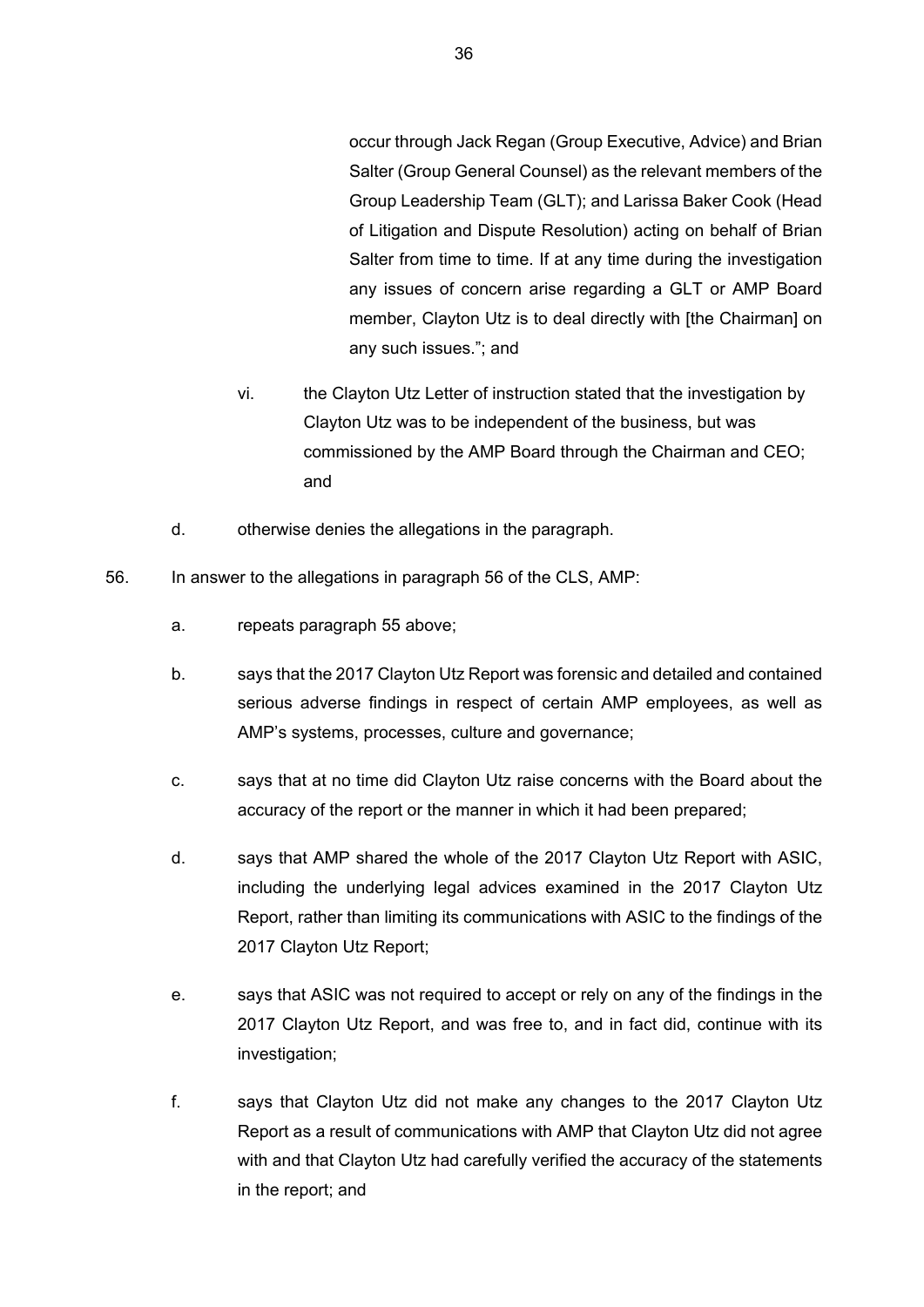- ga. says that on 4 May 2018, Clayton Utz issued an announcement in which it said that the report that it had prepared was "uncompromisingly direct", was the result of an extensive investigation, "[a]t no stage were the findings compromised by AMP or any other person", and that the report was "undertaken according to the terms of reference set by AMP"; and
- g. otherwise denies the allegations in the paragraph.

AMP's 4 May 2018 Royal Commission Submissions at paragraphs 35, 36, 38-44, 55-57 and 100.

- 57. In answer to the allegations in paragraph 57 of the CLS, AMP:
	- a. repeats paragraphs 31A2 to 56 above;
	- b. says further that:
		- i. on 16 April 2015 ASIC announced that it was investigating multiple instances of licensees charging clients for financial advice, including annual advice reviews, where the advice was not provided;
		- ii. that in the period from around April 2015, ASIC has been conductinged a detailed investigation in respect of AMP pursuant to its statutory investigatory powers in respect of the charging of fees for no service and that the investigation is ongoing;

### **Particulars**

- A. ASIC Media Release 15-081MR, "Update on Wealth Management Project – Investigation into charging of advice fees without providing advice", dated 16 April 2015.
- B. Letter from ASIC to AMP dated 12 June 2015.
- iii. during the course of ASIC's investigation, AMP has produced documents and information to ASIC;
- iv. ASIC's investigation focused on the charging of fees for no service in two situations, one of which was where a customer who did not have a financial adviser (because, for example, the adviser departed the advice licensee or retired) was charged a fee for ongoing advice, which the customer did not receive;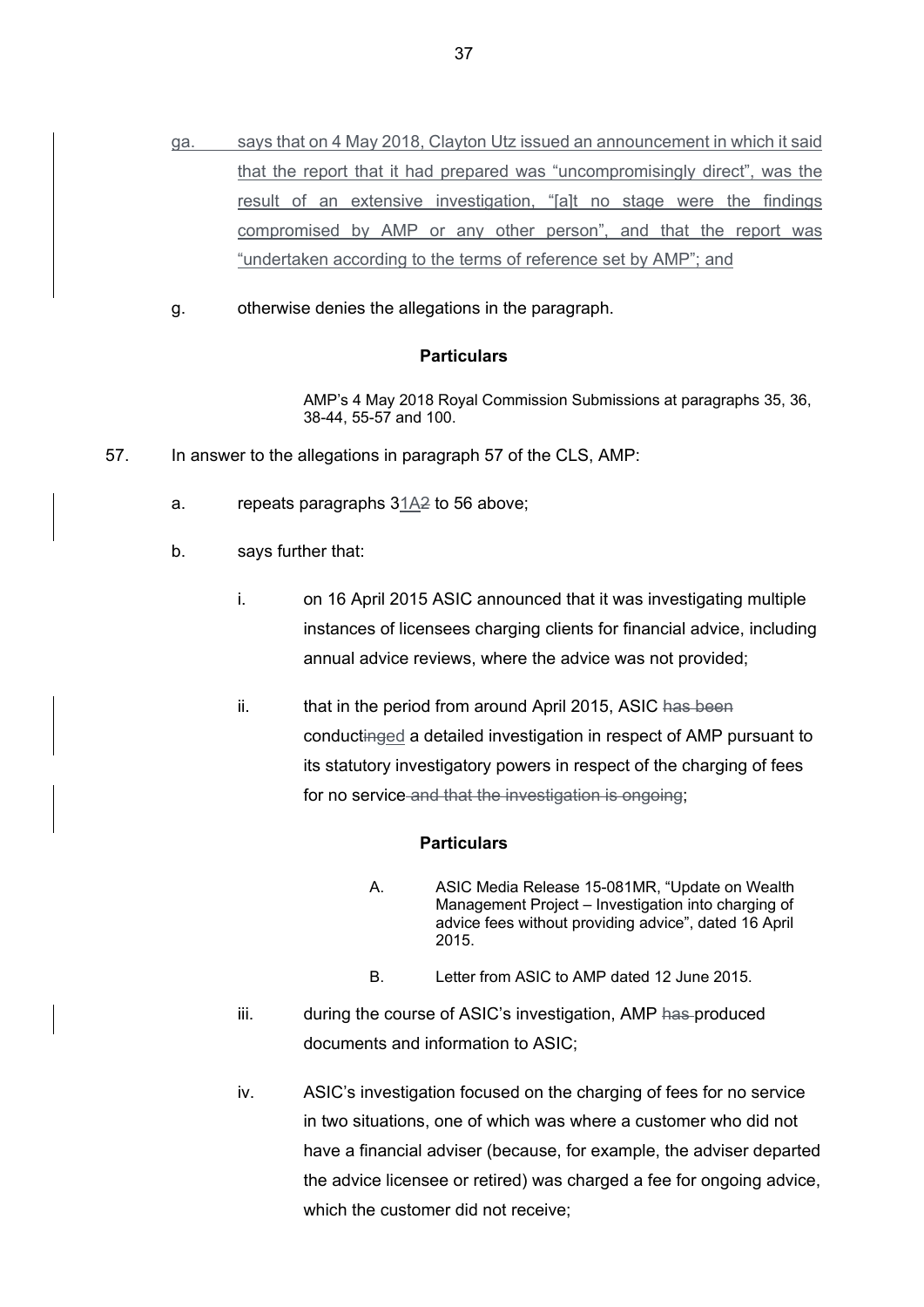- v. says that each communication between AMP and ASIC needs to be considered as part of the whole of the communications made and in its proper context, including that an investigation was ongoing and had not been concluded; and
- ca. says further that on 16 July 2021, ASIC announced that it had finalised its investigation into AMPFP in relation to the alleged fees for no service conduct by AMPFP arising from the BOLR Policy and making allegedly misleading statements in relation to the fees for no service conduct and that no further action would be taken in relation to these matters; and
- c. otherwise denies the allegations in the paragraph.
- 58. In answer to the allegations in paragraph 58 of the CLS, AMP:
	- a. repeats paragraphs 31A2 to 57 above; and
	- b. otherwise denies the allegations in the paragraph.
- 59. [Not used]In answer to the allegations in paragraph 59 of the CLS, AMP:

a. repeats paragraph 58 above; and

b. otherwise denies the allegations in the paragraph.

### **D. [Not used]RECEIPT OF LEGAL ADVICE**

- 60. [Not used]In answer to the allegations in paragraph 60 of the CLS, AMP:
	- admits that from time to time during the Relevant Period lawyers employed by companies within the AMP group provided written advice on the dates set out in the particulars to paragraph 60 of the CLS to employees within the AMP group; and

b. otherwise denies the allegations in the paragraph.

61. [Not used]In answer to the allegations in paragraph 61 of the CLS, AMP:

a. repeats paragraph 60 above; and

b. otherwise denies the allegations in the paragraph.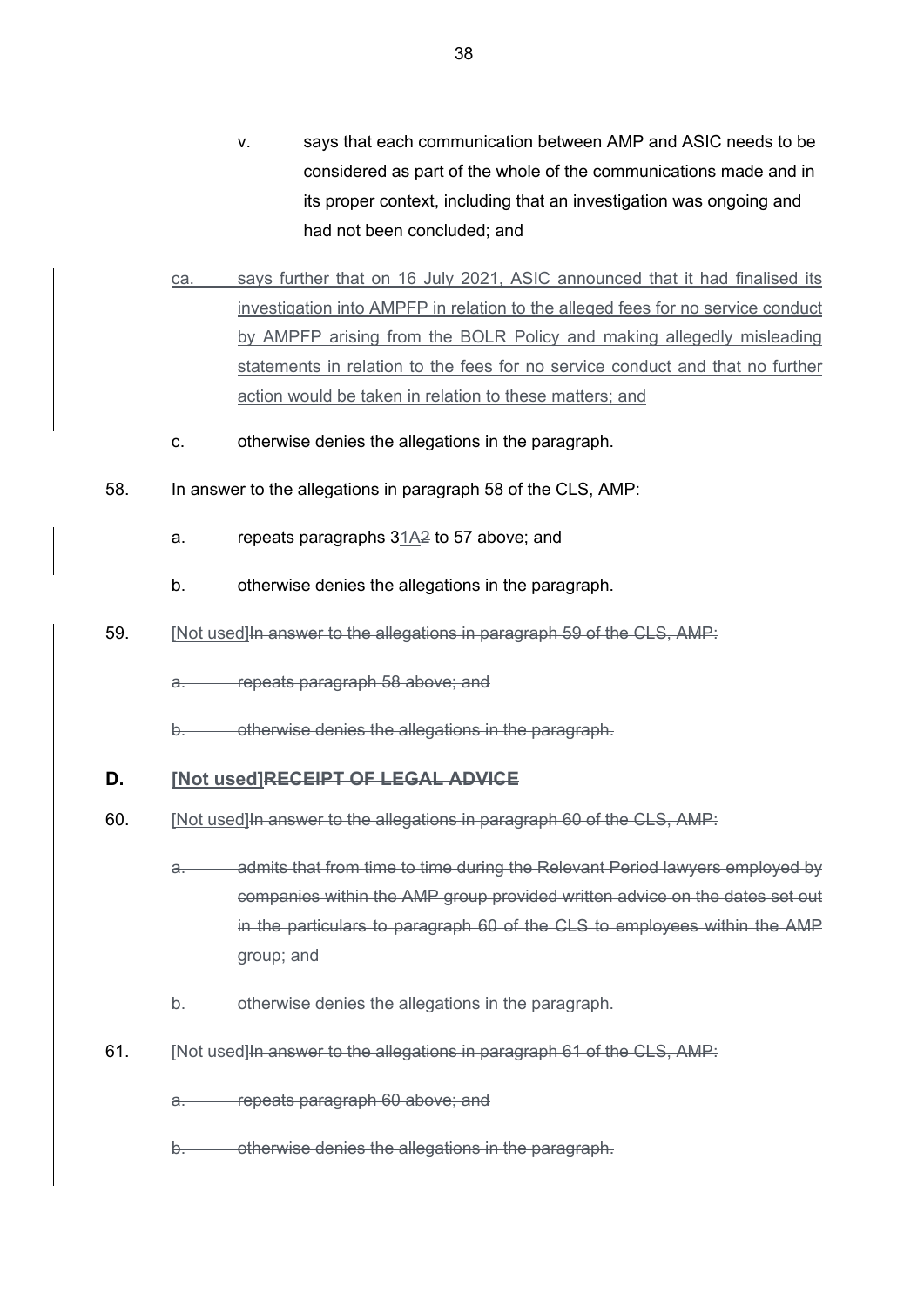# **E. ROYAL COMMISSION DISCLOSURES**

- 62. In answer to the allegations in paragraph 62 of the CLS, AMP:
	- a. repeats paragraphs 26, 27, 27AA and 27A and 60 61 above;
	- ba. says that the conduct of some of the AMP Advice Licensees in charging Ongoing Services Fees (along with the conduct of other large financial institutions) had been the subject of a publicly available report by ASIC in October 2016;
	- b. says that the witness statement of Anthony George Regan made on 11 April 2018 (**Regan Statement**) in the Royal Commission into Misconduct in the Banking, Superannuation and Financial Services Industry **(Royal Commission**) Regan Statement was uploaded to the website for the Royal Commission on or about 16 April 2018;
	- ca. says that, during her opening on 16 April 2018, Counsel Assisting the Royal Commission described:
		- the 90 Day Exception;
		- ii. Ringfencing;
		- iii. the charging by AMP Licensees of fees to customers for services they did not receive;
		- iv. that AMP had acknowledged possible misconduct in relation to its reporting to ASIC of its charging of fees for no service;
	- c. admits that the cross-examination of Regan was conducted in public on 16 and 17 April 2018; and
	- d. otherwise denies the allegations in the paragraph.
- 63. In answer to the allegations in paragraph 63 of the CLS, AMP:
	- a. repeats paragraph 57 above;
	- ba. says that, over the course of his cross-examination on 16 and 17 April 2018, Mr Regan accepted propositions put to him that AMP had made statements to ASIC in relation to the charging of Ongoing Service Fees to "Orphan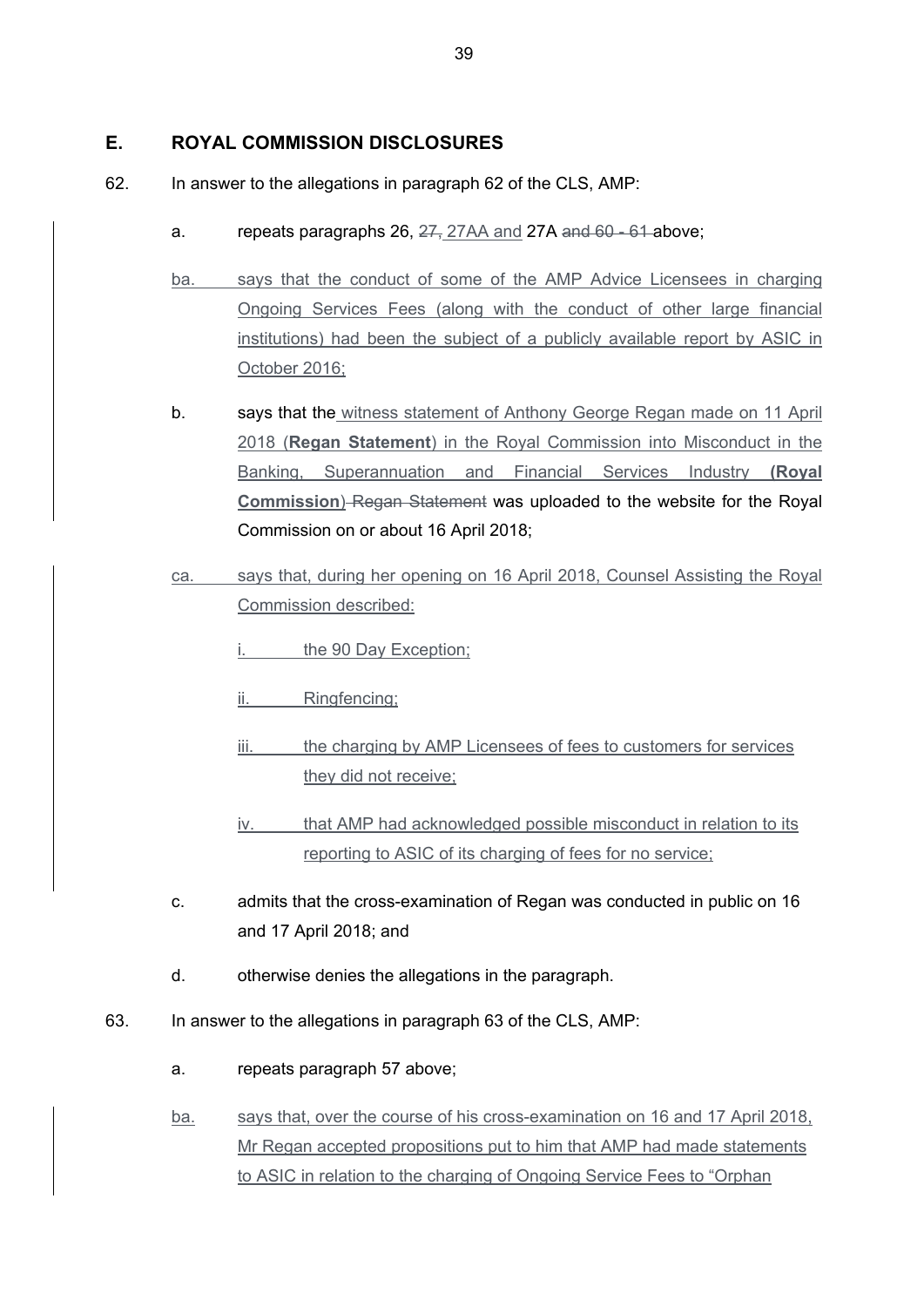Clients" on more than one occasion that were misleading in various respects; and

- b. otherwise denies the allegations in the paragraph.
- 64. In answer to the allegations in paragraph 64 of the CLS, AMP:
	- a. says that insofar as paragraph 64 of the CLS pleads a "substantial" decline in price and does not specify the period of which that decline is alleged to have occurred, it is inadequate, ambiguous, vague and embarrassing;
	- b. says that in the period from 15 April 2018, AMP's share price both increased and decreased at various points in time; and
	- c. otherwise denies the allegations in the paragraph.

# **F. AMP's KNOWLEDGE**

### *Group Leadership Team*

- 65. In answer to the allegations in paragraph 65 of the CLS, AMP:
	- a. admits the allegations in subparagraph (a); and
	- b. in respect of subparagraph (b):
		- i. admits the allegations in subparagraph (i);
		- ii. says that the Group Leadership Team was subject to the oversight of the Board and the Chief Executive Officer of AMP; and
		- iii. otherwise denies the allegations in the subparagraph.

### *AMP's Directors, Officers and Employees*

- 66. AMP admits the allegations in paragraph 66 of the CLS.
- 67. [Not used] In answer to the allegations in paragraph 67 of the CLS, AMP:
	- a. in respect of the allegations in subparagraph (a):
		- vii. admits that Britt was a Senior Legal Counsel, Litigation and Dispute Resolution in the period from October 2014 to January 2017; and
		- viii. otherwise denies the allegations in the subparagraph;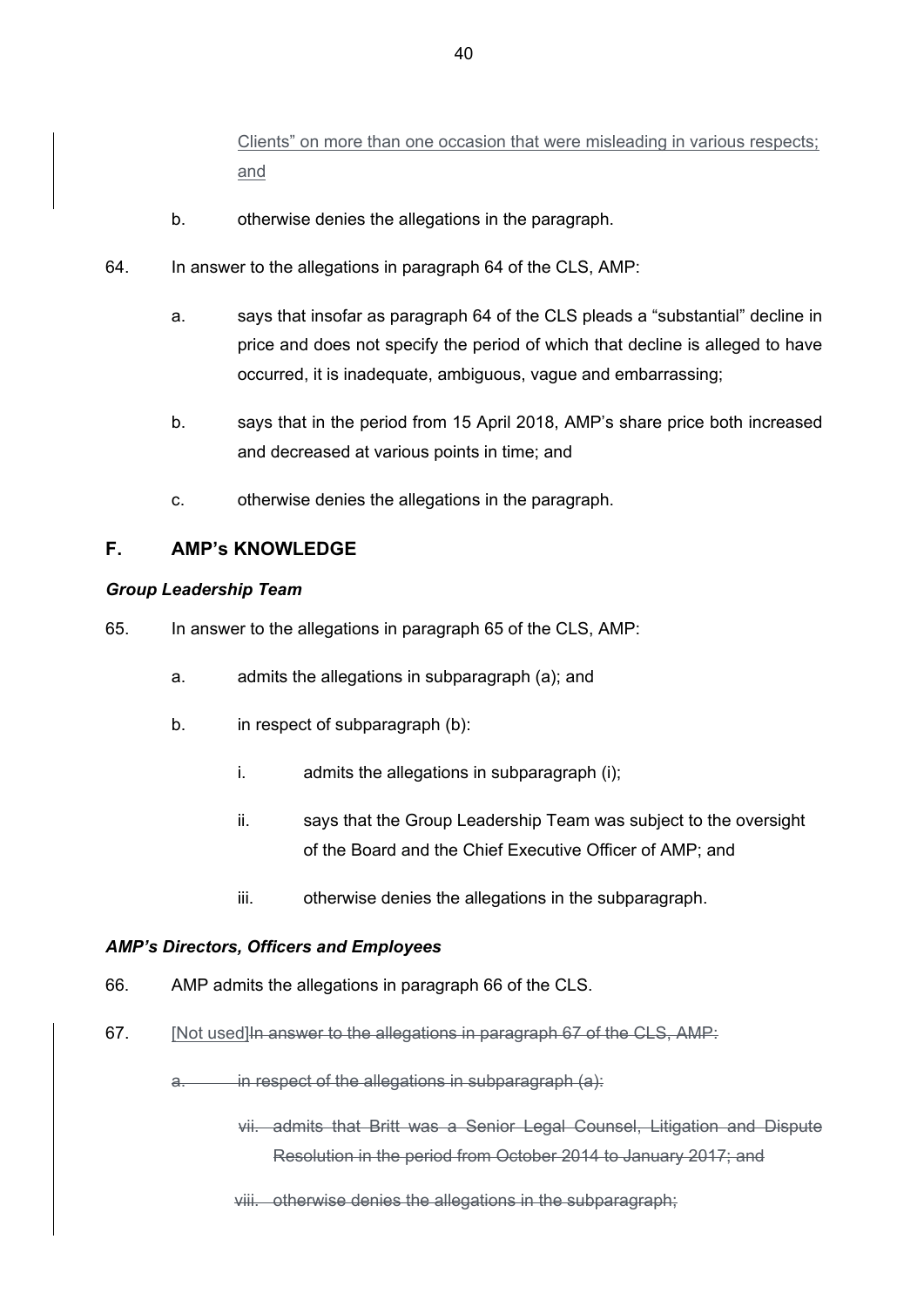|     | b.            | in respect of the allegations in subparagraph (b):                        |
|-----|---------------|---------------------------------------------------------------------------|
|     |               | ix. admits that Britt was Head of Advice Compliance from July 2017 to the |
|     |               | end of the Relevant Period; and                                           |
|     |               | x. otherwise denies the allegations in the subparagraph; and              |
|     | <del>C.</del> | denies the allegations in subparagraph (c).                               |
| 68. |               | In answer to the allegations in paragraph 68 of the CLS, AMP:             |
|     | a.            | admits the allegations in subparagraph (a);                               |
|     | b.            | in respect of denies the allegations in subparagraph (b).                 |
|     |               | admits the allegations in subparagraphs (i) and (ii); and                 |
|     |               | ii. denies the allegations in subparagraph (iii);                         |
|     | C.            | denies the allegations in subparagraph (c);                               |
|     | d.            | denies the allegations in subparagraph (d); and                           |
|     | е.            | in respect of the allegations in subparagraph (e):                        |
|     |               | i.<br>does not admit that Caprioli was an officer of AMP within the       |
|     |               | meaning of section 9 of the Corporations Act as applied by ASX            |
|     |               | Listing Rule 19.3 from 1 January 2014 to 31 December 2016; and            |
|     |               | ii.<br>otherwise denies the allegations in the subparagraph; and          |
|     | <u>f. </u>    | in respect of the allegations in subparagraph (f):                        |
|     |               | admits that Caprioli was the Business Unit Disclosure Officer for         |
|     |               | AMP Advice from 28 July 2016;                                             |
|     |               | repeats paragraph 14A(c) above; and<br>ii.                                |
|     |               | otherwise does not admit the allegations in the subparagraph<br>iii.      |
| 69. |               | [Not used] In answer to the allegations in paragraph 69 of the CLS, AMP:  |
|     | a.            | admits the allegations in subparagraph (a); and                           |
|     | b.            | denies the allegations in subparagraph (b).                               |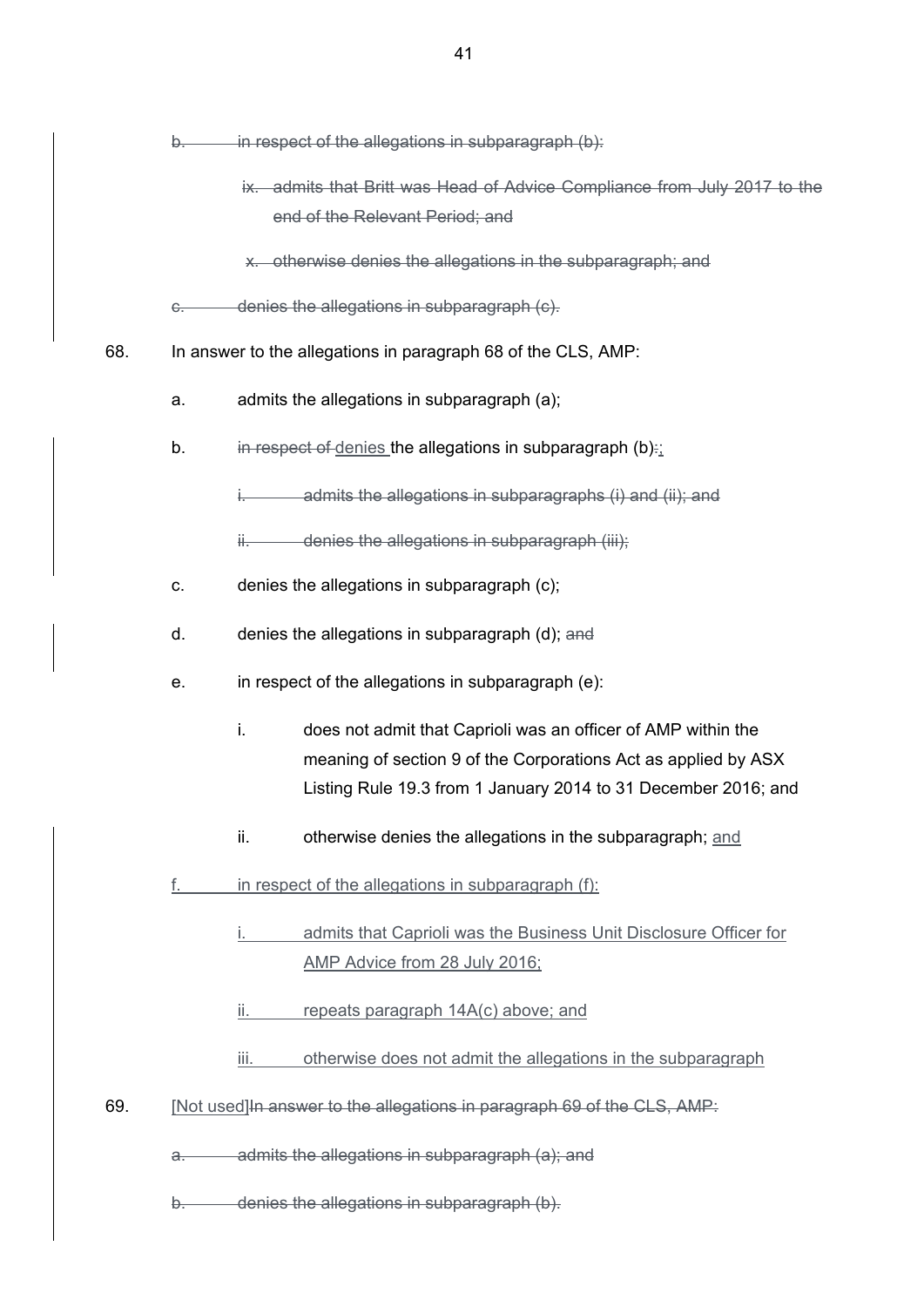- 70. In answer to the allegations in paragraph 70 of the CLS, AMP:
	- a. admits the allegations in subparagraph (a);
	- b. does not admit the allegations in subparagraph (b);
	- c. denies the allegations in subparagraph (c); and
	- d. in respect of the allegations in subparagraph (d):
		- i. does not admit that Goedhart was an officer of AMP within the meaning of section 9 of the Corporations Act as applied by ASX Listing Rule 19.3 in the period from 1 July 2017 to 9 February 2018; and
		- ii. otherwise denies the allegations in the subparagraph.
- 71. In answer to the allegations in paragraph 71 of the CLS, AMP:
	- a. in respect of subparagraph (a):
		- i. admits that Guggenheimer was Managing Director of AMPFP from 2010 to 27 April 2017; and
		- ii. otherwise denies the allegations in the subparagraph:
	- b. admits the allegations in subparagraph (b);
	- c. denies the allegations in subparagraph (c);
	- d. in answer to the allegations in subparagraph (d):
		- i. admits that Guggenheimer held the position of Managing Director of Hillross from 20 January 2014 to 31 March 2017; and
		- ii. otherwise denies the allegations in the subparagraph;
	- e. in respect of subparagraph (e):
		- i. admits that Guggenheimer was Executive Director for Advice from 28 April 2017; and
		- ii. otherwise denies the allegations in the subparagraph;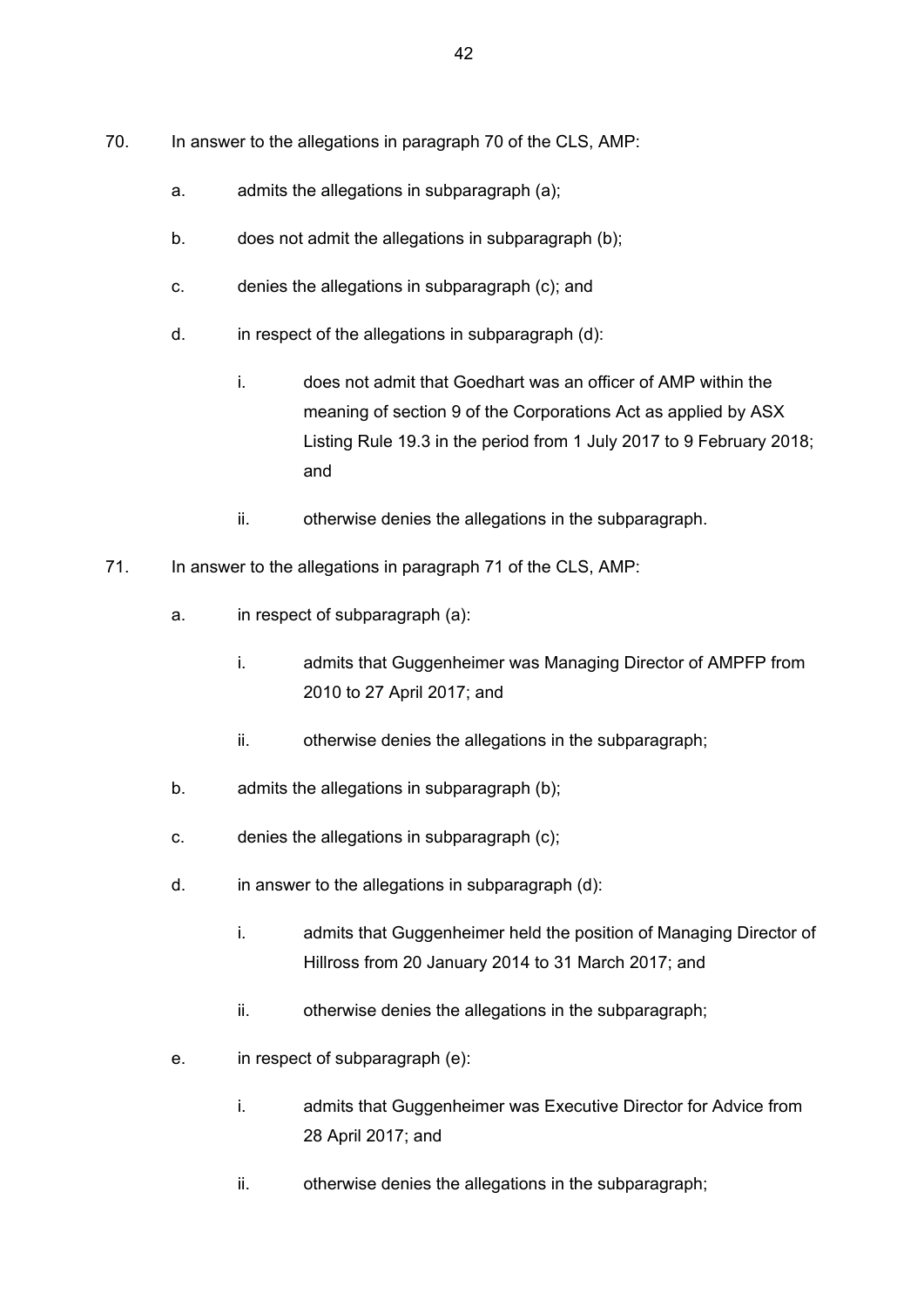- f. does not admit the allegations in subparagraph (f); and
- g. denies the allegations in subparagraphs (g) and (h).
- 72. In answer to the allegations in paragraph 72 of the CLS, AMP:
	- a. admits the allegations in subparagraph (a);
	- b. in respect of subparagraph (b)(i):
		- i. admits that Helmich was an Advice and Services Director from 16 July 2004 to 31 December 2007; and
		- ii. otherwise does not admit the allegations in the subparagraph;
	- c. denies the allegations in subparagraph (b)(ii);
	- d. in respect of subparagraph (c):
		- i. admits that Helmich was Executive Director Financial Planning from 18 February 2014 to 5 September 2015; and
		- ii. otherwise denies the allegations in the subparagraph; and
	- e. denies the allegations in subparagraph (d).
- 73. In answer to the allegations in paragraph 73 of the CLS, AMP:
	- aa. in respect of the allegations in subparagraph (aa), says that Himmelhoch commenced employment with the AMP group on 2 July 2001;
	- ab. in respect of the allegations in subparagraph (ab), says that from 15 October 2007 to 23 December 2010, Himmelhoch was Chief Operating Officer, Financial Planning, Advice and Services;
	- ac. in respect of the allegations in subparagraph (ac), says that from 24 October 2010 to on or about 31 January 2013, Himmelhoch was Corporate Integration Director;
	- a. in respect of the allegations in subparagraph (a):
		- i. admits that Himmelhoch was Director of FOFA and Advice Integration from around November 2012 to April 2014; and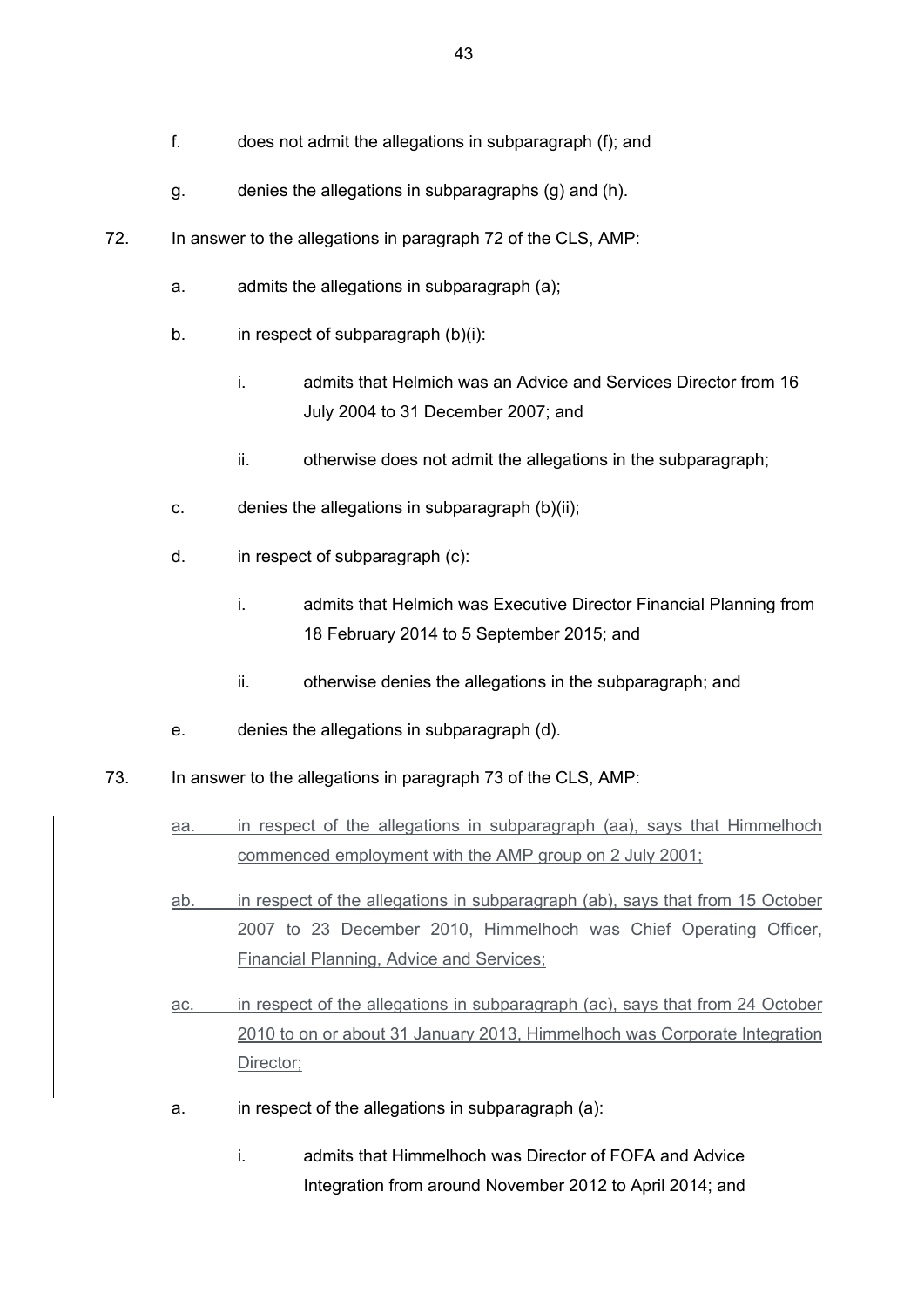- ii. otherwise denies does not admit the allegations in the subparagraph; and
- ba. in respect of the allegations in subparagraph (a1), says that from around August 2014 to around March 2015, Himmelhoch was Program Director Customer Retention;
- bb. denies the allegations in subparagraph (a2); and
- b. denies the allegations in subparagraph (b).
- 74. In answer to the allegations in paragraph 74 of the CLS, AMP:
	- a.  $\frac{1}{2}$  In respect of subparagraph (a):
		- i. admits the allegations in subparagraphs (i) and (ii); and
		- ii. otherwise does not admit the allegations in the subparagraph; and
	- b. does not admit the allegations in subparagraph (b); and
	- c. in respect of subparagraph (c):
		- admits that Lefevre was a member of the Market Disclosure Committee from on or about 28 January 2014;
		- ii. repeats paragraph 14A(c) above; and
		- iii. otherwise does not admit the allegations in the subparagraph; and
	- d. denies the allegations in subparagraph (d).
- 75. In answer to the allegations in paragraph 75 of the CLS, AMP:
	- a. in respect of subparagraph (a):
		- i. does not admitsays that Meller was the Managing Director of AMPFS from 15 October 2007 to 31 December 2013; and
		- ii. otherwise denies the allegations in the subparagraph;
	- b. in respect of subparagraph (b):

44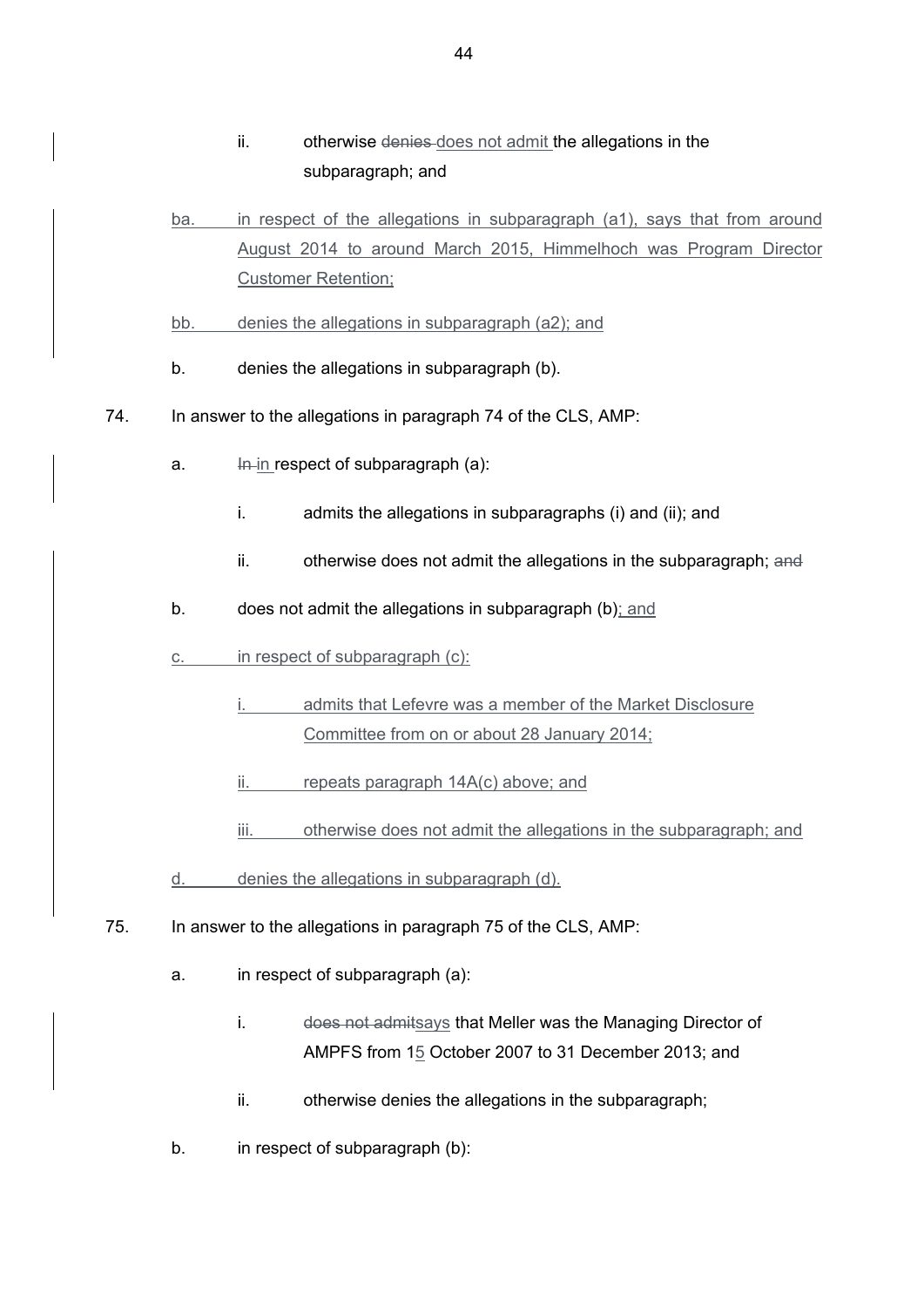- i. admits that Meller was identified as an executive in the Annual Reports for 2012 and 2013 for AMP; and
- ii. otherwise does not admit the allegations in the subparagraph;
- c. admits the allegations in subparagraph (c); and
- d. in respect of the allegations in subparagraphs (d) and (e):
	- i. admits that Meller was an officer of AMP within the meaning of section 9 of the Corporations Act as applied by ASX Listing Rule 19.3 in the period from 1 January 2014 to 13 April 2018; and
	- ii. otherwise does not admit the allegations in the subparagraphs;
- e. denies the allegations in subparagraph (f); and
- f.  $\blacksquare$  in respect of subparagraph (g):
	- $i.$  refers to and repeats paragraph  $14A(c)$  above; and
	- ii. otherwise denies the allegations in subparagraph (g).
- 76. In answer to the allegations in paragraph 76 of the CLS, AMP:
	- a. admits the allegations in subparagraph (a); and
	- b. denies the allegations in subparagraph (b).
- 77. In answer to the allegations in paragraph 77 of the CLS, AMP:
	- a. admits the allegations in subparagraph (a);
	- b. denies the allegations in subparagraph (b);
	- c. in respect of subparagraph (c):
		- i. says that Paff was the Managing Director of AMPFP & AMP Advice from 26 May 2017; and
		- ii. otherwise denies the allegations in the subparagraph;
	- d. admits the allegations in subparagraph (d); and
	- e. denies the allegations in subparagraphs (e) and (f).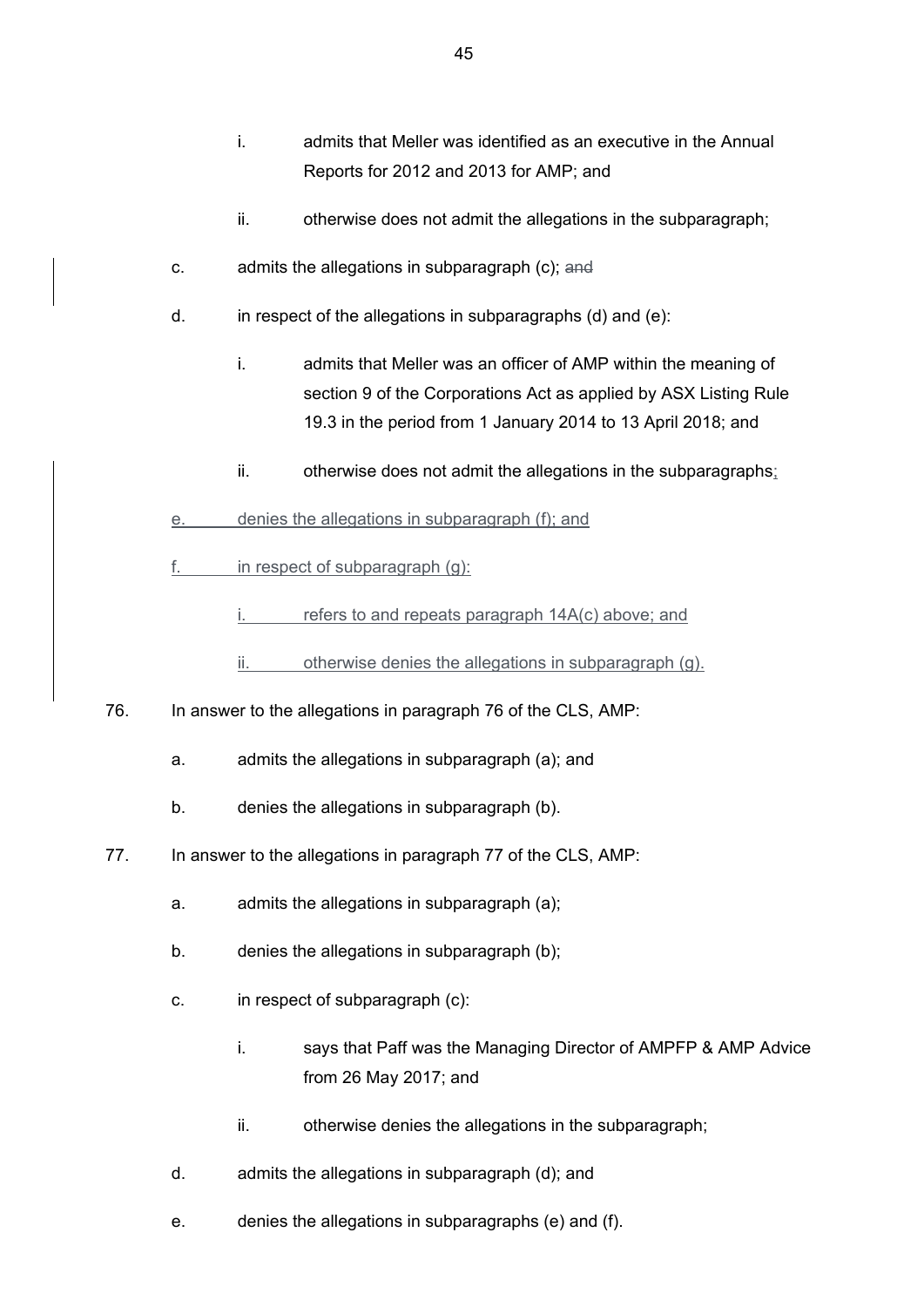- 78. In answer to the allegations in paragraph 78 of the CLS, AMP:
	- a. admits the allegations in subparagraph (a);
	- b. in respect of subparagraph (b):
		- i. admits the allegations in subparagraphs (i) and (ii); and
		- ii. denies the allegations in subparagraph (iii);
	- c. admits the allegations in subparagraph (c); and
	- d. in respect of subparagraphs (d) and (e):
		- i. does not admit that Regan was an officer of AMP within the meaning of section 9 of the Corporation Act as applied by ASX Listing Rule 19.3 in the period from 1 January 2017 to 13 April 2018; and
		- ii. otherwise denies the allegations in the subparagraphs; $=$
	- e. in respect of subparagraph (f):
		- admits that Regan was the Business Unit Disclosure Officer for AMP Advice from 1 January 2017 to the end of the Relevant Period;
		- ii. repeats paragraph 14A(c) above; and
		- iii. otherwise denies the allegations in subparagraph (f).
- 79. In answer to the allegations in paragraph 79 of the CLS, AMP:
	- a.  $\frac{1}{2}$  In respect of subparagraph (a):
		- i. admits that Thornton held the position Director, Group Risk from 27 June 2011 to April 2013;
		- ii. says that Thornton held the position Director, Group Risk Management in May 2013; and
		- iii. otherwise denies the allegations in the subparagraph;
	- b. admits the allegations in subparagraph (b); and
	- c. denies the allegations in subparagraphs (c) and (d).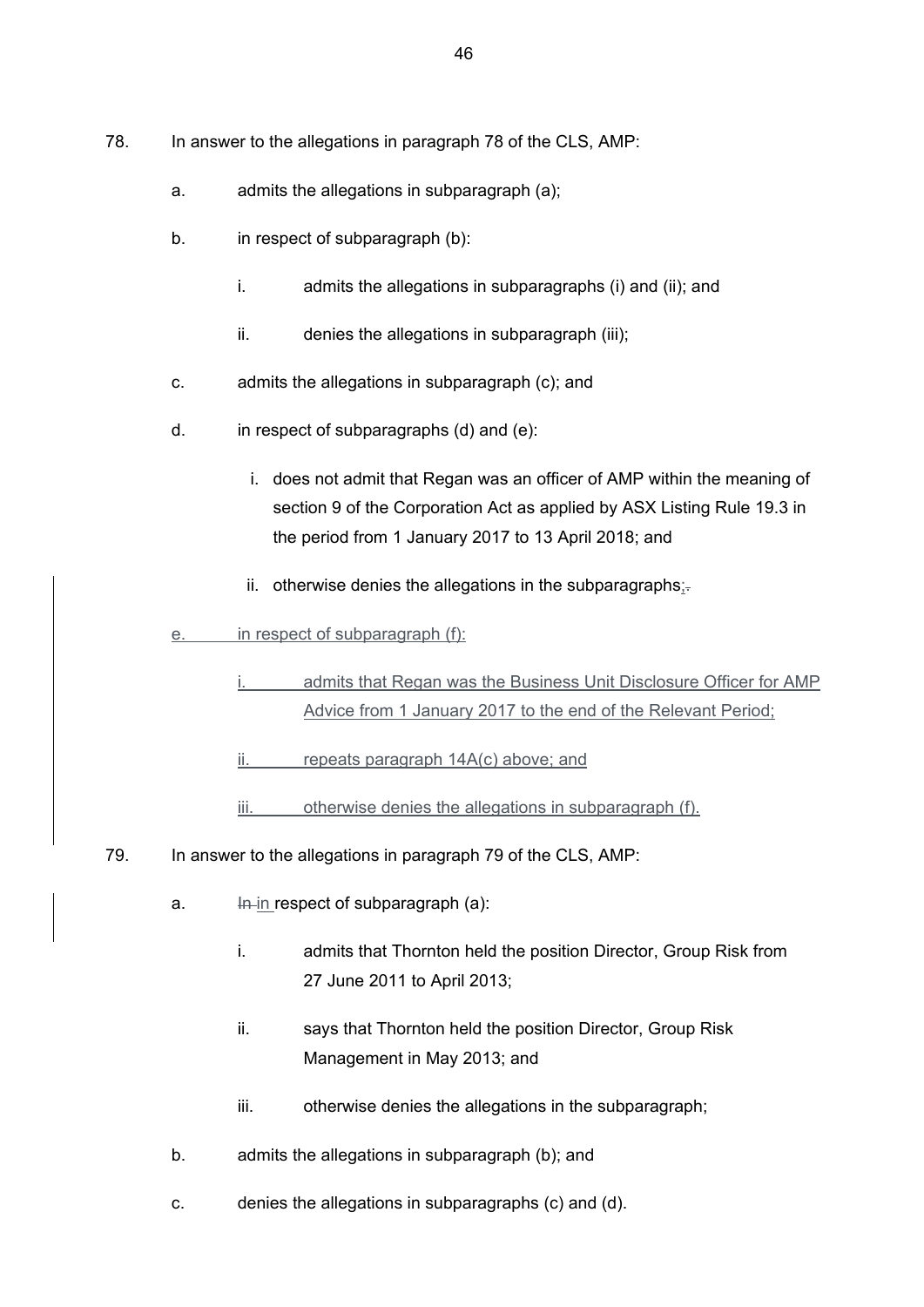- 80. In answer to the allegations in paragraph 80 of the CLS, AMP:
	- a. admits the allegations in subparagraph (a);
	- b. in respect of subparagraph (b):
		- i. admits the allegations in subparagraph (i);
		- ii. admits that Thorpe was a member of the Group Leadership Team in the period from 1 January 2014 to 31 December 2016; and
		- iii. otherwise does not admit the allegations in the subparagraph;
	- c. denies the allegations in subparagraph (c); and
	- d. in respect of subparagraphs (d) and (e):
		- i. does not admit that Thorpe was an officer of AMP within the meaning of section 9 of the Corporations Act as applied by ASX Listing Rule 19.3 in the period from 1 January 2014 to 31 December 2016; and
		- ii. otherwise denies the allegations in subparagraphs (c) and (d).
- 80A. [Not used]In answer to the allegations in paragraph 80A of the CLS. AMP:

a. admits the allegations in subparagraph (a);

b. admits the allegations in subparagraph (b); and

c. denies the allegations in subparagraph (c).

- 81. In answer to the allegations in paragraph 81 of the CLS, AMP:
	- a. does not admit that Salter was a "nominated executive" as that term is undefined;
	- b. in respect of the allegations in subparagraph (d):
		- i. admits that Salter was a Business Unit Disclosure Officer for AMP Group Functions from 2013;
		- ii. admits that Salter was chair of the Market Disclosure Committee from 24 March 2010 to the end of the Relevant Period;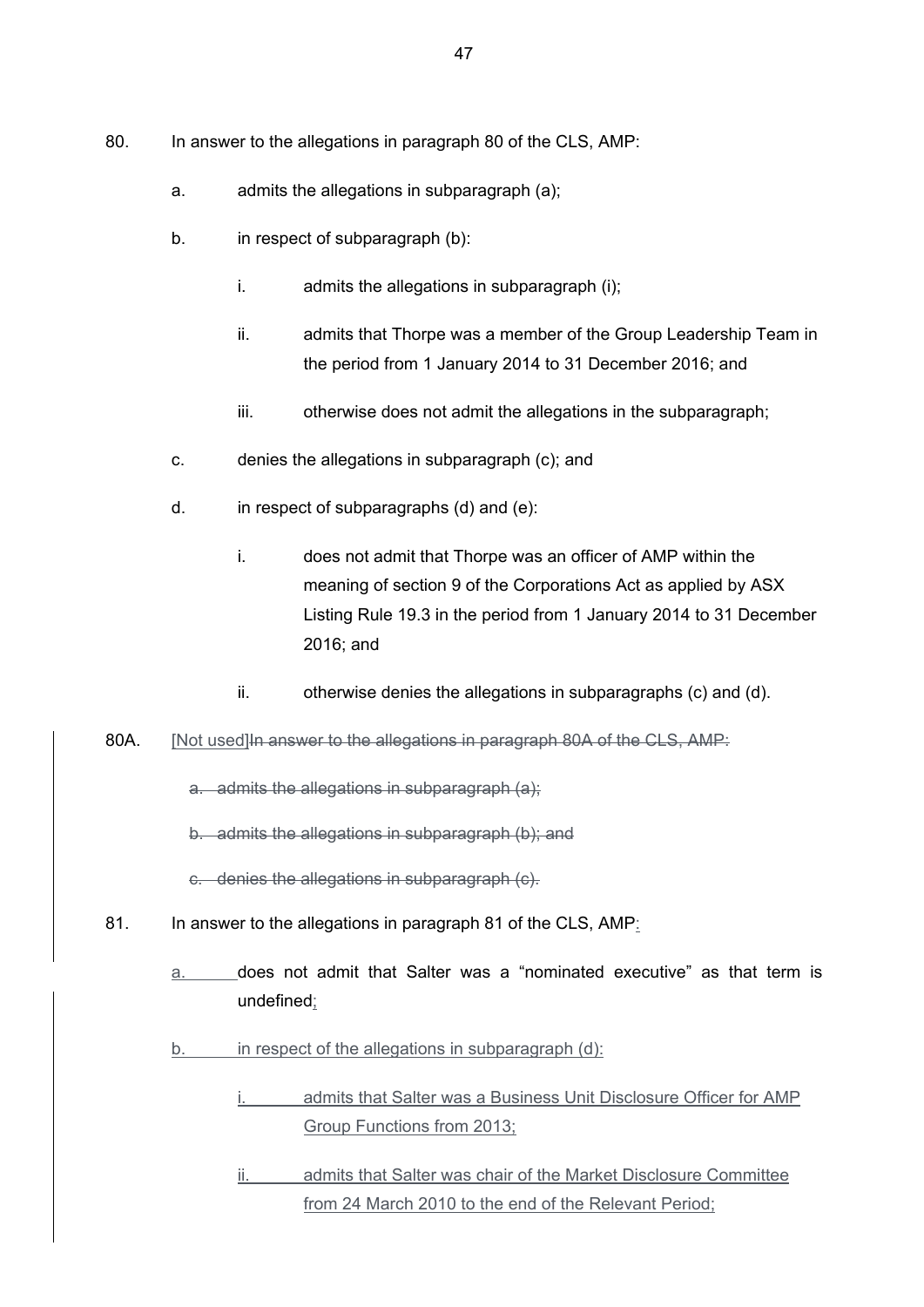- iii. refers to and repeats paragraphs 14A and 14B above; and
- iv. otherwise does not admit the allegations in the subparagraph; and
- c. and otherwise admits the allegations in the paragraph.
- 82. In answer to the allegations in paragraph 82 of the CLS, AMP:
	- a. repeats paragraph 28 27AA above; and
	- b. otherwise denies the allegations in the paragraph.
- 82A. In answer to the allegations in paragraph 82A of the CLS, AMP:
	- a. repeats paragraph 27A above; and
	- b. otherwise denies the allegations in the paragraph.
- 83. In answer to the allegations in paragraph 83 of the CLS, AMP:
	- a. repeats paragraphs 31A2 to 56 above; and
	- ba. says that on or about 16 October 2017, the Clayton Utz Report was presented to the Board of AMP; and
	- b. otherwise denies the allegations in the paragraph
- 84. [Not used] In answer to the allegations in paragraph 84 of the CLS, AMP:

a. repeats paragraphs 60 and 61 above; and

otherwise denies the allegations in the paragraph.

# **G. AMP'S STATEMENTS AND REPRESENTATIONS TO THE MARKET**

### *2012 Compliance Statements*

- 85. AMP admits the allegations in paragraph 85 of the CLS and relies on the terms of the 2012 Compliance Statements for their full force and effect.
- 86. In answer to the allegations in paragraph 86 of the CLS, AMP:
	- a. repeats paragraph 85 above; and
	- b. otherwise denies the allegations in the paragraph.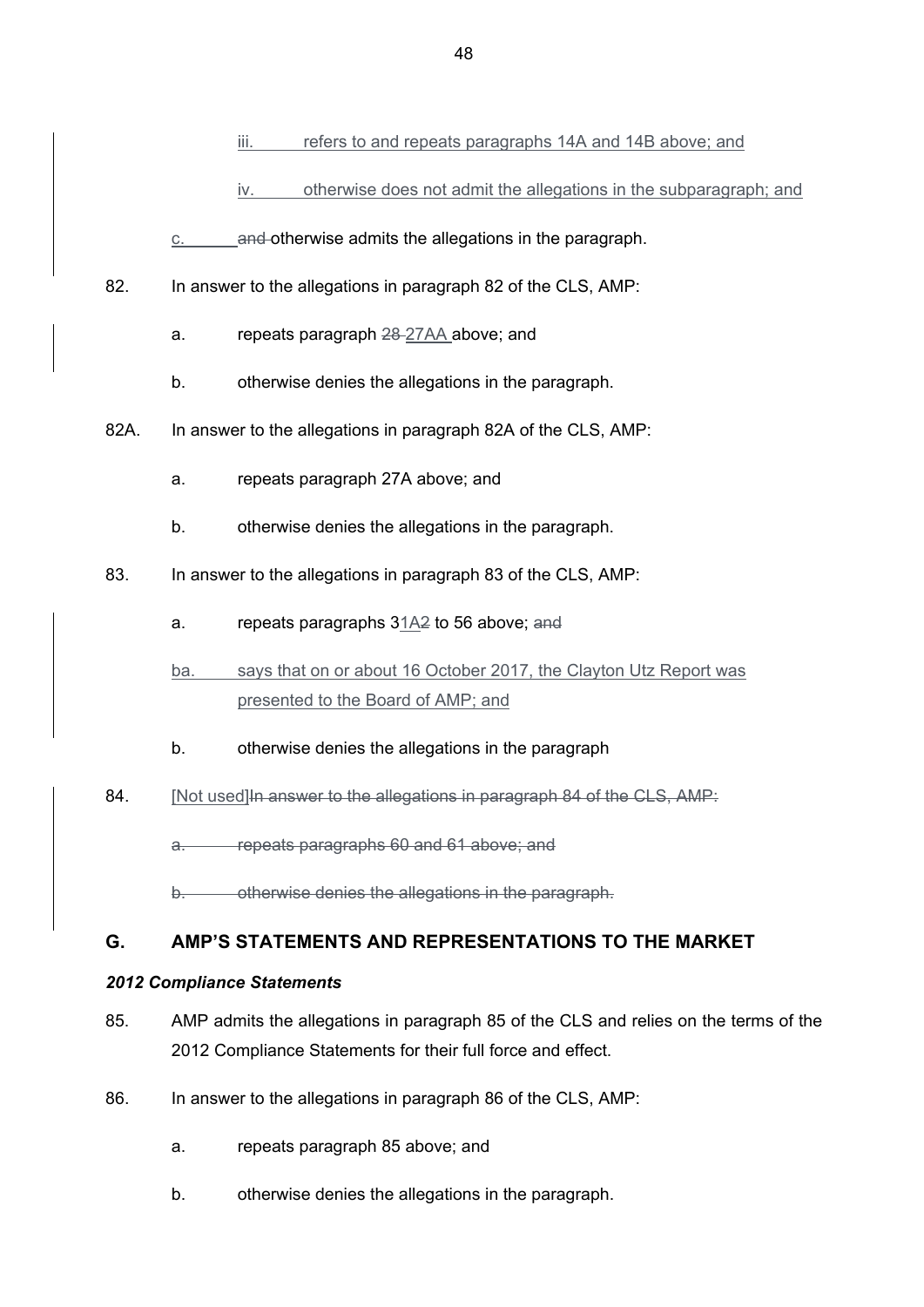### *2013 Compliance Statements*

- 87. AMP admits the allegations in paragraph 87 of the CLS and relies on the terms of the 2013 Compliance Statements for their full force and effect.
- 88. In answer to the allegations in paragraph 88 of the CLS, AMP:
	- a. repeats paragraph 87 above; and
	- b. otherwise denies the allegations in the paragraph.

# *2014 Compliance Statements*

- 89. AMP admits the allegations in paragraph 89 of the CLS and relies on the terms of the 2014 Compliance Statements for their full force and effect.
- 90. In answer to the allegations in paragraph 90 of the CLS, AMP:
	- a. repeats paragraph 89 above; and
	- b. otherwise denies the allegations in the paragraph.

### *2015 Compliance Statements*

- 91. AMP admits the allegations in paragraph 91 of the CLS and relies on the terms of the 2014 Compliance Statements for their full force and effect.
- 92. In answer to the allegations in paragraph 92 of the CLS, AMP:
	- a. repeats paragraph 91 above; and
	- b. otherwise denies the allegations in the paragraph.

### *2016 Compliance Statements*

- 93. AMP admits the allegations in paragraph 93 of the CLS and relies on the terms of the 2016 Compliance Statements for their full force and effect.
- 94. In answer to the allegations in paragraph 94 of the CLS, AMP:
	- a. repeats paragraph 93 above; and
	- b. otherwise denies the allegations in the paragraph.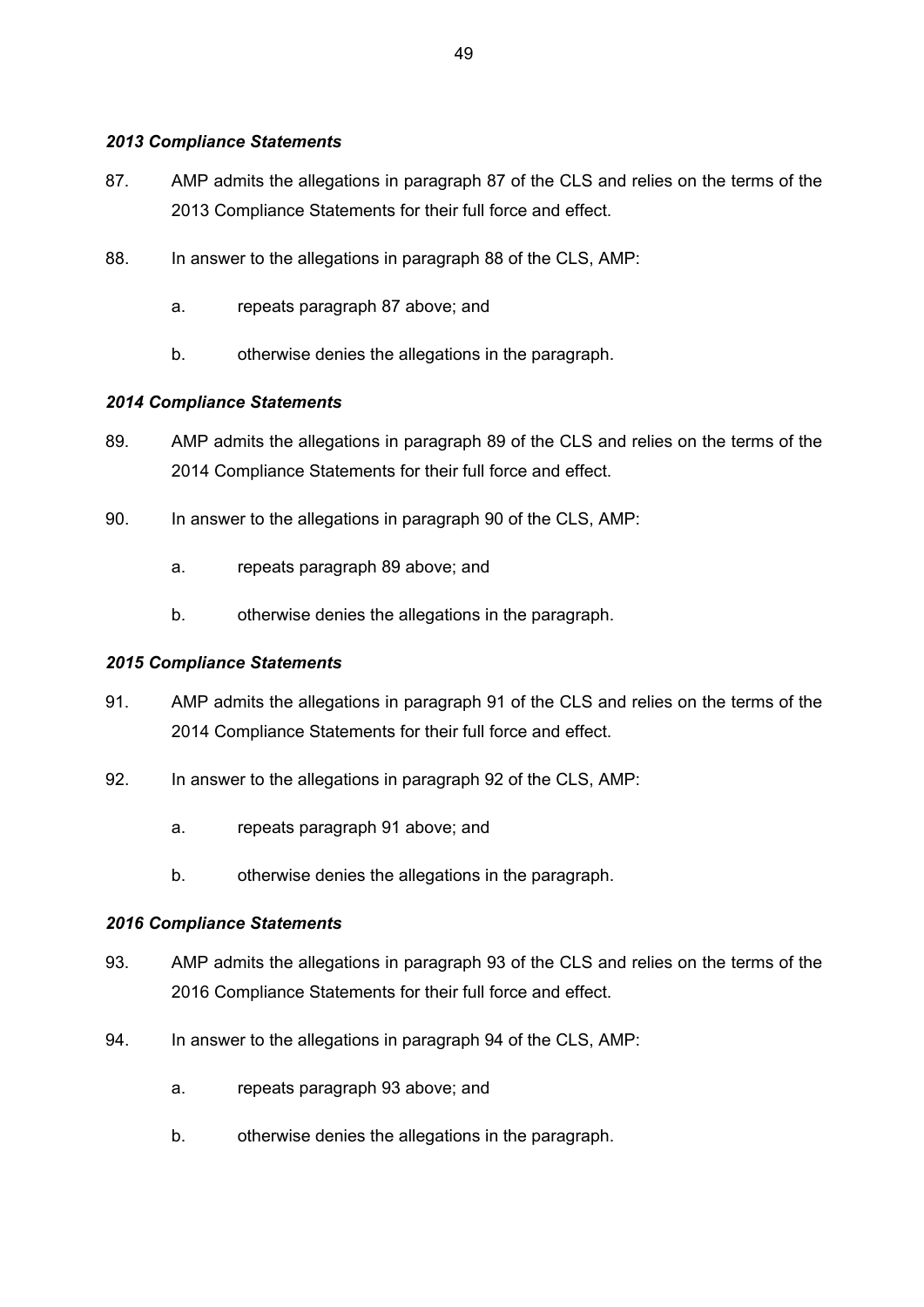### *2017 Compliance Statements*

- 95. AMP admits the allegations in paragraph 95 of the CLS and relies on the terms of the 2017 Compliance Statements for their full force and effect.
- 96. In answer to the allegations in paragraph 96 of the CLS, AMP:
	- a. repeats paragraph 95 above; and
	- b. otherwise denies the allegations in the paragraph.

# *2018 Compliance Statements*

- 97. AMP admits the allegations in paragraph 97 of the CLS and relies on the terms of the 2018 Compliance Statements for their full force and effect.
- 98. In answer to the allegations in paragraph 98 of the CLS, AMP:
	- a. repeats paragraph 97 above; and
	- b. otherwise denies the allegations in the paragraph.

### *AMP's Compliance Representations*

- 99. In answer to the allegations in paragraph 99 of the CLS, AMP:
	- a. denies that the 2013, 2014, 2015, 2016, 2017 and 2018 Compliance Statements give rise to the Regulatory Compliance Representations;
	- b. says that if the alleged Regulatory Compliance Representations were made (which is denied), any such representations should be read in their proper context and did not convey that AMP's systems would unfailingly guarantee that there would not be instances in which AMP did not comply with relevant regulatory requirements;
	- c. says that if the alleged Regulatory Compliance Representations were made (which is denied), they were statements of opinion; and
	- d. otherwise denies the allegations in the paragraph.
- 100. AMP admits the allegations in paragraph 100 of the CLS and further says that:
	- a. the Ethical Conduct Representations should be read in their proper context and did not convey that AMP would unfailingly guarantee that it had in all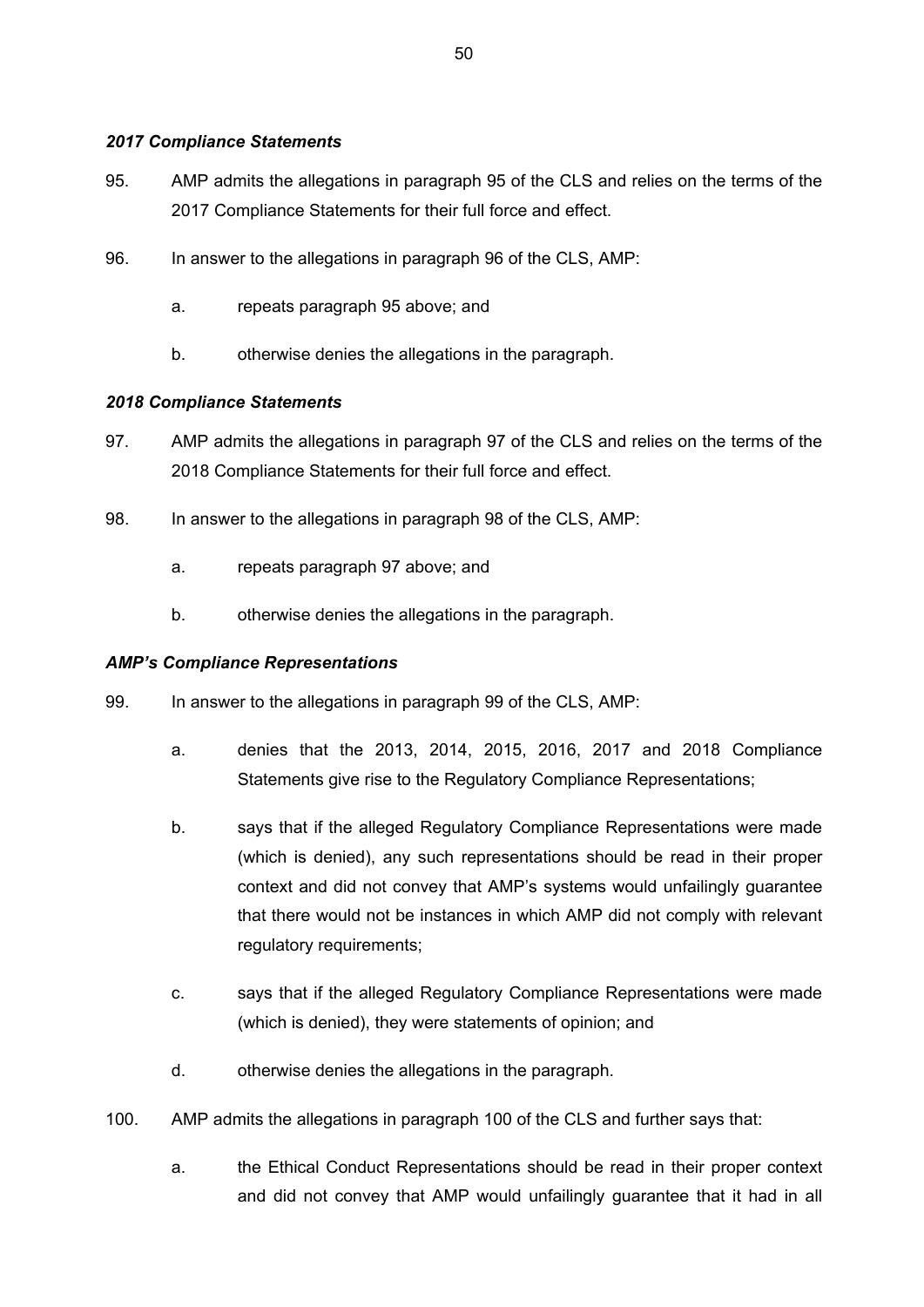circumstances complied with the letter of the law, but rather it was committed to complying with the law; and

- b. the Ethical Conduct Representations were statements of opinion.
- 101. In answer to the allegations in paragraph 101 of the CLS, AMP:
	- a. denies that the 2012, 2013, 2014, 2015, 2016, 2017 and 2018 Compliance Statements (as particularised in paragraph 101 of the CLS) give rise to the Continuous Disclosure Representation;
	- b. says, further or in the alternative, that to the extent the Continuous Disclosure Representation was made (which is denied), any such representation was a representation of opinion; and
	- c. otherwise denies the allegations in the paragraph.
- 102. In answer to the allegations in paragraph 102 of the CLS, AMP:
	- a. repeats paragraphs 99 to 101 above; and
	- b. otherwise denies the allegations in the paragraph.

# **H. ALLEGED CONTRAVENTIONS**

### *Continuous Disclosure Contraventions*

*Alleged Fees for No Service Policy Information Contraventions*

102A. In answer to the allegations in paragraph 102A of the CLS, AMP:

- a. repeats paragraphs 26 and 27 above;
- b. says that the conduct of some of the AMP Advice Licensees in charging Ongoing Service Fees had been the subject of an ongoing industry-wide investigation from at least April 2015;
- c. says that the conduct of some of the AMP Advice Licensees in charging Ongoing Services Fees (along with the conduct of other large financial institutions) had been the subject of a publicly available report by ASIC in October 2016; and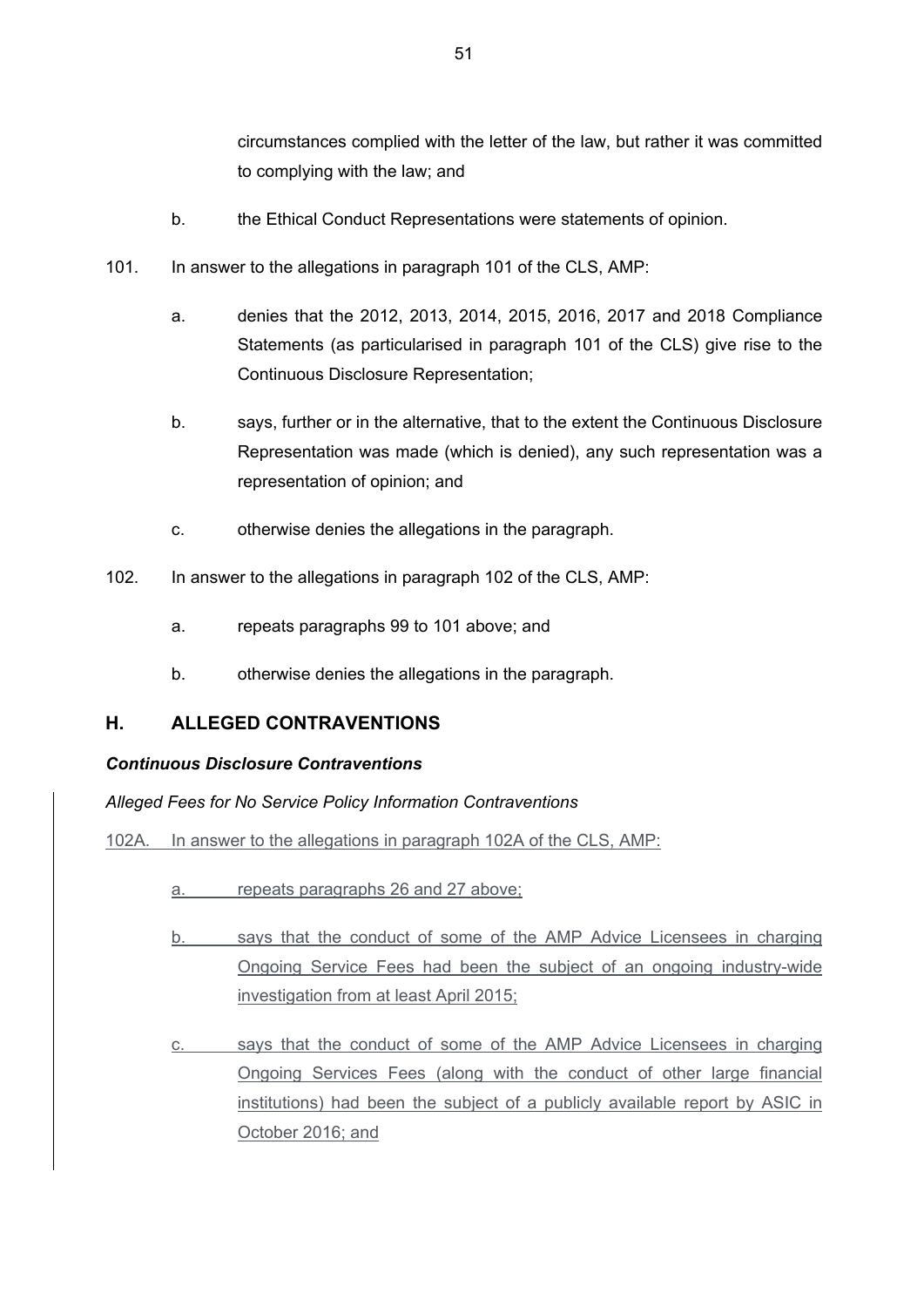ASIC Report 499, "Financial Advice: Fees for no service" dated October 2016.

d. otherwise does not admit the allegations in the paragraph.

102B. In answer to the allegations in paragraph 102B of the CLS, AMP:

a. repeats paragraph 26 and 27 above and paragraph 103 below; and

b. does not admit the allegations in the paragraph.

103. In answer to the allegations in paragraph 103 of the CLS, AMP:

- a. denies that the Fees for No Service Policy Information existed;
- b. says that to the extent the Plaintiffs rely on matters or information which it alleges AMP or officers of AMP ought to have been (but were not) aware, such matters or information was not information required to be disclosed under section 674(2) of the Corporations Act by reason of the fact that the alleged information was not information that AMP had and was in the nature of an opinion and no relevant person had formed that opinion;
- c. says that to the extent the Fee for No Service Policy Information (as pleaded) existed (which is denied) and to the extent the Fee for No Service Policy Information (as pleaded) was information which AMP had or of which AMP was aware (which is denied) that information:
	- i. insofar as it comprised information about the 90 Day Exception, was not information that as and from the commencement of the Relevant Period, a reasonable person would expect to have a material effect on the price or value of AMP Shares within the meaning of ASX Listing Rule 3.1 and section 674(2)(c) of the Corporations Act, including because the 90 Day Exception:
		- 1 related to the charging of Ongoing Service Fees in the limited circumstances and on the limited occasions referred to in subparagraph 26.b above;
		- 2 the 90 Day Exception related to Ongoing Service Fees in respect of no more than approximately 2,188 customer accounts (which in combination with transactions involving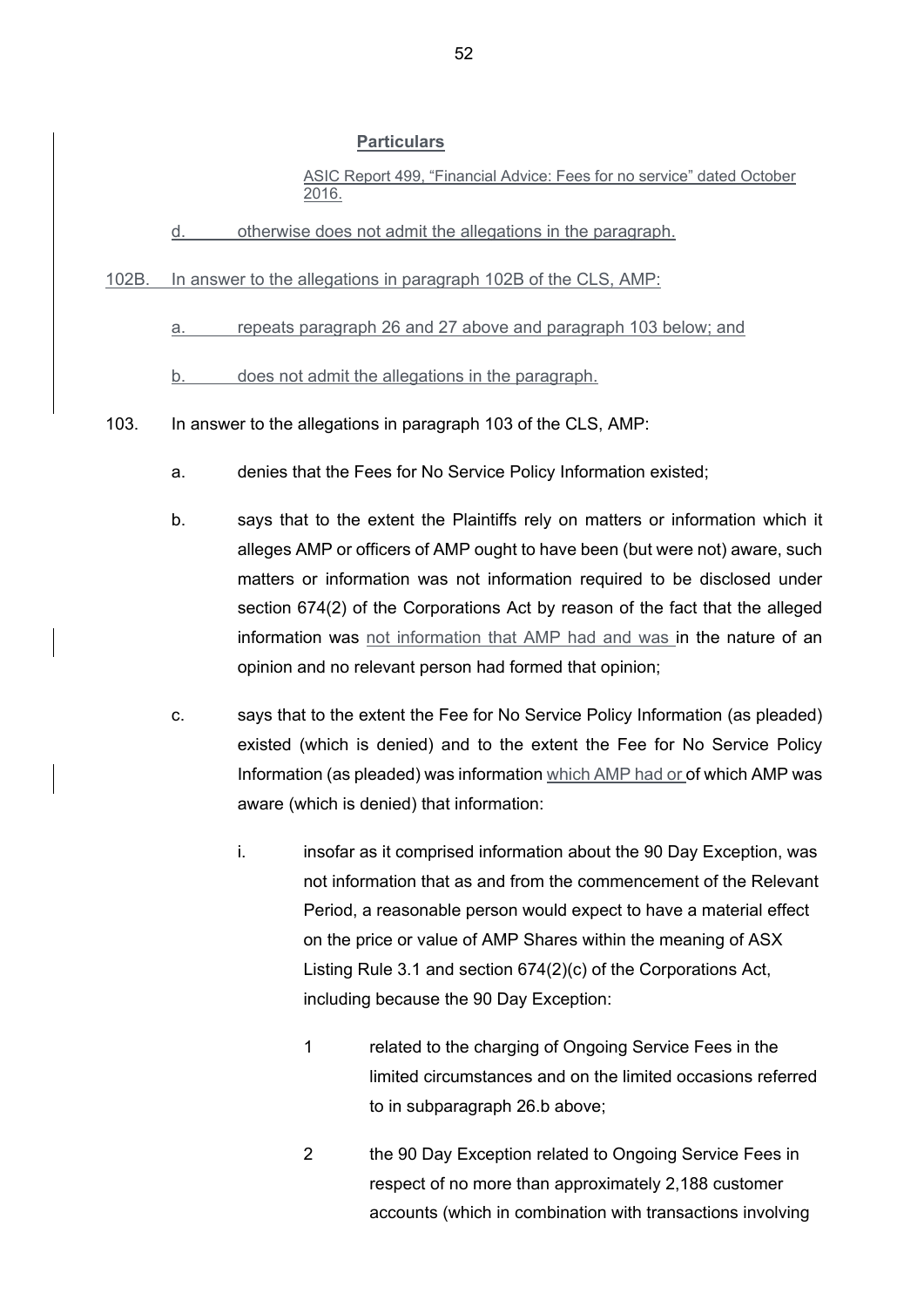- 3 the total Ongoing Service Fees charged by reason of the operation of the 90 Day Exception was no more than approximately \$376,000, a financially immaterial amount;
- 4 the 90 Day Exception was disclosed to ASIC by no later than August 2015 and is was the subject of ASIC's ongoing investigation;
- 5 the 90 Day Exception was not applied by an AMP Advice Licensee after November 2016;
- 6 the customers charged Ongoing Service Fees in respect of the 90 Day Exception were remediated or are in the process of being remediated by AMP pursuant to the remediation program referred to in subparagraph 26.b.vi above;
- 7 the conduct of some of the AMP Advice Licensees in charging Ongoing Service Fees had been the subject of an ongoing industry-wide investigation from at least April 2015;
- 8 the conduct of some of the AMP Advice Licensees in charging Ongoing Services Fees (along with the conduct of other large financial institutions) had been the subject of a publicly available report by ASIC in October 2016; and

AMP repeats paragraph 57 above.

ASIC Report 499, "Financial Advice: Fees for no service" dated October 2016.

9 the conduct of some of the AMP Advice Licensees in charging Ongoing Service Fees was canvassed extensively during the Royal Commission hearing on 16 April 2018

Relevant Period;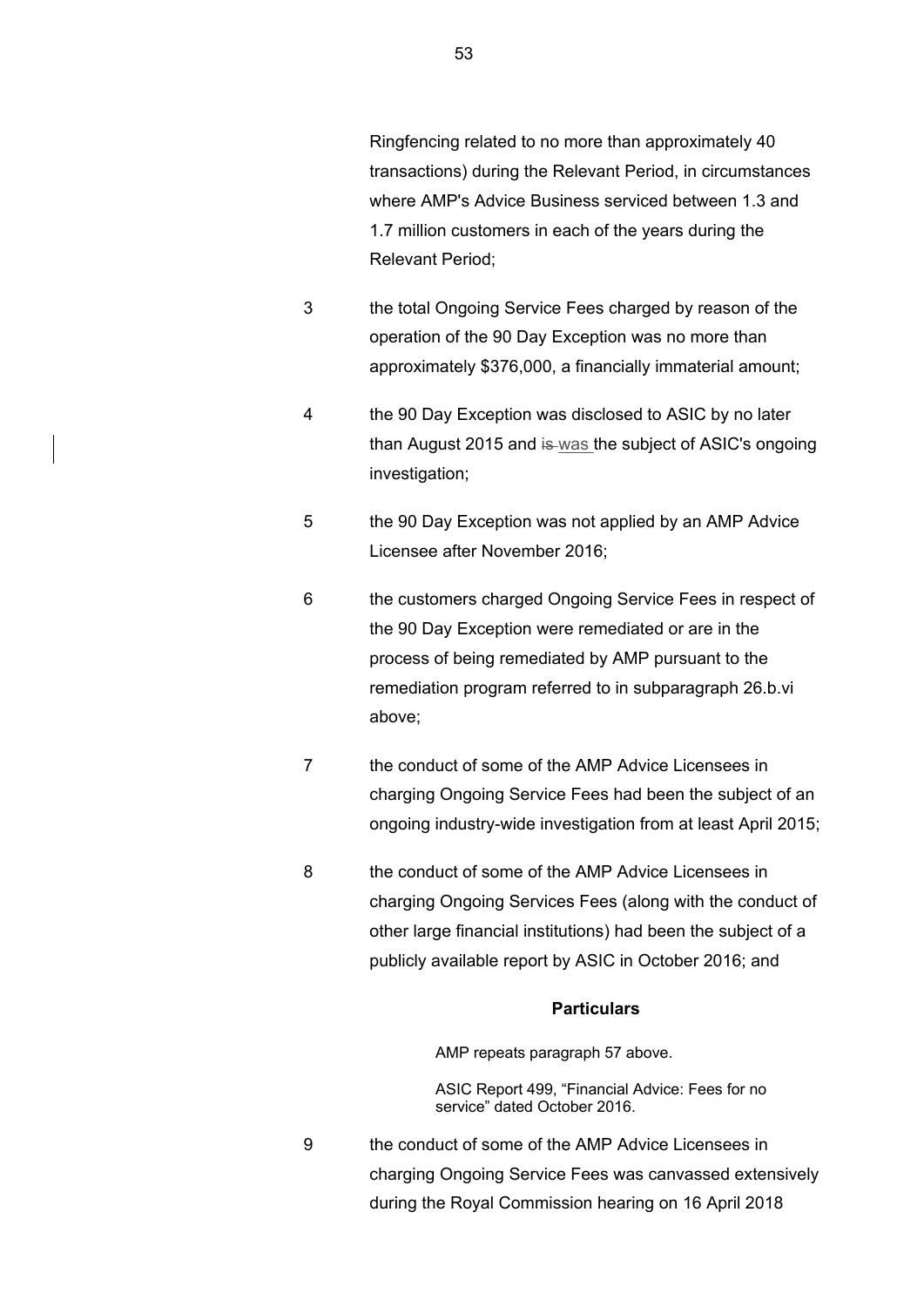(including during Counsel Assisting's opening and Regan's cross-examination), without causing any material price reaction in AMP's shares during the course of that day; and

### **Particulars**

Transcript on 16 April 2018 at T1053.9-1099.35.

- ii. insofar as it comprised information about Ringfencing, was not information that as and from the commencement of the Relevant Period, a reasonable person would expect to have a material effect on the price or value of AMP Shares within the meaning of section 674(2)(c) of the Corporations Act, including because:
	- 1 Ringfencing related to the charging of Ongoing Service Fees in the limited circumstances and on the limited occasions referred to in subparagraph 26.c above;
	- 2 Ringfencing related to Ongoing Service Fees in respect of no more than approximately 1,148 customer accounts during the Relevant Period (which in combination with transactions involving the 90 Day Exception related to no more than approximately 40 transactions), in circumstances where AMP's Advice Business provided services to approximately 1.3 to 1.7 million customers in each of the years during the Relevant Period;
	- 3 the total Ongoing Service Fees in respect of Ringfencing is estimated to be no more than approximately \$124,000, a financially immaterial amount;
	- 4 Ringfencing was disclosed to ASIC by no later than 3 May 2017 and is was the subject of ASIC's ongoing investigation;

#### **Particulars**

Letter to ASIC dated 3 May 2017.

5 Ringfencing was not applied after November 2016;

54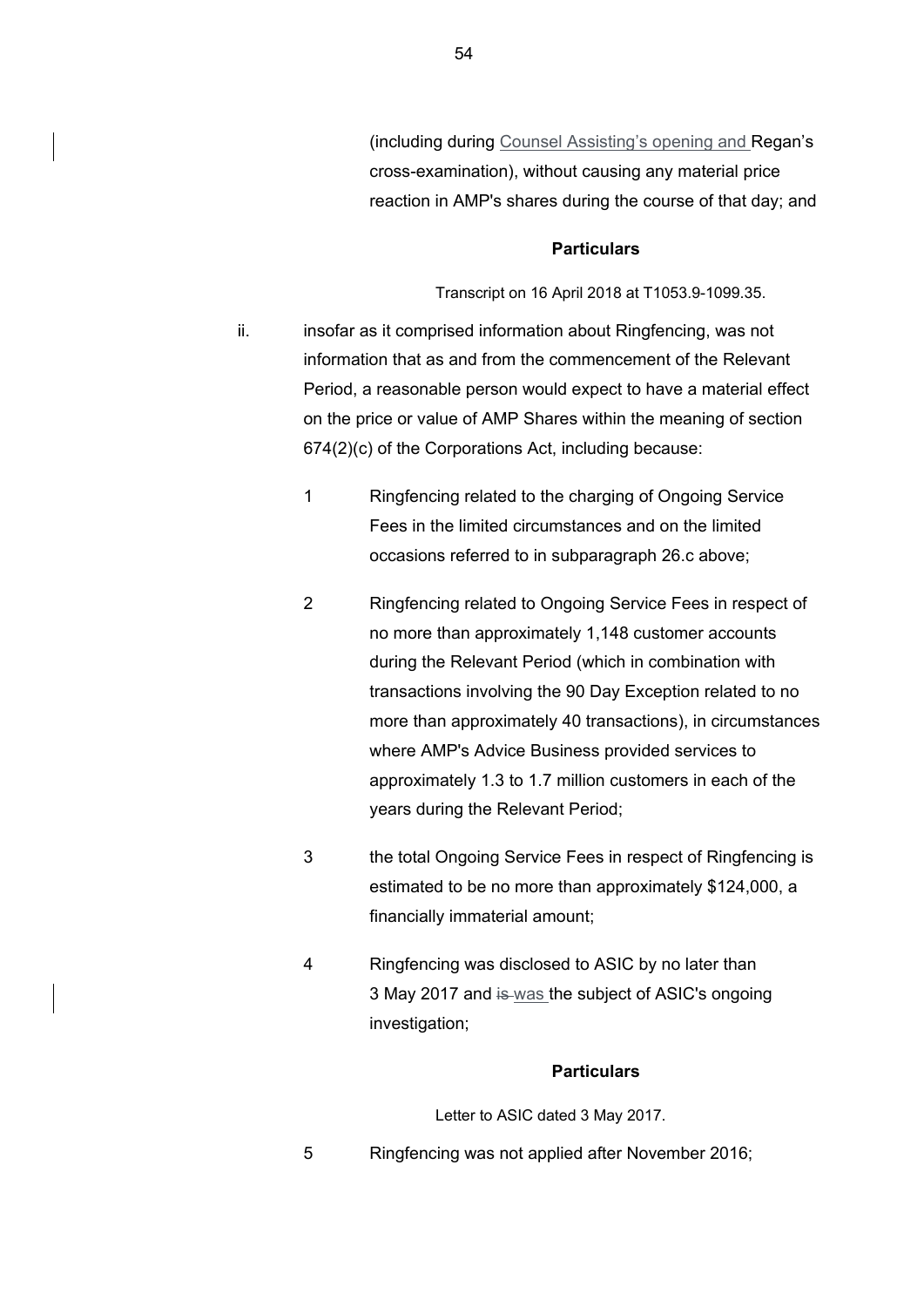- 6 the customers charged Ongoing Service Fees by reason of Ringfencing were remediated or are in the process of being remediated by AMP pursuant to the remediation program referred to in subparagraph 26.c.v.2 above;
- 7 the conduct of some of the AMP Advice Licensees in charging Ongoing Service Fees had been the subject of an ongoing industry-wide investigation from at least April 2015;
- 8 the conduct of some of the AMP Advice Licensees in charging Ongoing Services Fees (along with the conduct of other large financial institutions) had been the subject of a publicly available report by ASIC in October 2016; and

ASIC Report 499, "Financial Advice: Fees for no service" dated October 2016.

9 the conduct of some of the AMP Advice Licensees in charging Ongoing Service Fees was canvassed extensively during the Royal Commission hearing on 16 April 2018 (including during Regan's cross-examination), without causing any material price reaction in AMP Shares during the course of that day; and

#### **Particulars**

Transcript on 16 April 2018 at T1053.9-1099.35.

- d. says further that to the extent the Fee for No Service Policy Information existed (which is denied), and to the extent the Fee for No Service Policy Information was information of which AMP was aware (which is denied):
	- i. the Fee for No Service Policy Information was not information that as at and from the commencement of the Relevant Period a reasonable person would expect to have a material effect on the price or value of AMP Shares, within the meaning of ASX Listing Rule 3.1, including for the reasons outlined in subparagraph c above; and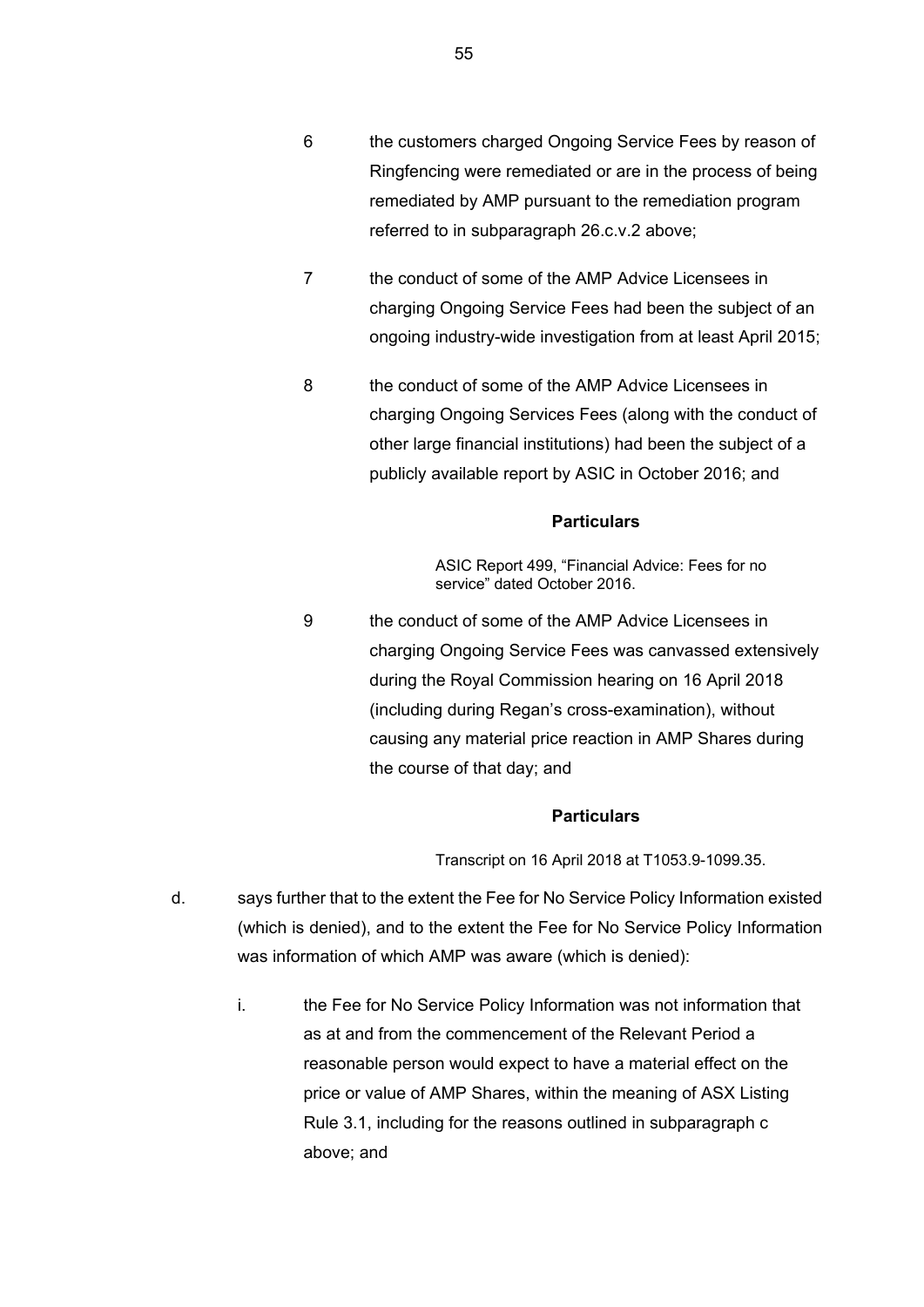- ii. even if the Fee for No Service Policy Information was information that a reasonable person would expect to have a material effect on the price of value of AMP Shares, within the meaning of ASX Listing Rule 3.1, then the Fee for No Service Policy Information was within an exception to ASX Listing Rule 3.1 by reason of ASX Listing Rule 3.1A because as at and from the commencement of the Relevant Period:
	- 1 the Fee for No Service Policy Information (as pleaded) comprised information, some or all of which was:
		- A. a matter of supposition or insufficiently definite to warrant disclosure; and/or
		- B. was generated for the internal management purposes of AMP;
		- 2 the Fee for No Service Policy Information was confidential and the ASX had not formed the view that the information had ceased to be confidential; and
	- 3 a reasonable person would not have expected AMP to disclose the Fee for No Service Policy Information,

and accordingly, by virtue of ASX Listing Rule 3.1A, Listing Rule 3.1 did not apply to the Fee for No Service Policy Information; and

- e. otherwise denies the allegations in the paragraph.
- 104. In answer to the allegations in paragraph 104 of the CLS, AMP:
	- a. repeats paragraphs 28, 82, 102A, 102B and 103 above; and
	- b. otherwise denies the allegations in the paragraph.
- 105. In answer to the allegations in paragraph 105 of the CLS, AMP:
	- a. repeats paragraphs 28, 82, 102A, 102B, 103 and 104 above;
	- b. says that investors were aware of the information pleaded in paragraphs 26.d, 57.b, 102A, 103.c.i.7, 103.c.i.8, 103.c.ii.7 and 103.c.ii.8 above; and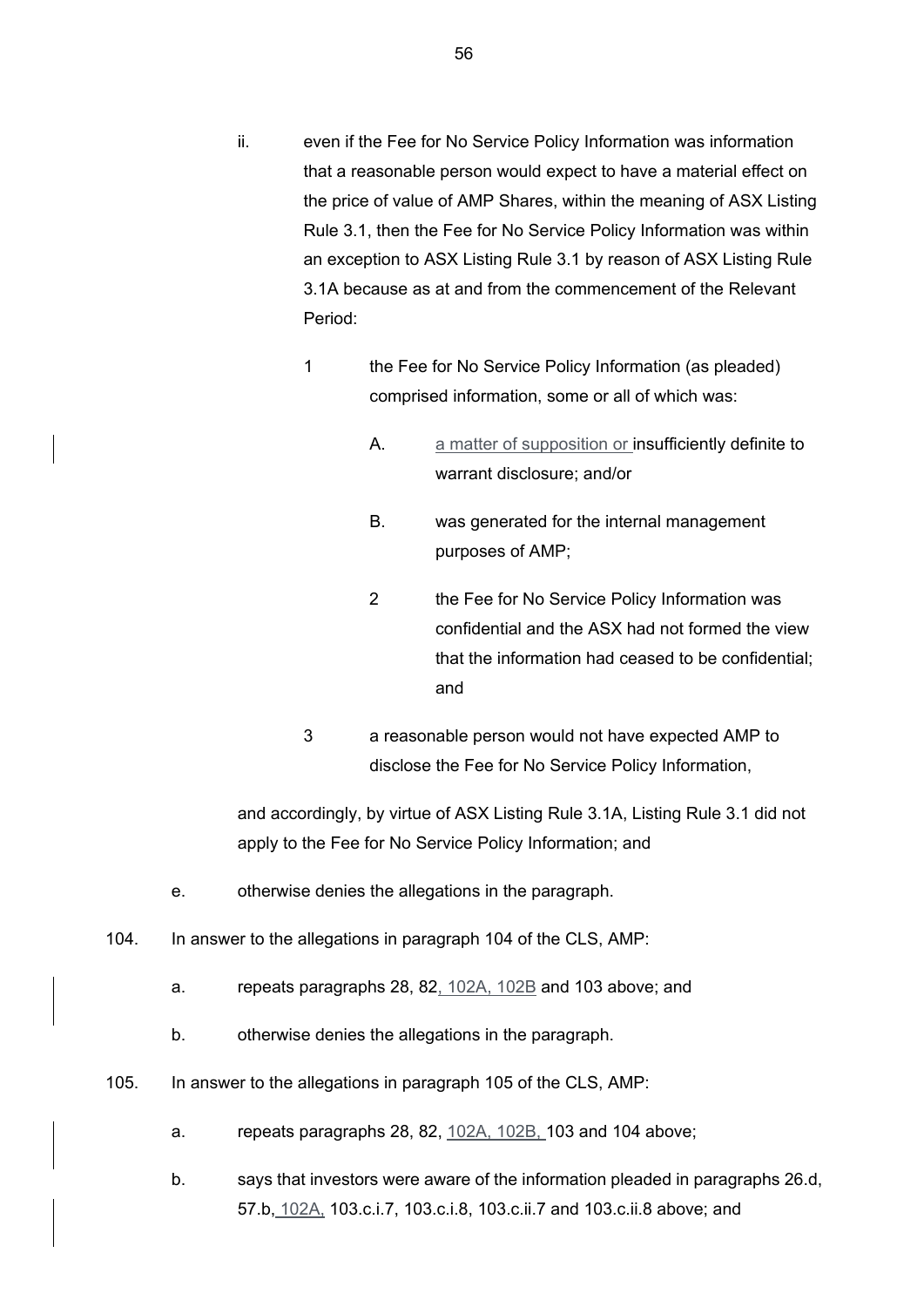- c. otherwise denies the allegations in the paragraph.
- 106. In answer to the allegations in paragraph 106 of the CLS, AMP:
	- a. repeats paragraphs 28, 82 and 102A3 to 105 above; and
	- ba. says that to the extent that the contravention is established (which is denied) and that contravention is based on matters that predated the Relevant Period which are said to be required to be disclosed, the claim is barred by operation of s 1317K of the Corporations Act; and
	- b. otherwise denies the allegations in the paragraph.
- 107. In answer to the allegations in paragraph 107 of the CLS, AMP:
	- a. repeats paragraph 106 above; and
	- b. otherwise denies the allegations in the paragraph.

*Alleged No Monitoring Systems Information Contravention*

107AAA.In answer to the allegations in paragraph 107AAA of the CLS, AMP:

- a. repeats paragraph 27A above; and
- b. otherwise denies the allegations in the paragraph.

107AA. In answer to the allegations in paragraph 107AA of the CLS, AMP:

- a. repeats paragraph 27A above and paragraph 107A below; and
- b. otherwise denies the allegations in the paragraph.
- 107A. In answer to the allegations in paragraph 107A of the CLS, AMP:
	- a. repeats paragraph 27A above;
	- b. says that to the extent the Plaintiffs rely on matters or information of which it is alleged AMP or officers of AMP ought to have been (but were not) aware, such matters or information was not information required to be disclosed under section 674(2) of the Corporations Act by reason of the fact that the alleged information was not information that AMP had and was in the nature of an opinion and no relevant person had formed that opinion;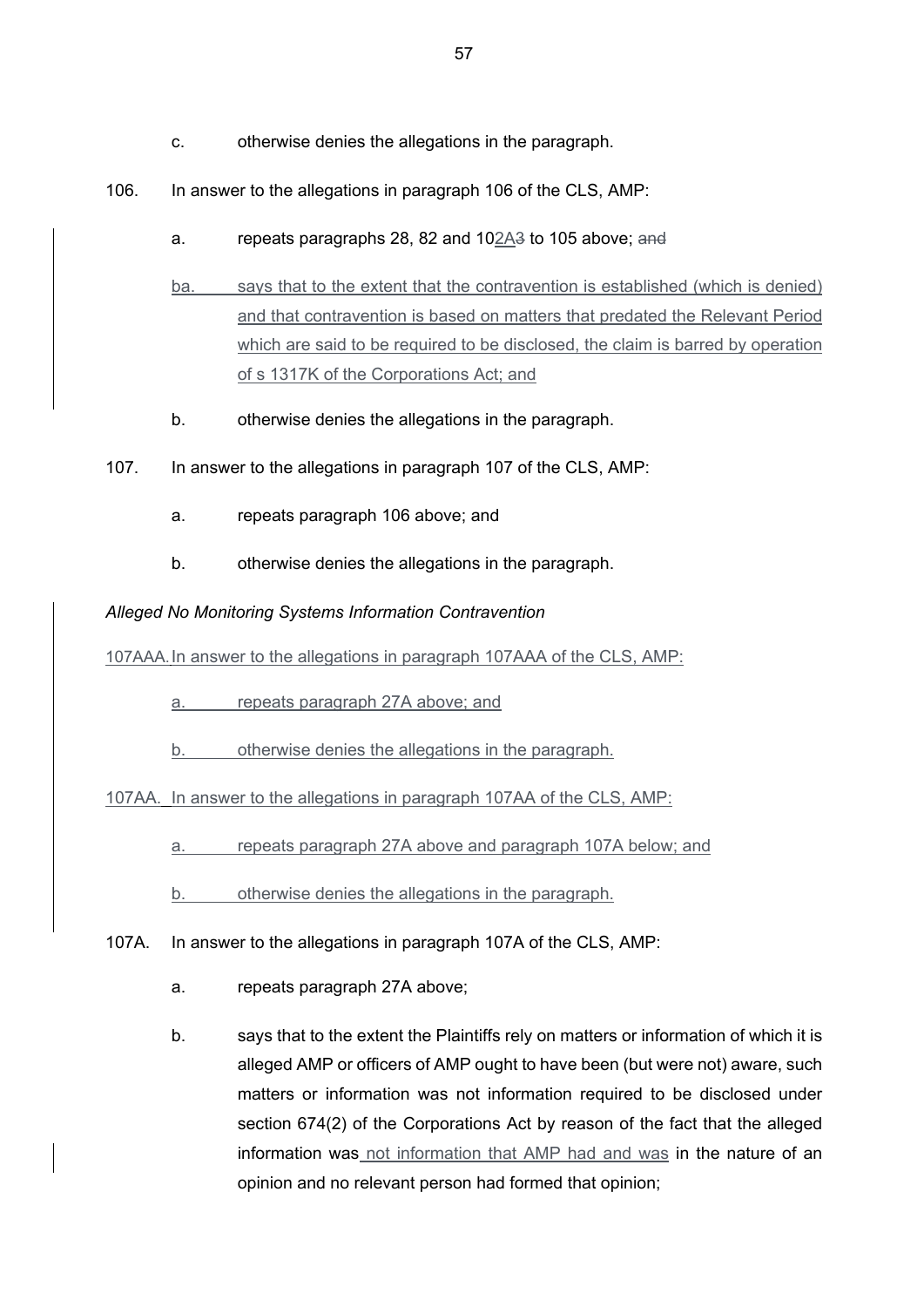- c. says that to the extent the No Monitoring Systems Information existed (which is denied) and to the extent the No Monitoring Systems Information was information that AMP had or of which AMP was aware (which is denied) that information was not information that as and from the commencement of the Relevant Period, a reasonable person would expect to have a material effect on the price or value of AMP Shares within the meaning of ASX Listing Rule 3.1 and section 674(2)(c) of the Corporations Act, including because of the matters pleaded in paragraph 103.c above;
- d. says further that to the extent the No Monitoring Systems Information existed (which is denied), and to the extent the No Monitoring Systems Information was information of which AMP was aware (which is denied):
	- i. the No Monitoring Systems Information was not information that as at and from the commencement of the Relevant Period a reasonable person would expect to have a material effect on the price or value of AMP Shares, within the meaning of ASX Listing Rule 3.1, including for the reasons outlined in subparagraph c above; and
	- ii. even if the No Monitoring Systems Information was information that a reasonable person would expect to have a material effect on the price of value of AMP Shares, within the meaning of ASX Listing Rule 3.1, then the No Monitoring Systems Information was within an exception to ASX Listing Rule 3.1 by reason of ASX Listing Rule 3.1A because as at and from the commencement of the Relevant Period:
		- 1. the No Monitoring Systems Information comprised information some or all of which:
			- A. was a matter of supposition or insufficiently definite to warrant disclosure; and/or
			- B. was generated for the internal management purposes of AMP;
		- 2. the No Monitoring Systems Information was confidential and the ASX had not formed the view that the information had ceased to be confidential; and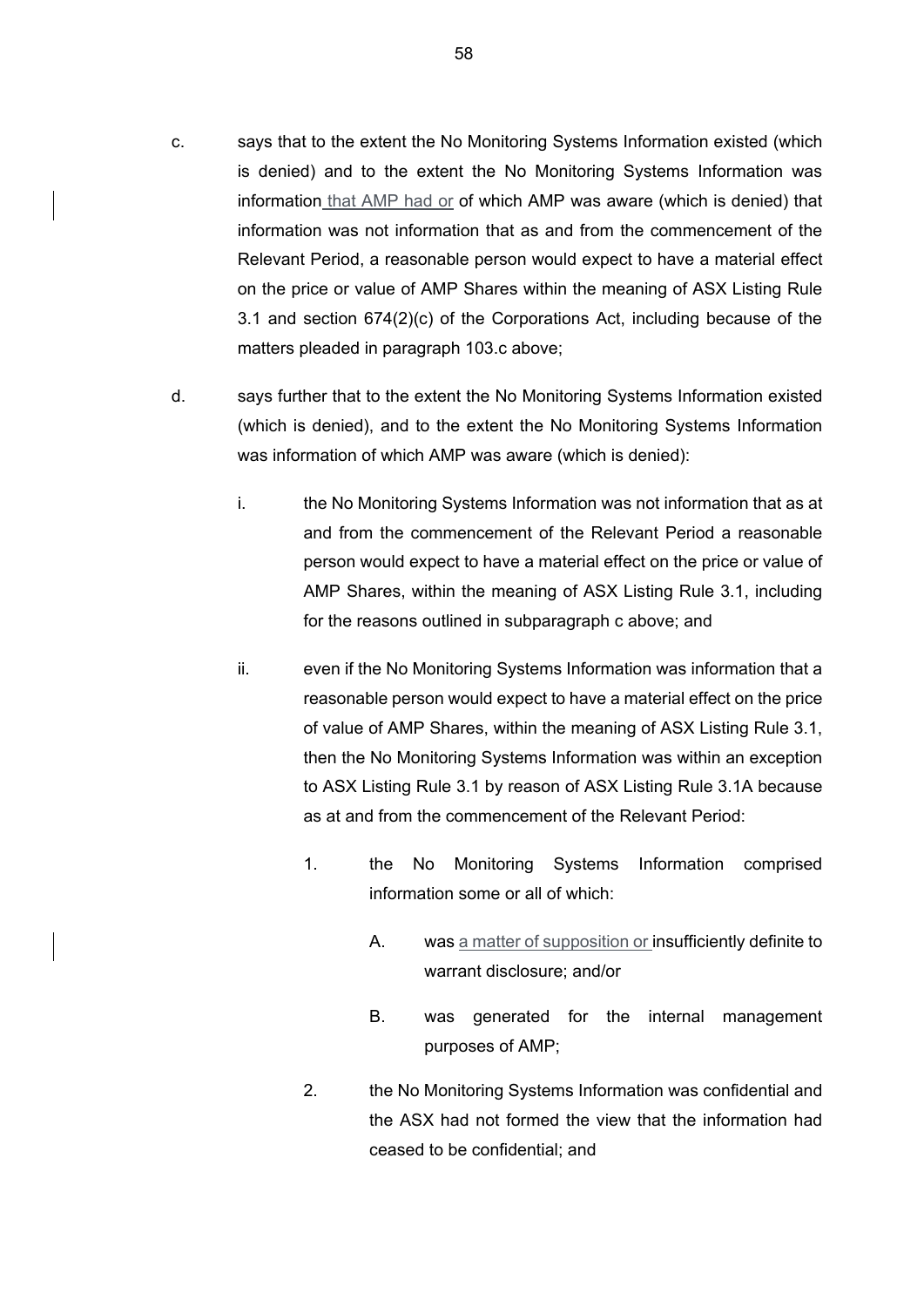3. a reasonable person would not have expected AMP to disclose the No Monitoring Systems Information,

and accordingly, by virtue of ASX Listing Rule 3.1A, Listing Rule 3.1 did not apply to the No Monitoring Systems Information; and

- e. otherwise denies the allegations in the paragraph.
- 107B. In answer to the allegations in paragraph 107B of the CLS, AMP:
	- a. repeats paragraphs 27A, 82A, 107AAA, 107AA and 107A above; and
	- b. otherwise denies the allegations in the paragraph.
- 107C. In answer to the allegations in paragraph 107C of the CLS, AMP:
	- a. repeats paragraphs 27A, 82A, 107AAA, 107AA, 107A and 107B above; and
	- b. otherwise denies the allegations in the paragraph.
- 107D. In answer to the allegations in paragraph 107D of the CLS, AMP:
	- a. repeats paragraphs 27A, 82A and 107AAA to 107C above; and
	- ba. says that to the extent that the contravention is established (which is denied) and that contravention is based on matters that predated the Relevant Period which are said to be required to be disclosed, the claim is barred by operation of s 1317K of the Corporations Act; and
	- b. otherwise denies the allegations in the paragraph.
- 107E. In answer to the allegations in paragraph 107E of the CLS, AMP:
	- a. repeats paragraph 107D above; and
	- b. otherwise denies the allegations in the paragraph.

### *Alleged Misleading ASIC Information Contraventions*

107F. In answer to the allegations in paragraph 107F of the CLS, AMP:

a. repeats paragraph 83 above; and

b. otherwise does not admit the allegations in the paragraph.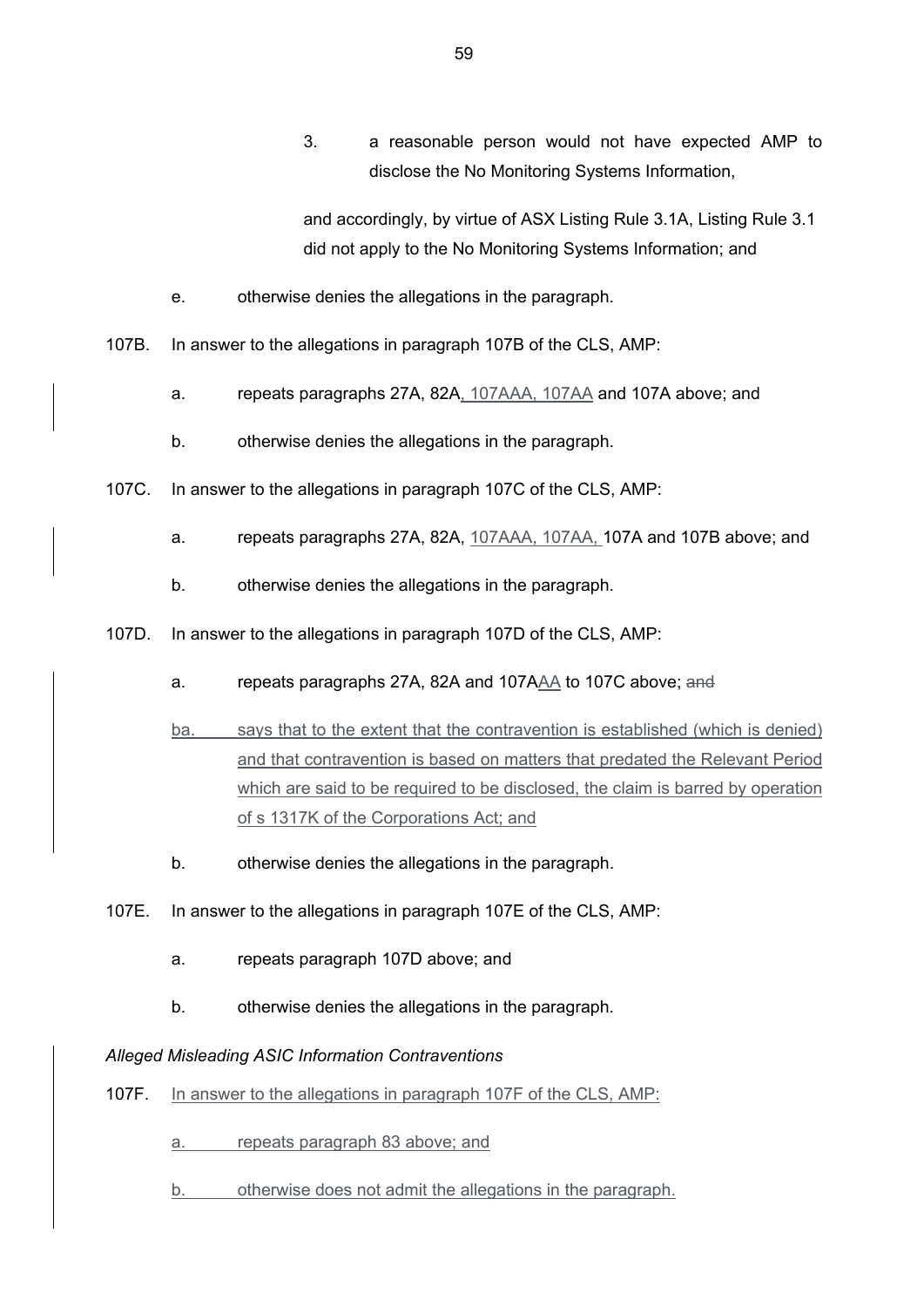- 108. In answer to the allegations in paragraph 108 of the CLS, AMP:
	- a. repeats paragraph 83 above;
	- b. says that to the extent the Plaintiffs rely on matters or information of which it is alleged AMP or officers of AMP ought to have been (but were not) aware, such matters or information was not information required to be disclosed under section 674(2) of the Corporations Act by reason of the fact that the alleged information was not information that AMP had and in the nature of an opinion and no relevant person had formed that opinion;
	- c. says that to the extent the Misleading ASIC Information existed (which is denied) and to the extent that information was information that AMP had or of which AMP was aware (which is denied) that information was not information that as and from the commencement of the Relevant Period, a reasonable person would expect to have a material effect on the price or value of AMP Shares within the meaning of ASX Listing Rule 3.1 and section 674(2)(c) of the Corporations Act, including because:
		- i. ASIC was in the process of conducting its own investigation of the conduct of AMP and/or some of the AMP Advice Licensees, which had not, and has not, been concluded;
		- ii. any communications between AMP, the AMP Advice Licensees and ASIC were in connection with that ongoing investigation and were reasonably considered by AMP at least to have been made in circumstances involving an obligation of confidentiality;
		- iii. the Misleading ASIC Information concerned regulatory dealings between AMP and ASIC of a kind that are not ordinarily the subject of disclosure by way of an ASX announcement; and
		- iv. the Misleading ASIC Information was not information that as at and from the commencement of the Relevant Period would, or would be likely to, influence persons who commonly invest in securities in deciding whether to acquire or dispose of AMP Shares, within the meaning of section 677 of the Corporations Act;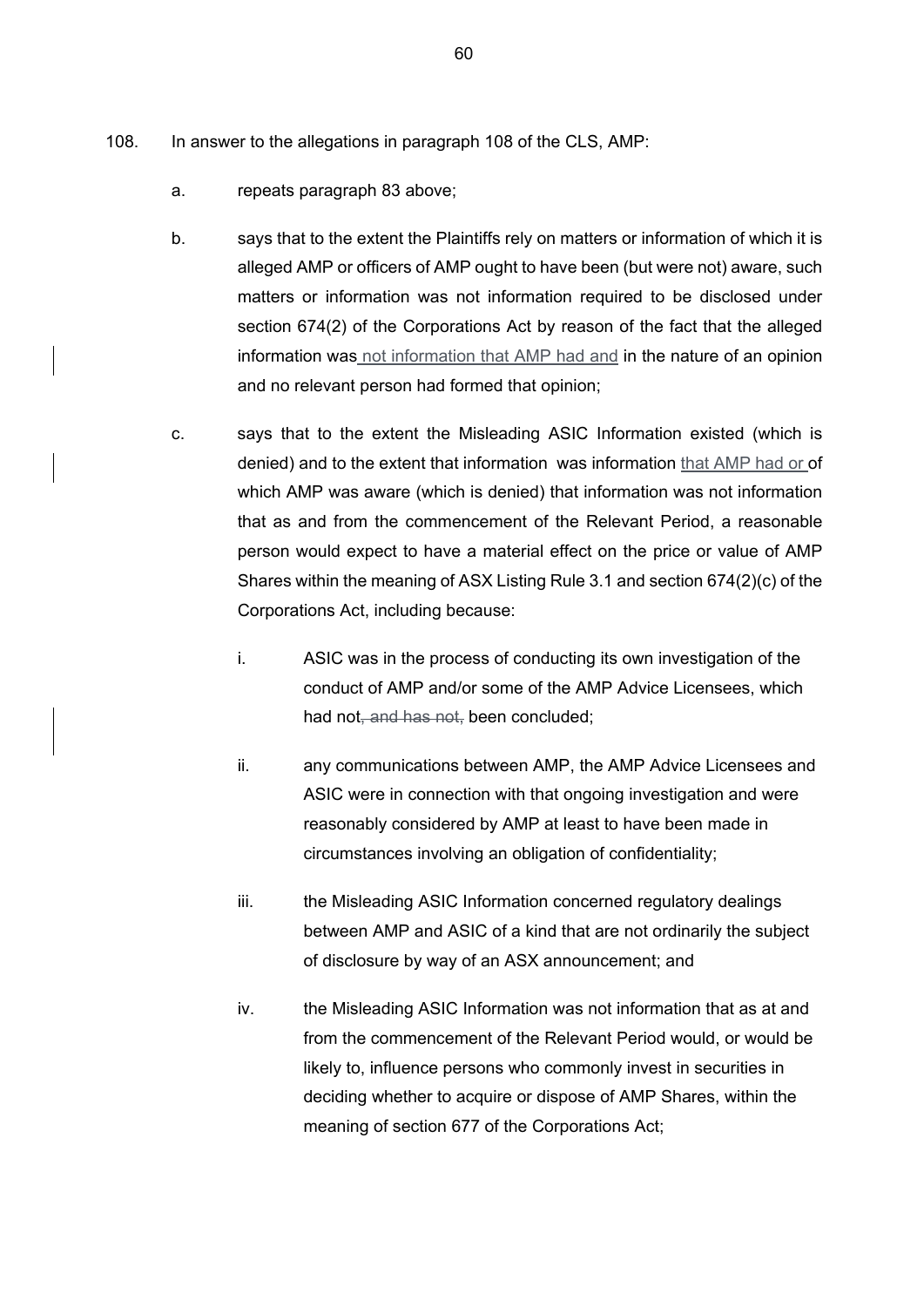- d. says further that to the extent the Misleading ASIC Information existed (which is denied), and to the extent that information was information that AMP had or of which AMP was aware (which is denied):
	- i. the information was not information that as at and from the commencement of the Relevant Period a reasonable person would expect to have a material effect on the price or value of AMP Shares, within the meaning of ASX Listing Rule 3.1, including for the reasons outlined in subparagraph c above; and
	- ii. even if the information was information that a reasonable person would expect to have a material effect on the price of value of AMP Shares, within the meaning of ASX Listing Rule 3.1, then the information was within an exception to ASX Listing Rule 3.1 by reason of ASX Listing Rule 3.1A because as at and from the commencement of the Relevant Period:
		- 1 the information comprised information some or all of which:
			- A. was a matter of supposition or insufficiently definite to warrant disclosure; and/or
			- B. was generated for the internal management purposes of AMP;
		- 2 the information was confidential and the ASX had not formed the view that the information had ceased to be confidential; and
		- 3 a reasonable person would not have expected AMP to disclose the information,

and accordingly, by virtue of ASX Listing Rule 3.1A, Listing Rule 3.1 did not apply to the information; and

- e. says further that:
	- the Plaintiffs have confined their case to a claim that the "material information" was the bare fact of the making of false or misleading statements by AMP to ASIC in relation to the charging of Ongoing Service Fees to Orphan Clients on one or more of the occasions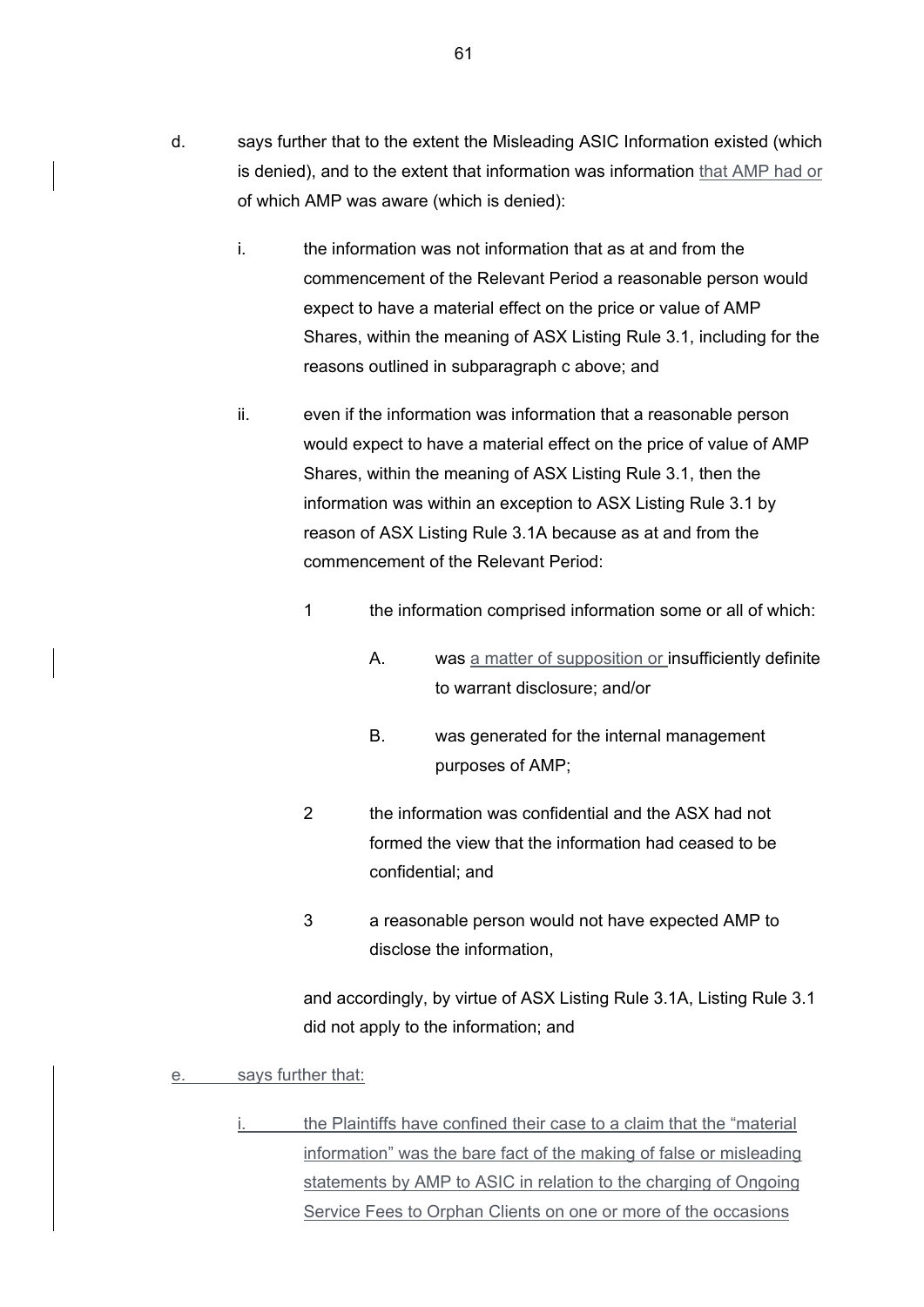pleaded in paragraph 57, and did not consist of any further information concerning the nature and circumstances of each or any of the alleged false or misleading statements;

- ii. the Plaintiffs have expressly disavowed reliance upon such further information as forming part of the "material information" they allege AMP was required to disclose; and
- iii. the bare fact of AMP having made false or misleading statements (which is denied) to ASIC in relation to the charging of Ongoing Service Fees to Orphan Clients on one or more of the occasions pleaded in paragraph 57 was incapable (in isolation and without regard being had to any further information concerning the nature and circumstances of the false or misleading statements) of influencing (or being likely to influence persons) who commonly invest in securities in deciding whether to acquire or dispose of AMP Shares; and

#### **Particulars**

### Transcript of hearing on 2 November 2021.

f. otherwise denies the allegations in the paragraph.

108A. In answer to the allegations in paragraph 108A of the CLS, AMP:

a. repeats paragraphs 83 and 108 above; and

- b. otherwise denies the allegations in the paragraph.
- 109. In answer to the allegations in paragraph 109 of the CLS, AMP:
	- a. repeats paragraphs 83, 107F to and 108A above; and
	- b. otherwise denies the allegations in the paragraph.
- 110. In answer to the allegations in paragraph 110 of the CLS, AMP:
	- a. repeats paragraphs 83, 107F8 and to 109 above; and
	- b. otherwise denies the allegations in the paragraph.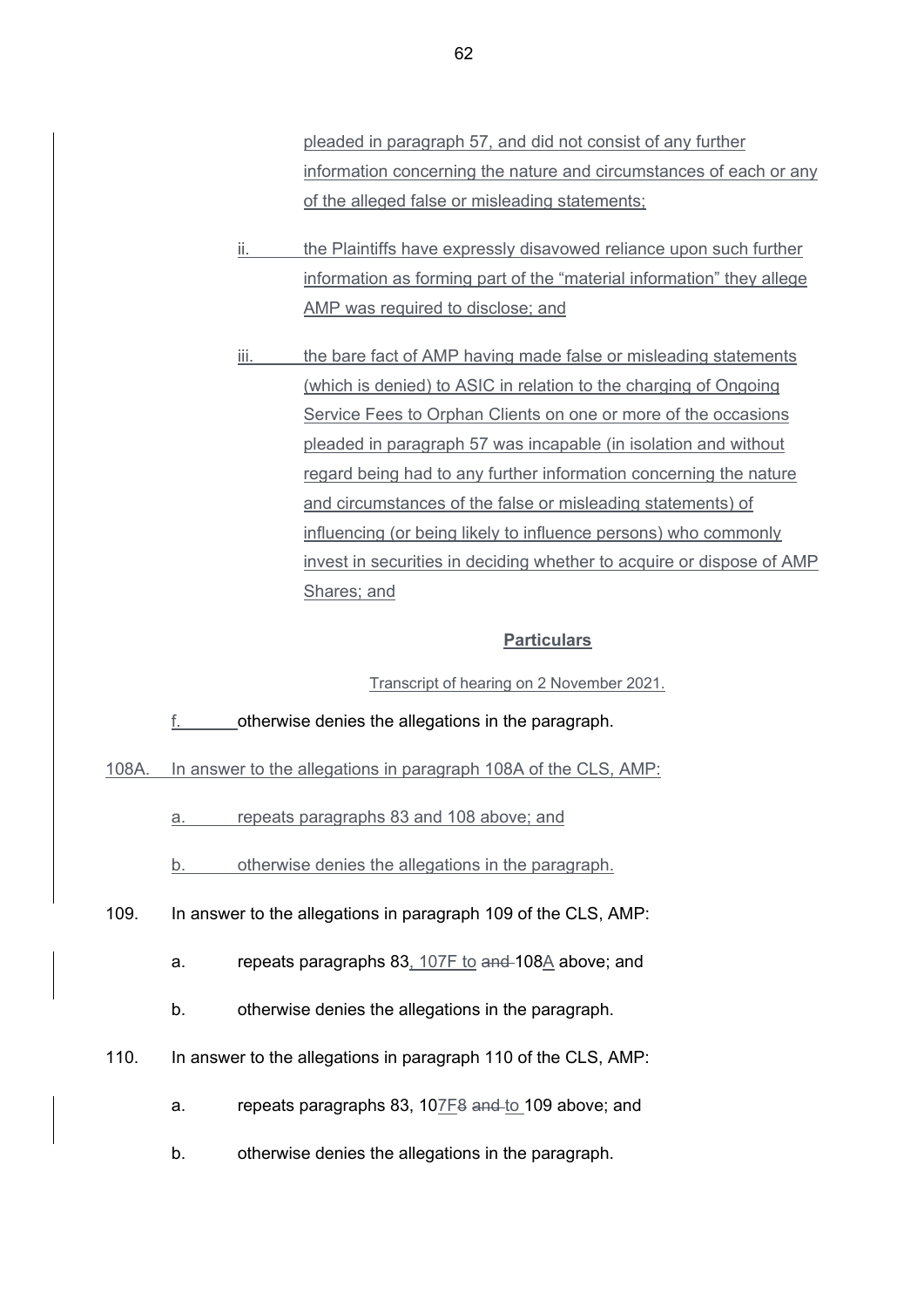- 111. In answer to the allegations in paragraph 111 of the CLS, AMP:
	- a. repeats paragraphs 83 and 408-107F to 110 above; and
	- ba. says that to the extent that the contravention is established (which is denied) and that contravention is based on matters that predated the Relevant Period which are said to be required to be disclosed, the claim is barred by operation of s 1317K of the Corporations Act; and
	- b. otherwise denies the allegations in the paragraph.
- 112. In answer to the allegations in paragraph 112 of the CLS, AMP:
	- a. repeats paragraph 111 above; and
	- b. otherwise denies the allegations in the paragraph.

### *Alleged Receipt of Legal Advice Information*

- 113. [Not used]In answer to the allegations in paragraph 113 of the CLS, AMP:
	- a. repeats paragraphs 60 and 61 above;
	- b. says that to the extent the Plaintiffs rely on matters or information of which it is alleged AMP or officers of AMP ought to have been (but were not) aware, such matters or information was not information required to be disclosed under section 674(2) of the Corporations Act by reason of the fact that the alleged information was in the nature of an opinion and no relevant person had formed that opinion;
	- c. says that to the extent the Receipt of Legal Advice Information existed (which is denied) and to the extent that information was information of which AMP was aware (which is denied) that information was not information that as and from the commencement of the Relevant Period, a reasonable person would expect to have a material effect on the price or value of AMP Shares within the meaning of ASX Listing Rule 3.1 and section 674(2)(c) of the Corporations Act, including because:
		- i. the legal advice received from AMP group lawyers must be considered in its proper context and in light of all the circumstances;
		- ii. the Receipt of Legal Advice Information allegedly concerned internal legal advice that AMP received of a kind that is not ordinarily the subject of disclosure by way of an ASX announcement: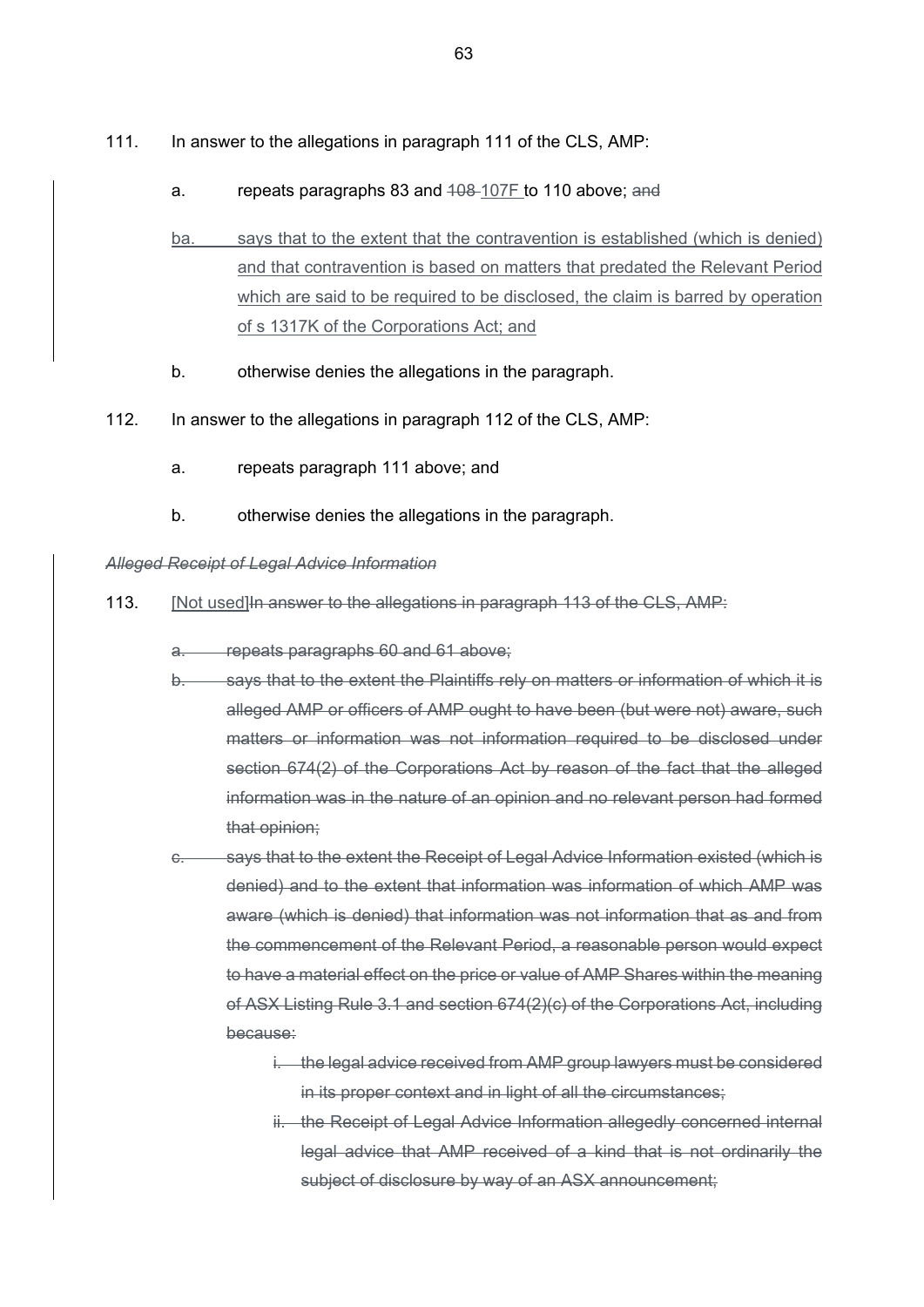- iii. the Receipt of Legal Advice Information was not information that as at and from the commencement of the Relevant Period would, or would be likely to, influence persons who commonly invest in securities in deciding whether to acquire or dispose of AMP Shares, within the meaning of section 677 of the Corporations Act; and
- iv. the Receipt of Legal Advice Information encompassed material that was subject to legal professional privilege;
- says further that to the extent the Receipt of Legal Advice Information (as pleaded) existed (which is denied), and to the extent that information (as pleaded) was information of which AMP was aware (which is denied):
	- i. the Receipt of Legal Advice Information was not information that as at and from the commencement of the Relevant Period a reasonable person would expect to have a material effect on the price or value of AMP Shares, within the meaning of ASX Listing Rule 3.1, including for the reasons outlined in subparagraph c herein; and
	- ii. even if the Receipt of Legal Advice Information was information that a reasonable person would expect to have a material effect on the price of value of AMP Shares, within the meaning of ASX Listing Rule 3.1, then the information was within an exception to ASX Listing Rule 3.1 by reason of ASX Listing Rule 3.1A because as at and from the commencement of the Relevant Period:
		- 2. the information (as pleaded) comprised information some or all of which:
			- A. was insufficiently definite to warrant disclosure; and/or
			- B. was generated for the internal management purposes of AMP;
		- 3. the information was confidential and the ASX had not formed the view that the information had ceased to be confidential; and
		- 4. a reasonable person would not have expected AMP to disclose the information,

and accordingly, by virtue of ASX Listing Rule 3.1A, Listing Rule 3.1 did not apply to the information; and

otherwise denies the allegations in the paragraph.

64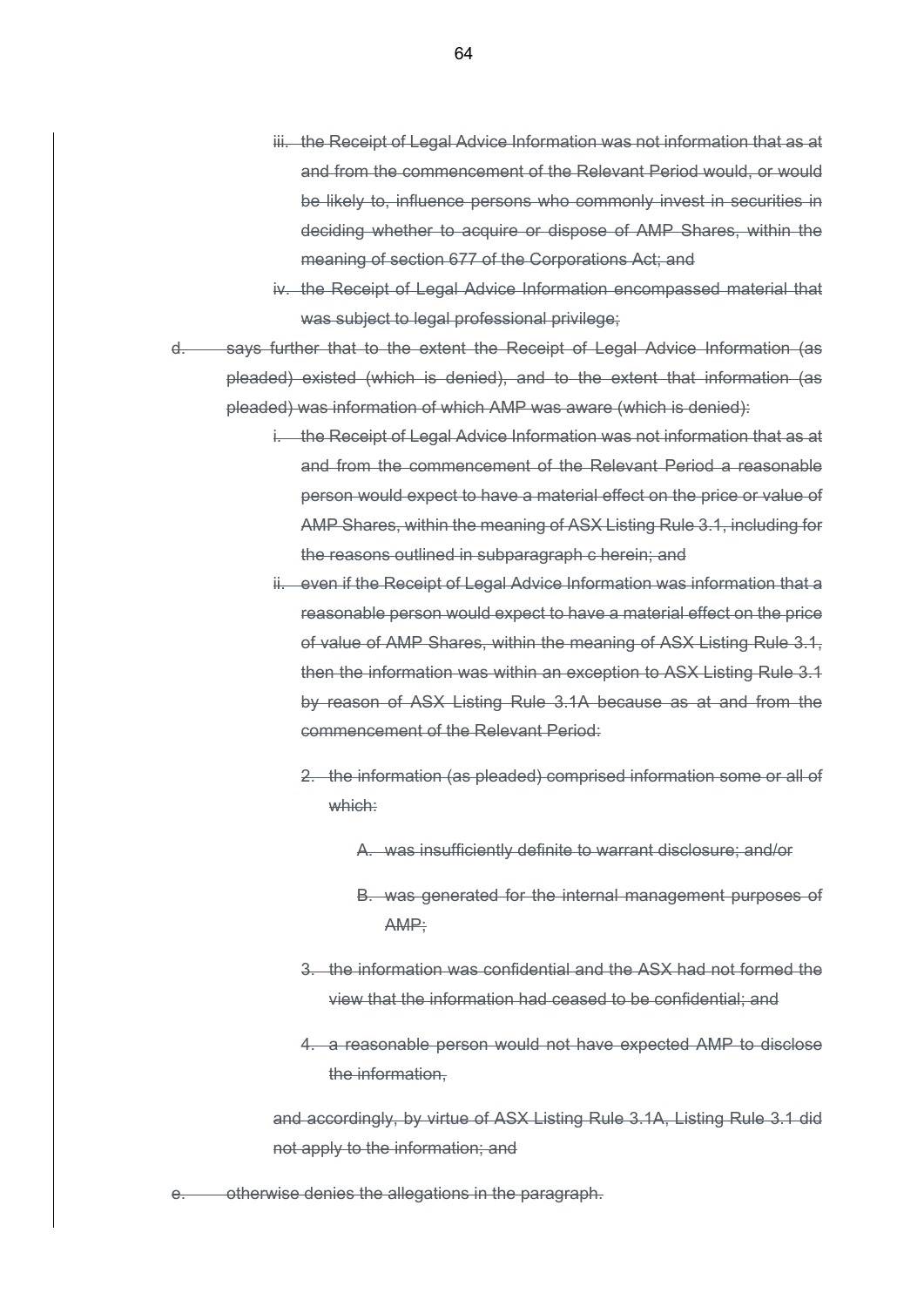114. [Not used]In answer to the allegations in paragraph 114 of the CLS, AMP: a. repeats paragraphs 60, 61 and 113 above; and

b. otherwise denies the allegations in the paragraph.

115. [Not used]In answer to allegations in paragraph 115 of the CLS, AMP:

a. repeats paragraphs 60, 61, 113 and 114 above; and

b. otherwise denies the allegations in the paragraph.

116. [Not used]In answer to allegations in paragraph 116 of the CLS, AMP:

a. repeats paragraphs 60, 61, 113 to 115 above; and

b. otherwise denies the allegations in the paragraph.

117. [Not used] In answer to allegations in paragraph 117 of the CLS, AMP:

a. repeats paragraph 116 above; and

b. otherwise denies the allegations in the paragraph.

#### *Alleged Misleading or deceptive conduct*

- 118. AMP denies the allegations in paragraph 118 of the CLS.
- 118A. AMP does not admit the allegations in paragraph 118A of the CLS.
- 119. In answer to the allegations in paragraph 119 of the CLS, AMP:
	- a. repeats paragraphs 20 to 31 above; and
	- b. otherwise denies the allegations in the paragraph.
- 120. In answer to the allegations in paragraph 120 of the CLS, AMP:
	- a. repeats paragraphs 118 and 119 above; and
	- b. otherwise denies the allegations in the paragraph.

# **I. CONTRAVENING CONDUCT WHICH ALLEGEDLY CAUSED LOSS**

- 121. In answer to the allegations in paragraph 121 of the CLS, AMP:
	- a. admits the allegations in subparagraph (a); and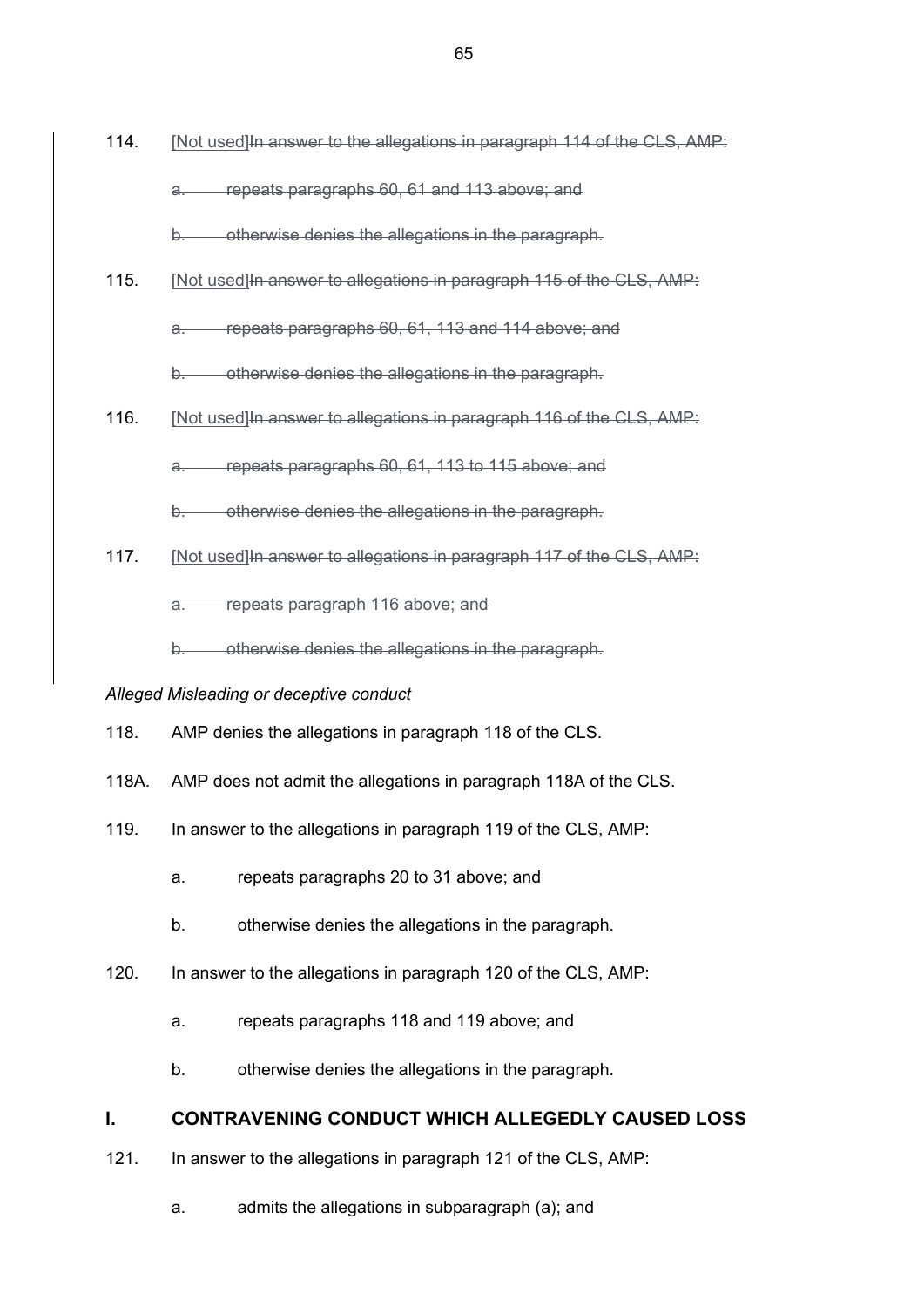- b. does not admit the allegations in subparagraph (b).
- 122. AMP denies the allegations in paragraph 122 of the CLS.
- 123. AMP denies the allegations in paragraph 123 of the CLS.
- 124. In answer to the allegations in paragraph 124 of the CLS, AMP:
	- a. says that to the extent that the Plaintiffs and/or Group Members establish liability as alleged in the CLS:
		- i. shares and securities in AMP remained capable of being traded on 16 April 2018 and at all relevant times thereafter;
		- ii. the Plaintiffs and Group Members could have sold any AMP shares, securities or interests therein at any time on and from 16 April 2018;
		- iii. on the Plaintiffs' claim, all information said to found the Plaintiffs' and Group Members' claims was known or knowable on and from 16 April 2018 and/or 17 April 2018 or shortly thereafter; and
		- iv. to the extent that the Plaintiffs or Group Members suffered loss or damage after disclosure of the matters said to found liability (which is denied) on 16 April 2018 and/or 17 April 2018 or shortly thereafter that loss or damage:
			- 1 arose as a result of the Plaintiffs' and Group Members' failure to mitigate their loss or damage; and/or
			- 2 arose as a result of the Plaintiffs' or Group Members' failure to sell any AMP shares, securities or interests therein that they held as at 16 April 2018 and/or 17 April 2018 or shortly thereafter; and
		- v. any loss or damage to which the Plaintiffs or a Group Member is entitled (which is denied) is limited to the loss or damage assessed as at 16 April 2018 and/or 17 April 2018 or shortly thereafter; and
	- b. otherwise denies the allegations in paragraph 124 of the CLS.